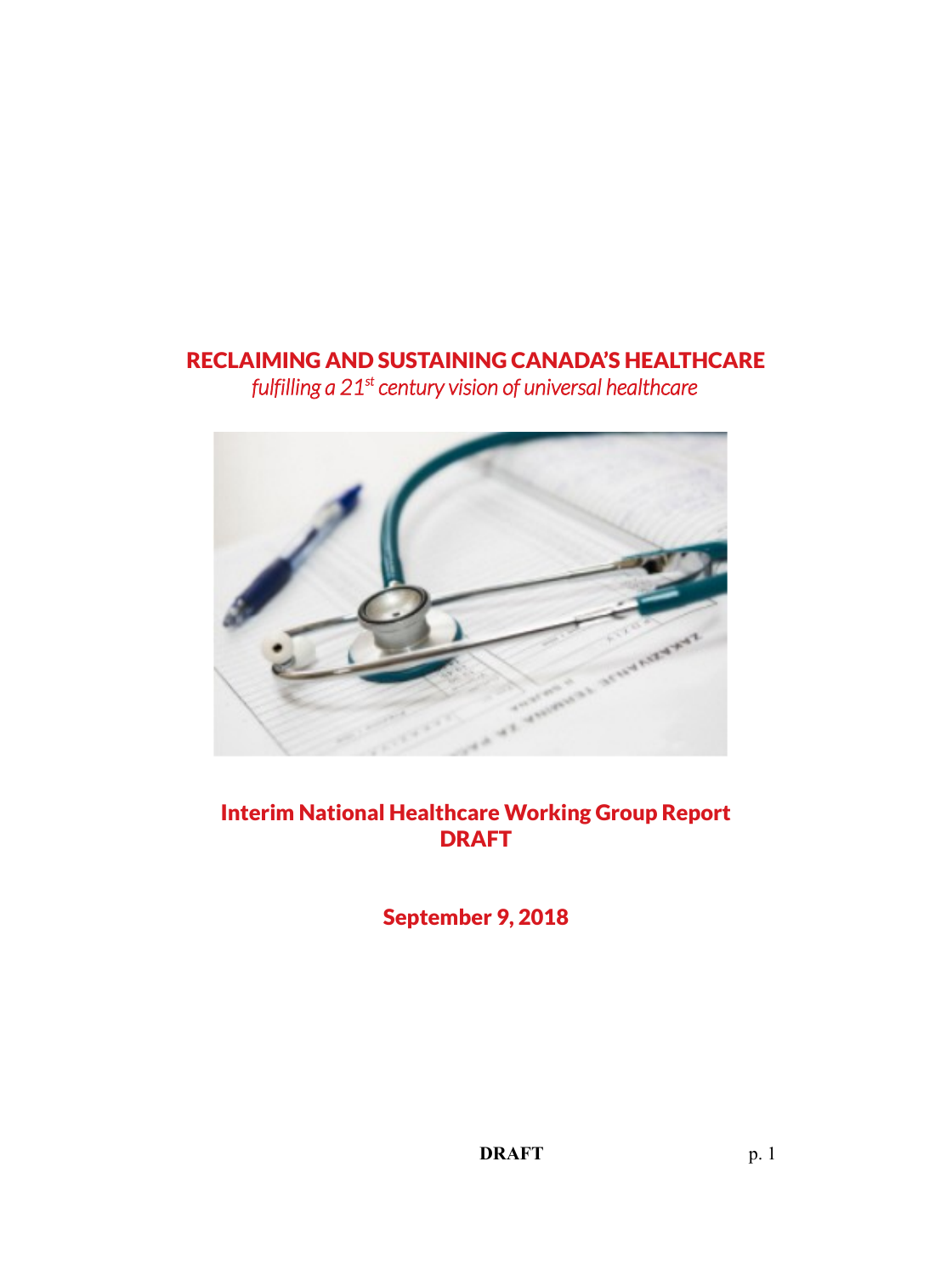# **TABLE OF CONTENTS**

- **1.0 Executive Summary**
- **2.0 Introduction**

## **3.0 Healthcare Organization**

- 3.1 Governing Act, Accords & Funding
- 3.2 The Canadian Healthcare System
- 3.3 Pan-Canadian Health Organizations
- 3.4 An Overview of Healthcare Leadership Around the World
- 3.5 The Canadian Federal Role
- 3.6 Summary

## **4.0 Canadian Commission, Reports & Seminal Studies**

- 4.1 2001 Kirby Senate Report
- 4.2 2002 Romanow Report
- 4.3 2015 Naylor Report
- 4.4 2017 *Better Now*
- 4.5 2017 *Treating Health Care*
- 4.6 2018 *Fit for Purpose*

## **5.0 The Challenges**

- 5.1 Supply of Family Physicians & Medical Specialists
- 5.2 Need for National Standards
- 5.3 Needs of an Aging Population
- 5.4 Cost Efficiency Considerations
- 5.5 National Healthcare Triage
- 5.6 Spreading the Word on Innovations

## **6.0 What Canadians Expect**

- 6.1 Access to Physician-led Primary Care
- 6.2 Safe Wait Times for Medical Procedures & Specialist Care
- 6.3 Innovation & Cost Efficiency
- 6.4 Federal Vision & Lean Leadership

## **7.0 2019 Liberal Party Platform**

## **8.0 Recommendations**

## **9.0 Appendices**

- **A:** 2017 National Questionnaire of Registered Senior Liberals
- **B:** LPC Policy Resolution *Reclaiming & Sustaining Canada's Healthcare*
- **C:** LPC National Policy Committee Working Group: Overview & Members
- **D:** Healthcare Funding in Canada
- **E:** Canadian Healthcare Innovation Examples

## **10.0 References**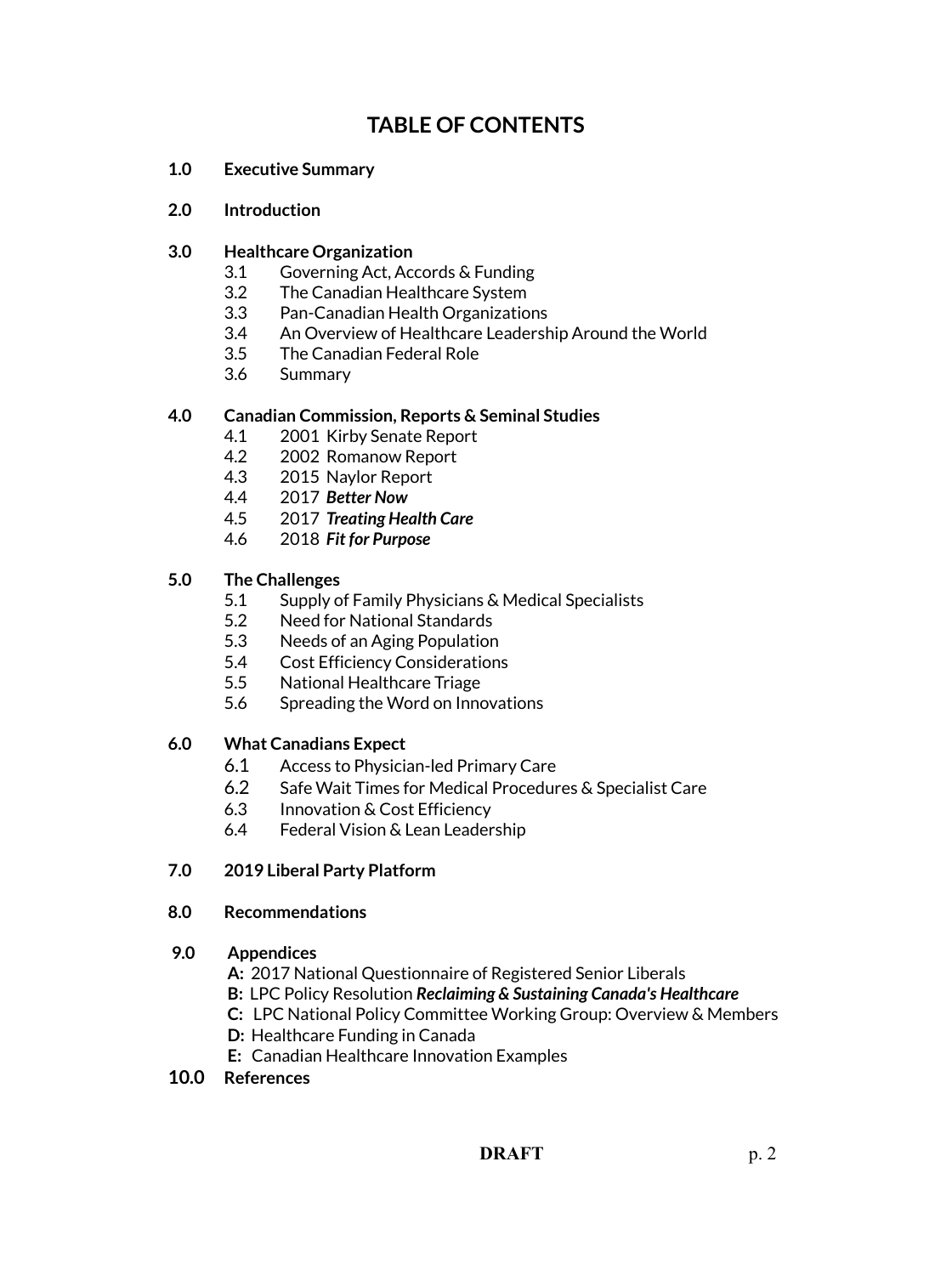# **1.0 Executive Summary**

Healthcare was a top issue in 2018 provincial elections and will be a top issue in the 2019 federal election. Senior Registered Liberals identified it as such in a 2017 survey, and Liberals voted **Reclaiming and Sustaining Canada's Healthcare** a priority resolution at the 2018 Halifax convention.

Universal healthcare is central to Canadian culture and something about which we like to boast. However, despite world class professionals, Canada is no longer a world leader in healthcare. Canada's system is one of the most expensive, yet its performance is below average, and its incrementalist approach to reform is perceived as ineffective.

Canada Health Act principles include '*reasonable access to medically necessary hospital and physician services without financial or other barriers*' and access '*on uniform terms and conditions*'. There are regional disparities in how these principles are interpreted, with serious inequities, in particular for indigenous peoples. What is meant by *reasonable* and *uniform* is not well understood, in particular with respect to primary care access, and wait times for tests and procedures.

A multitude of Royal Commissions and seminal studies have addressed how to improve Canada's healthcare. Our healthcare challenges include: lack of access by many to primary care; widely varying wait times for tests and procedures, often poorly managed and longer than is safe; innovative pilot projects that aren't widely adopted; areas of continuing poor performance; costly and often inappropriate eldercare; and a focus on administration rather than on what's good for the patient.

Healthcare leadership around the world calls for a culture focused on *patient-centered* healthcare; an infrastructure for learning with continuous quality improvement; a transparency of measurable outcomes; and integration of digital health networks – all made possible by a continuity of vision and funding.

Canadians want 24/7 access and a longitudinal relationship with a primary care team; to know how long they will wait for medical tests and procedures and that those wait times will not further damage their health; and chronic and elder care close to home whenever possible.

They expect their federal government to lead and support jurisdictions in rebuilding a modern healthcare infrastructure that can meet demographic demands and work with evolving technology. They would like to share the goals, as well as a transparency of measurements towards them (based on a patient perspective, not an administrative one).

The government made an excellent start with the 2015 Health Accord and the establishment of a Seniors Ministry. However, there is more to be done, starting with a vision for quantum change that Canadians can share and follow. It's time to shine the spotlight on healthcare reform.

Incremental change does not work. Systemic and cultural change is necessary for reform to take hold and be sustained. *Real Change, based on innovative and patient-centered models of affordable, equitable care, will create and fulfill a 21st century vision of universal healthcare*.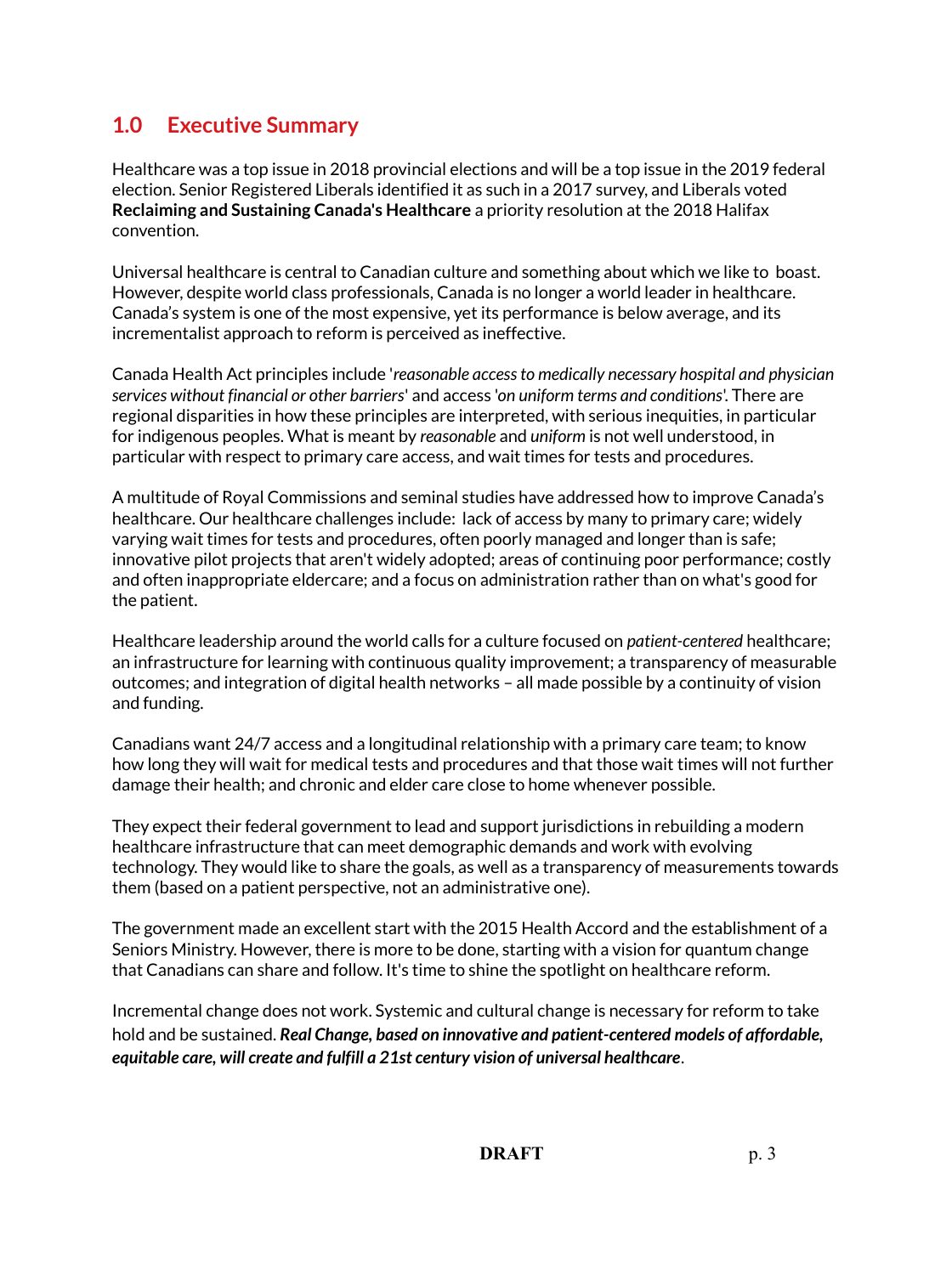# **2.0 Introduction**

## *Canada's middle class cares about healthcare, making it a top issue for the 2019 election.*

In 2017, a majority of senior Registered Liberals (through an open ended questionnaire distributed across the country **[Appendix A]**) identified healthcare - access to family doctors; long wait times; and system innovation and cost efficiency - as their primary concern for the 2019 election.

Liberals identified the urgency of '*federal leadership for systemic reform'* via the resolution, **Reclaiming and Sustaining Canada's Healthcare [1]**, as one of their top 15 policy priorities at the 2018 Halifax Convention. They understand that Canada's healthcare infrastructure is aging, and no longer reflects today's demographic reality.

6 out of the 30 policy resolutions submitted by all provinces and territories to the 2018 Convention related to healthcare **[2]**. New services like mental health care and pharmacare were also high priorities **[3]**.

As part of LPC's renewed emphasis on continuous engagement within its policy process, the **Reclaiming and Sustaining Canada's Healthcare** resolution's original national working group continued after the 2018 Convention to write this report, and intends to engage with stakeholders across the country to refine its contents.

Working group members are volunteers with no budget, and healthcare is an extremely complex subject that has already been addressed in a multitude of national and international studies. We do not have the hubris to attempt to suggest quick or easy fixes. A plan for systemic reform will need to be guided by the experts who have already spoken out, and will take time.

Rather, the working group has taken on the perspective of users of the healthcare system, as expressed in the concerns raised in the 2017 SLC senior Registered Liberals' survey. The purpose of this report is to advocate for that point of view and to suggest policy levers that might assure a continuing voice for a *patient-centered* perspective on healthcare reform.

Escalating demands to reclaim our healthcare arise from Canadians' concerns for fairness and timeliness and worry about the healthcare impact of an aging population. The desire for improvement is understandable given the impact of an ailing system on our own well-being and that of our loved ones.

Universal healthcare is central to Canadian culture and something about which we like to boast. The federal government has recently taken positive steps by successfully negotiating Health Accord agreements with the provinces, and many excellent provincial initiatives are underway.

However, despite world class professionals, Canada is no longer a world leader in healthcare. The **2017 International Commonwealth Fund** (ICF) ranking for healthcare delivery in 11 high-income countries rates Canada ninth, close to the bottom-performing USA **[8]**. Canada's system is one of the most expensive, yet its performance is below average.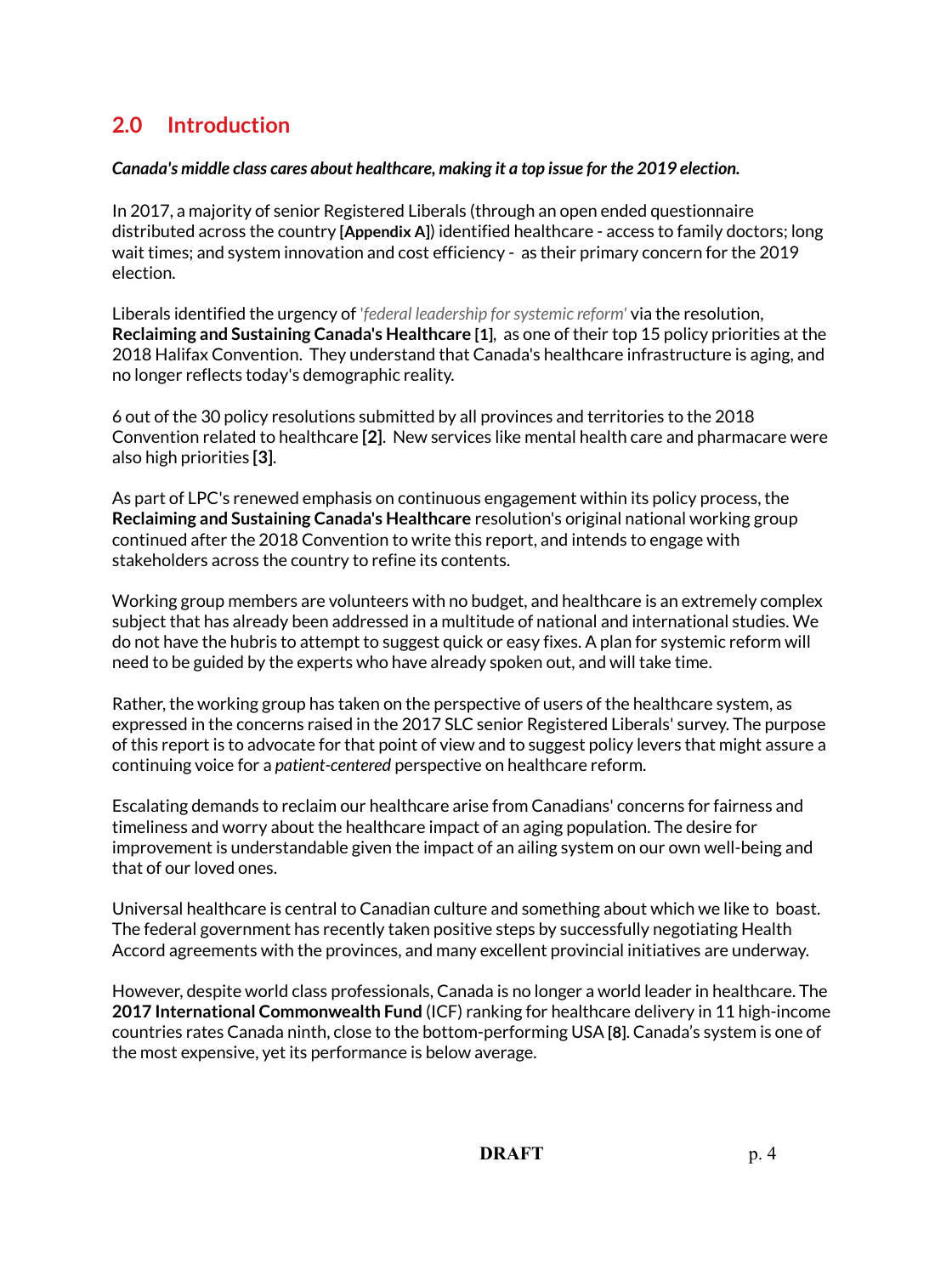In February 2018, the Washington Post article, *Canada's health-care system is a point of national pride. But a study shows it's at risk of becoming outdated* **[9],** quoted a Lancet study critical of Canada's long wait times, flagging them as a '*"lightning rod issue" that could undermine support for Medicare among Canadians.*' Also, '*The Lancet series faults Canada's incrementalist approach to healthcare changes for Medicare's status as "a system in stasis."*'

What can be done about it? Peer countries with universal health programs have demonstrated that sorely needed improvements can be achieved while still keeping healthcare affordable. In Canada, the fact that healthcare delivery lies in provincial and territorial jurisdictions *does* make reform challenging.

Nevertheless, there is an urgent need for federal leadership to communicate a clear vision, and to support delivery jurisdictions in systemic (*not* incrementalist) reform to Canada's healthcare system, addressing senior Liberals' concerns about *universal primary care access, safe wait times, and better cost efficiency*; and making the system more *equitable* for all Canadians: remote, rural and urban.

Prominent healthcare journalist André Picard's Twitter hashtag *#CanadaWAITS* **[4]** regularly reports wait times horror stories, mostly from physicians. Dr. Deepa Soni **[5]** asked '*When will politicians stop living for 4 year vote cycles and start caring about what is actually good for our patients health?'*

Rob Ford's populist election platform in Ontario included a '*plan to save Ontario's health-care system, promising to cut wait times for patients, put an end to "hallway medicine" and save both jobs and money.'* **[6]** His election success points to the general awareness of the need for improvements to the system.

A July 25, 2018 email from Parti libéral du Québec informed recipients that a survey of over 3,500 Quebecois flagged healthcare (in particular '*Better access to care*') and the economy as the 2 top issues for the 2018 provincial election. Healthcare is part of their election platform **[86].**

All these concerned individuals - in all Canadian provinces and territories - will vote in the 2019 federal election.

| Federal leadership is needed                                                                                                                |  |
|---------------------------------------------------------------------------------------------------------------------------------------------|--|
| Healthcare is a key election issue<br>Canadian healthcare is ailing<br>Incremental changes aren't enough<br>Canadians care about healthcare |  |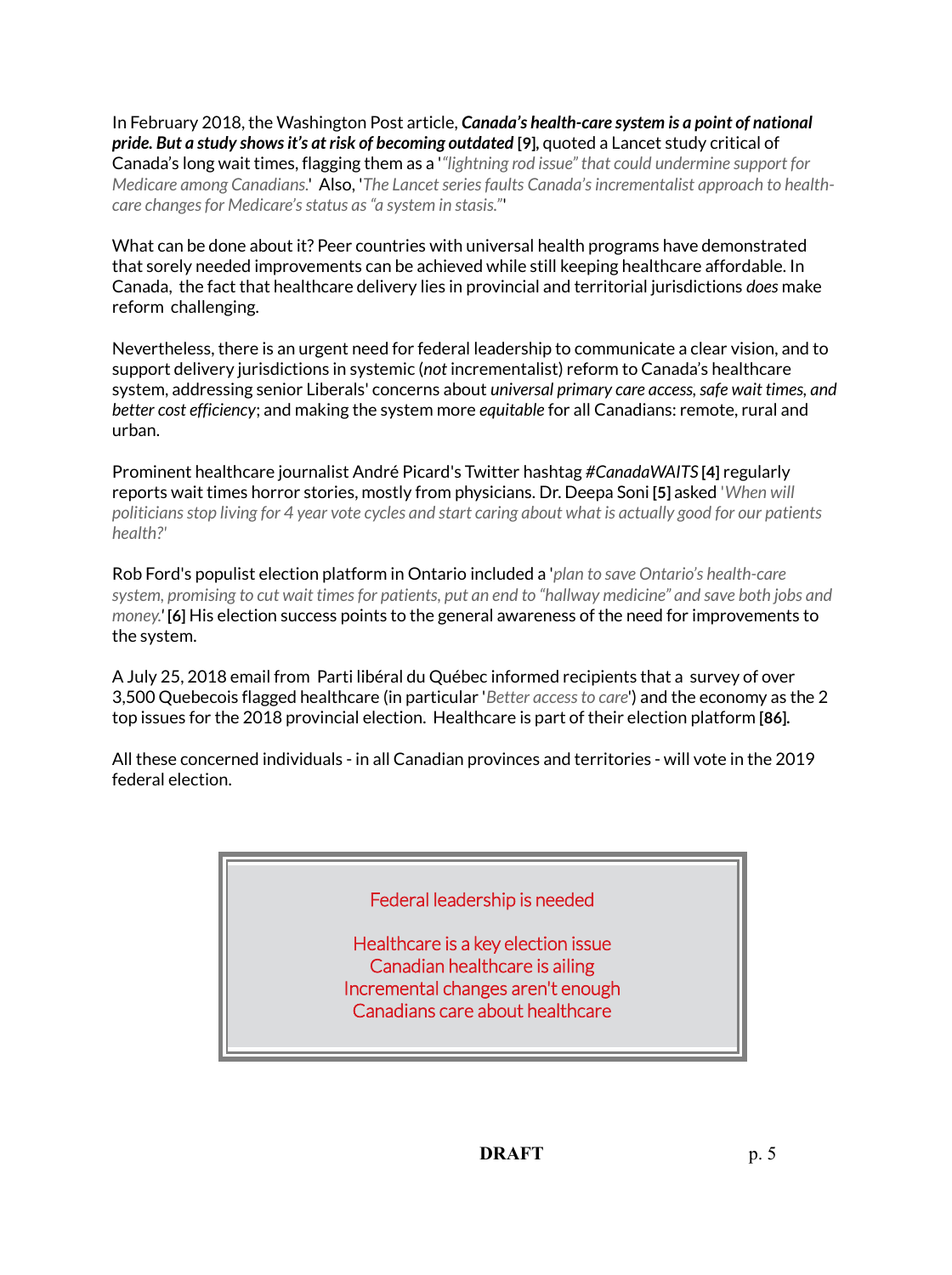# **3.0 Healthcare Organization**

## **3.1 Governing Act, Accords & Funding**

The **Canada Health Act** (CHA) mandates a provincial responsibility for healthcare delivery. CHA principles include '*reasonable access to medically necessary hospital and physician services without financial or other barriers'* and access '*on uniform terms and conditions'*.

Most Canadians believe the Act *guarantees* healthcare access and equity. They expect *fair healthcare,* on a par with access to education, available to all Canadians no matter where they live*.*  In fact, the CHA only guarantees universal access to healthcare insurance and *reasonable access* to services provided by the different jurisdictions, without discrimination regarding income, age or health status.

*Reasonable access* and *uniform terms and conditions* are not well defined, so that patient (and physician) expectations - of the ability to access primary care, and for wait times that '*do no harm*' – are often unmet. *Universality* in healthcare is lacking when millions of Canadians can't get past the first gate: that is, access to primary care, including to a family doctor.

Canada's healthcare system is predominately public, with 70% of healthcare funding **[Appendix D]**  coming from the public-sector and the remaining 30% from the private-sector (a split that has been consistent since the turn of the millennium). Health spending in Canada was estimated at \$242 billion in 2017, or approximately 11.5% of GDP **[88]**, the majority going to hospitals, drugs and physician services **[89]**. Health spending has trended upward since 1975.

Spending on healthcare varies across Canada, but on average provinces spend approximately 38% of their total budgets on healthcare. Per capita spending in 2017 for all of Canada was projected to be \$6,604, with spending by province ranging from \$6,321 in British Columbia to a high of \$14,936 in Nunavut **[90]**.

Public healthcare in Canada is funded at both provincial and federal levels**.** Its financing comes mainly via personal and corporate income taxes. Alberta, British Columbia, and Ontario charge health premiums to supplement health funding. There are also significant donations from foundations and private citizens, often targeting research and capital equipment.

There have been a number of court battles regarding timely access to health care, and relating to the *right to life, liberty and security of the person* in Canada's *Charter of Rights*. A recent Supreme Court decision '*was seen as requiring that a province had a duty to ensure that people received timely access to insured services*' **[15]**.

There are regional disparities, as Canadian geography creates a tiered system, in which healthcare differs in urban, rural and remote (populated mainly by indigenous Canadians) areas. Medical services for First Nations people living on reserves, Inuit, serving members of the Canadian Forces, eligible veterans, inmates in federal penitentiaries, and some groups of refugee claimants are handled outside the provincial and territorial system. Regarding health inequities for indigenous people, a 2018 Lancet study concludes that they '*suggest a developing world within Canada's borders.*' **[9]**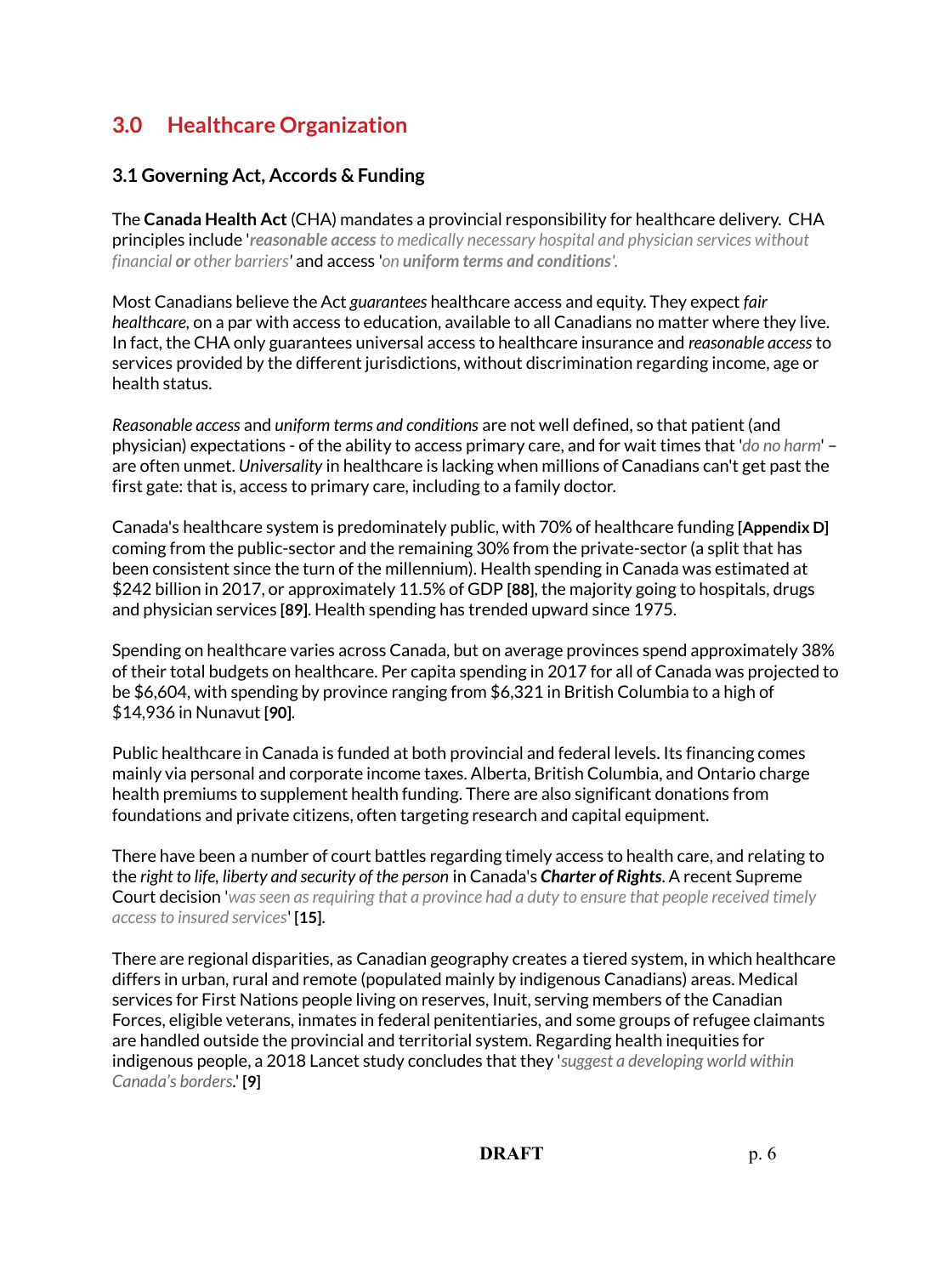In 2004, Paul Martin negotiated a 10 year **Health Accord** with provincial and territorial governments. Intended to influence spending priorities, it focused on key indicators, including a handful of wait times. This Accord expired in 2014, after which Canada had its worst performance for wait times in 2016.

In a step backwards in 2013, it was announced that *'The federal Conservative government will stop funding the council created to ensure common standards for health-care across provinces and territories – a move that critics say will fragment the national system of medicare.'* **[18]** The **Health Council** had been established, based on the recommendation of the **2002 Romanow Report [12]** on the sustainability of Canadian healthcare.

The Trudeau government negotiated a new 10 year Health Accord with the provinces in 2017, focused on home care, affordable prescription drugs and mental health. While beneficial, these priorities fail to address systemic shortfalls in Canadian healthcare.

# **3.2 The Canadian Healthcare System**

'*Provinces and territories in Canada have primary responsibility for organizing and delivering health services and supervising providers. Many have established regional health authorities that plan and deliver publicly funded services locally. Generally, those authorities are responsible for the funding and delivery of hospital, community, and long-term care, as well as mental and public health services. The federal government cofinances provincial and territorial programs, which must adhere to the Canada Health Act (1985), which in turn sets standards for "medically necessary" hospital, diagnostic, and physician services. The act states that to be eligible to receive full federal cash contributions for health care, each provincial health care insurance plan needs to be: publicly administered, comprehensive in coverage, universal, portable across provinces, and accessible (for example, without user fees).*

*The federal government also regulates the safety and efficacy of medical devices, pharmaceuticals, and natural health products; funds health research; administers a range of services for certain populations, including First Nations, Inuit, members of the Canadian Armed Forces, some veterans, resettled refugees and some refugee claimants, and inmates in federal penitentiaries; and administers several public health functions …*

*The provinces and territories administer their own universal health insurance programs, covering all provincial and territorial residents in accordance with their own residency requirements ...*

*Private insurance, held by about two-thirds of Canadians, covers services excluded from public reimbursement, such as vision and dental care, prescription drugs, rehabilitation services, home care, and private rooms in hospitals ...*

*In 2015, there were 2.28 practicing physicians per 1,000 population, about half of whom were general practitioners, or GPs (1.15 per 1,000 population), and the rest specialists (1.13 per 1,000 population) ... Most physicians are self-employed in private practices and paid fee-for-service, although there has been a movement toward group practice and alternative forms of payment, such as capitation ...*

*Provincial and territorial ministries of health negotiate physician fee schedules (for primary and specialist*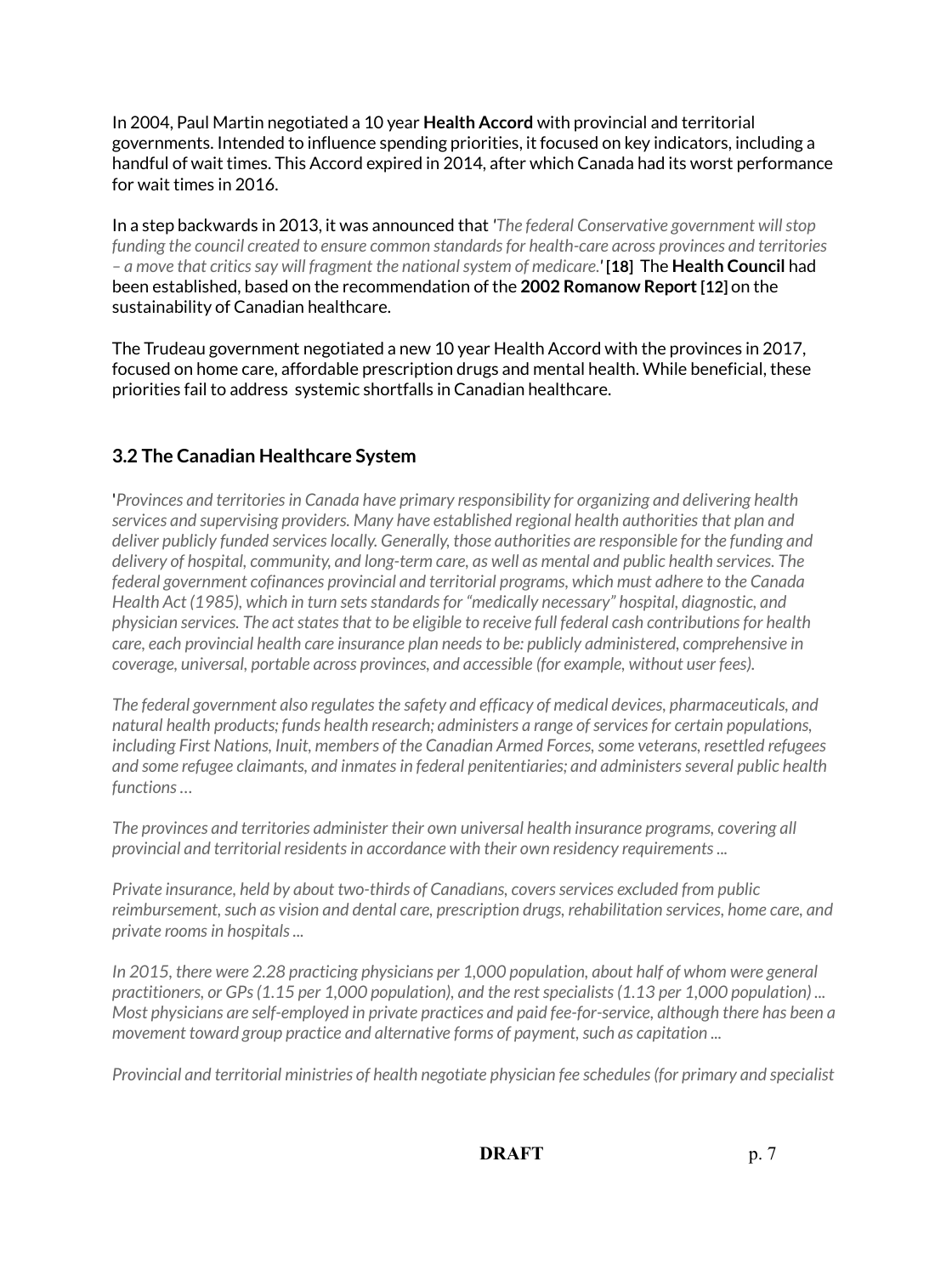*care) with provincial and territorial medical associations ...*

*The majority of physicians and specialists bill provincial governments directly, although some are paid a salary by a hospital or facility.*' **[91]**

# **3.3 Pan-Canadian Health Organizations**

Canada currently has 8 pan-Canadian health organizations (PCHOs), as described in the Globe & Mail's 2018 *Federal health agencies need dramatic overhaul, report says* by Andre Picard **[17].** This collection of pan-Canadian organizations shows a clear (though fragmented – and toothless) attempt at central leadership to improve different aspects of the Canadian healthcare system. Dr. Danielle Martin aptly calls us '*a nation of pilot projects'* in healthcare **[14]**.

*'Between 1988 and 2007, the federal government created a number of arm's-length agencies to address various health policy issues – among them, developing a mental-health strategy, collecting national data, reviewing the effectiveness of drugs and devices … a housecleaning is needed because "many things aren't working" – to the point it is unclear if the agencies are having any appreciable impact on the health-care system*.'

*'The eight PCHOs (and their 2017-18 budgets) are:*

*Canadian Centre on Substance Use and Addiction (CCSA), \$8.83-million; Canadian Agency for Drugs and Technologies in Health (CADTH), \$31.1-million; Canadian Institute for Health Information (CIHI), \$109.3-million; Canadian Foundation for Healthcare Improvement (CFHI), \$19.1-million; Canada Health Infoway (Infoway), \$116.8-million; Canadian Patient Safety Institute (CPSI), \$8.6-million; Canadian Partnership Against Cancer (CPAC), \$39.9-million; Mental Health Commission of Canada (MHCC), \$19.54-million.*

*The external review was commissioned by federal Health Minister Ginette Petitpas Taylor in October, 2017.'*

*'The Canadian Centre on Substance Use and Addiction was created by Parliament to provide national leadership to address substance use in Canada.'* **[19]**

The **Canadian Agency for Drugs and Technologies in Health: '***CADTH is an independent, not-forprofit organization responsible for providing health care decision-makers with objective evidence to help make informed decisions about the optimal use of health technologies'*. **[20]**

*'The Canadian Institute for Health Information (CIHI) is an independent, not-for-profit organization that provides essential information on Canada's health systems and the health of Canadians.'* **[21]**

*'The Canadian Foundation for Healthcare Improvement is a not-for-profit organization funded by Health Canada, dedicated to accelerating healthcare improvement. CFHI plays a unique, pan-Canadian role in spreading healthcare innovations.'* **[22]**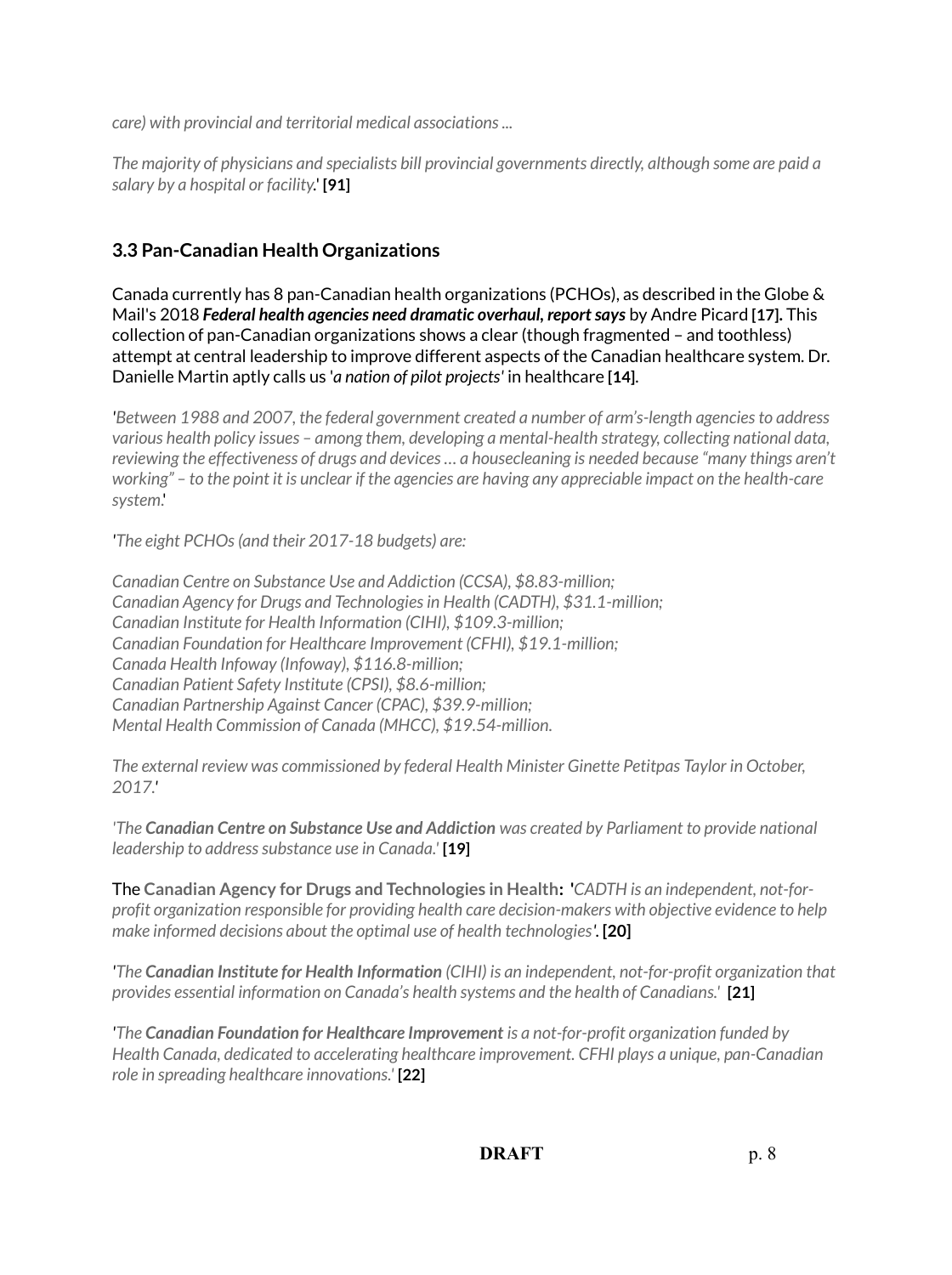*'Canada Health Infoway helps to improve the health of Canadians by working with partners to accelerate the development, adoption and effective use of digital health across Canada ... Infoway is an independent, not-for-profit organization funded by the federal government*.' **[23]**

*'Established by Health Canada in 2003, the Canadian Patient Safety Institute (CPSI) works with governments, health organizations, leaders, and healthcare providers to inspire extraordinary improvement in patient safety and quality.'* **[24]**

*'The Canadian Partnership Against Cancer is an independent organization funded by the federal government to accelerate action on cancer control for all Canadians.'* **[25]**

*'The Mental Health Commission of Canada (MHCC) leads the development and dissemination of innovative programs and tools to support the mental health and wellness of Canadians.'* **[26]**

In addition, Canadian Institutes of Health Research (CIHR) **[92]** is the major federal agency responsible for funding health and medical research. It aims to create new health knowledge, and to translate that knowledge from the research setting into real world applications. CIHR consists of 13 *virtual* institutes, which work together to shape a national health research agenda for Canada. The institutes bring together researchers, health professionals and policy-makers from voluntary health organizations, provincial government agencies, international research organizations and industry and patient groups from across the country with a shared interest in improving the health of Canadians.

## **3.4 An Overview of Healthcare Leadership Around the World**

In 2018, the World Health Organization (WHO), the Organisation for Economic Co-operation and Development *(*OECD) and the World Bank joined efforts to produce a document *– Delivering quality health services: A global imperative for universal health coverage.* It reminds us that '*universal health coverage without quality of care is a job half done',* and that quality involves '*providing effective, safe and people-centered services that are timely, equitable, integrated and efficient.*' **[16]**

This is not only of concern for low and middle income countries – for example OECD '*data from high- and middle-income countries show that 19–53% of women aged 50–69 years did not receive mammography screening, and that 27–73% of older adults (age 65 years and above) did not receive influenza vaccination*.'

The report continues: '*To ensure that quality is built into the foundations of systems, governments, policy-makers, health system leaders, patients and clinicians should work together to:*

- *ensure a high-quality health workforce;*
- *ensure excellence across all health care facilities;*
- *ensure safe and effective use of medicines, devices and other technologies;*
- *ensure effective use of health information systems;*
- *develop financing mechanisms that support continuous quality improvement*.'

'*Seven categories of interventions stand out and are routinely considered by health system stakeholders,*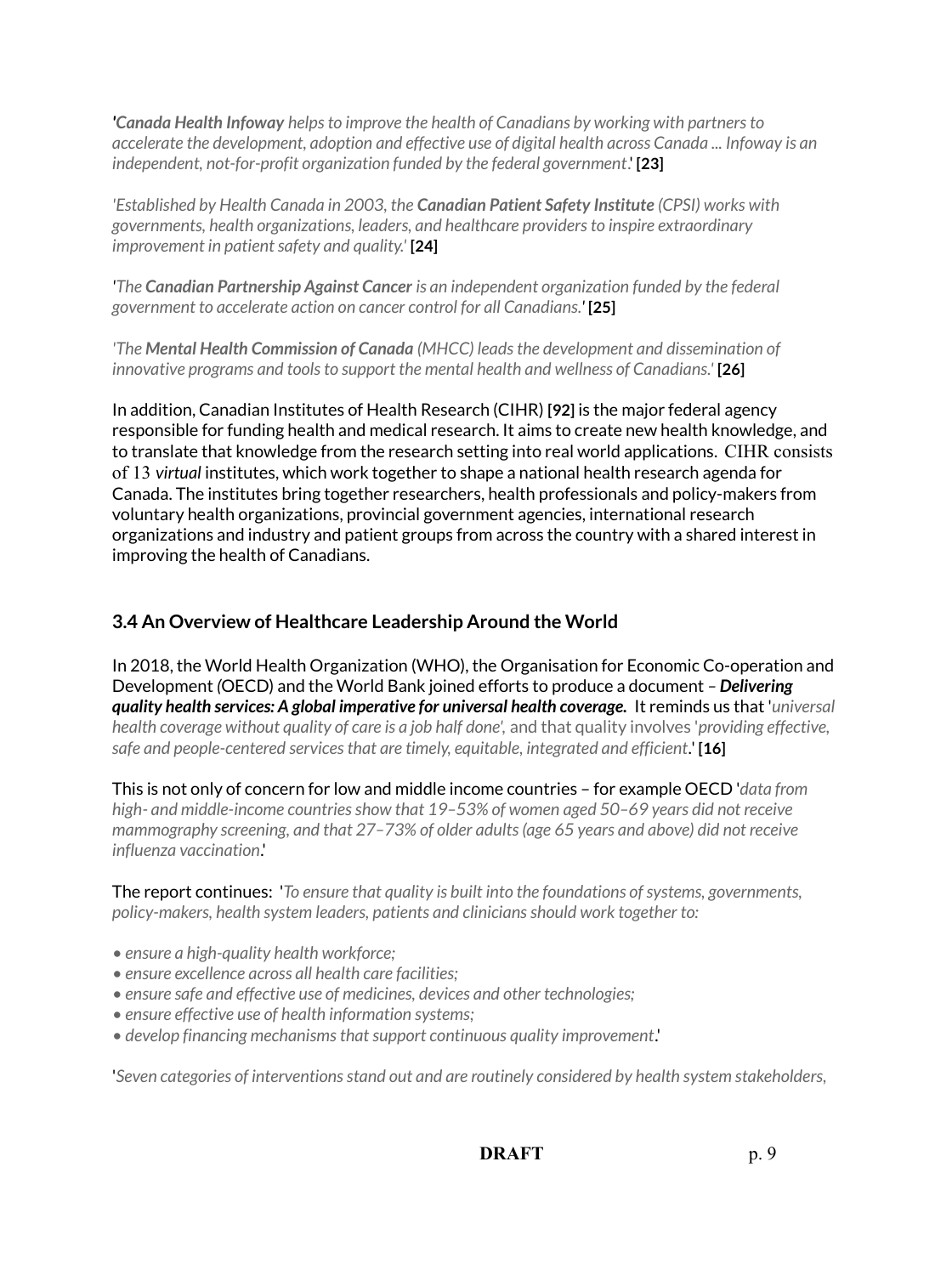*including providers, managers and policy-makers, when trying to improve the quality of the health care system:*

- *changing clinical practice at the front line;*
- *setting standards;*
- *engaging and empowering patients, families and communities;*
- *information and education for health care workers, managers and policy-makers;*
- *use of continuous quality improvement programmes and methods;*
- *establishing performance-based incentives (financial and non-financial);*
- *legislation and regulation.*'

'*All health systems should:*

- *implement evidence-based interventions that demonstrate improvement;*
- *benchmark against similar systems that are delivering best performance;*
- *ensure that all people with chronic disease are enabled to minimize its impact on the quality of their lives;*
- *promote the culture systems and practices that will reduce harm to patients;*
- *build resilience to enable prevention, detection and response to health security threats through focused attention on quality;*
- *put in place the infrastructure for learning;*
- *provide technical assistance and knowledge management for improvement*.'

One significant global initiative is the Primary Health Care Performance Initiative (PHCPI) **[94]**., based on the understanding that '*Effective primary health care serves as the foundation for individual and community health over the lifespan. Strong primary health care makes health systems more responsive and resilient and is the foundation for universal health coverage.'*

*'PHCPI was founded by the Bill & Melinda Gates Foundation, the World Bank Group and the World Health Organization, in partnership with Ariadne Labs and Results for Development. It brings together country policymakers, health system managers, practitioners, advocates and other development partners to catalyze improvements in primary health care in low-and middle-income countries through better measurement and knowledge-sharing.*' Ariadne Labs works '*to build a common language of concepts, ideas and tools for stakeholders around the world to measure and improve primary health care*'.

Such tools and measurements will be of value to high income countries as well, since '*A key focus of PHCPI is making visible the invisible systemic faults in primary care that are responsible for poor performance*.'

So what is happening around the world in Canada's peer countries that aim for universal health coverage?

## **The United Kingdom**

The UK National Health Service has suffered a period of austerity in recent years. Despite that, a recent **Economist** article, *Jeremy Hunt, the great survivor: Jeremy Hunt is at last reaping the rewards*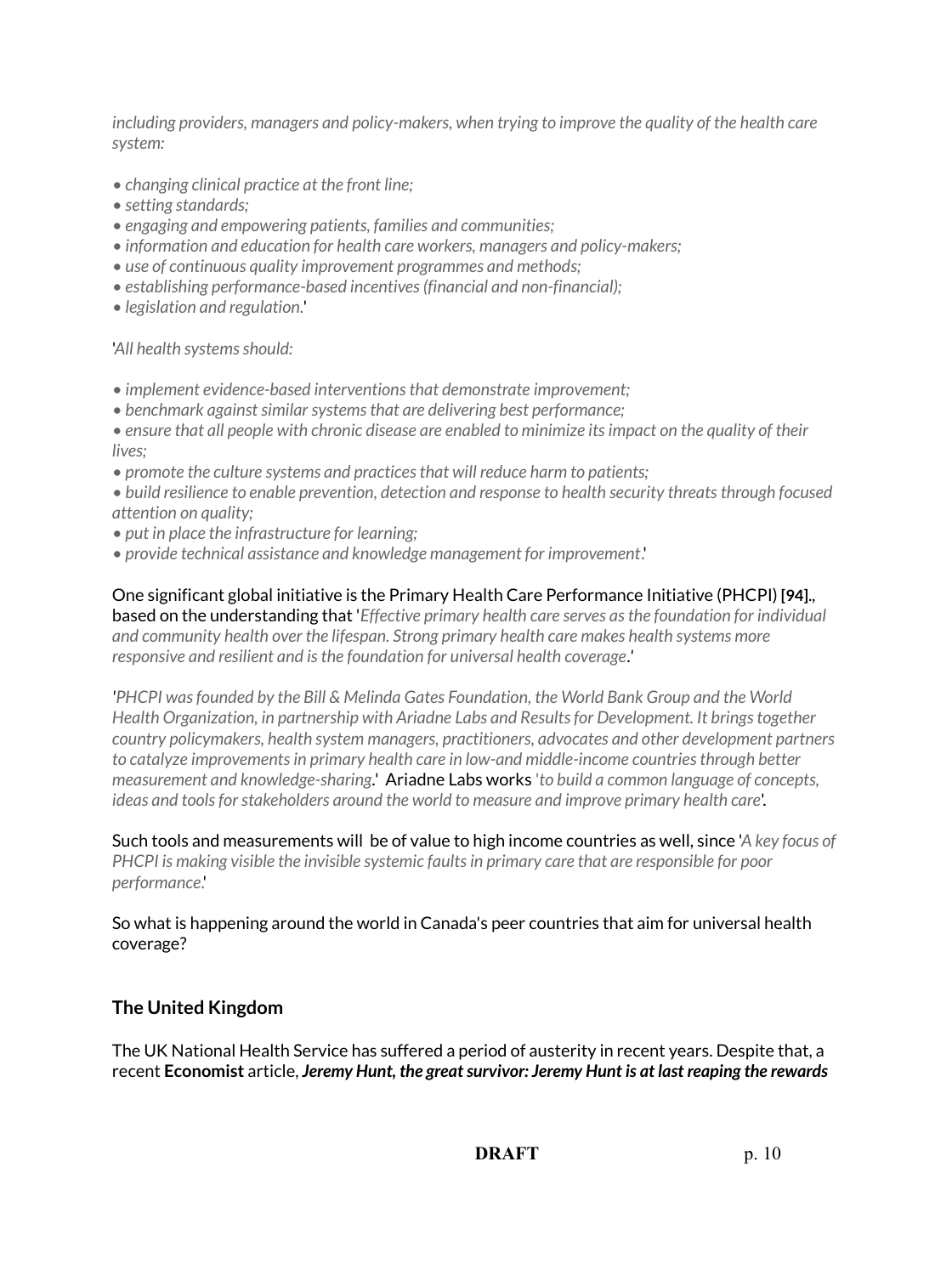*of his long tenure as health secretary* **[27]**, tells us that this health secretary presided over farreaching reforms. He focused on *integrating* services, arguing that *'the problem today is dealing with the fact that the number of over-75s will rise by 1m in the next decade. Brief encounters are out, permanent relationships in.'*

He also tackled *'valleys of poor performance ... Inspectors have travelled the country examining hospitals, publicising their results and putting poor performers into special measures ... replacing a "culture of blame with a culture of learning"'.* '*He worries that the NHS suffers from repeated periods of feast and famine*' and that '*the rules make manpower-planning difficult.*' Canada faces similar obstacles to improvement.

UK patients have been referred to hospitals in northern France for orthopedic procedures (including recent hip fractures) since the early 2,000s, and the NY Times reports that '*the N.H.S. has been quietly outsourcing some surgeries to three hospitals in France for the last year or so*.' **[30]**

There is growing concern in the UK about healthcare *rationing*, in particular for older patients. In *NHS 'rationing leaves patients in pain'* **[101]**, the BBC reports that '*hip and knee replacements and cataract surgery to help restore sight as well as drugs for conditions such as arthritis*' are being cut back because of '*spiralling demand and increasing financial pressures*'.

## **Australia**

Australia is very like Canada in its clustering of urban centers (southern in Canada, coastal in Australia) with extensive rural and remote territories. Both Australia and the United Kingdom allow patients to access private (patient-funded) healthcare.

In Australia, according to *Reimagining health reform in Australia: Taking a systems approach to health and wellness* **[28]**: '*states and territories have downsized their centralised health bureaucracies and devolved funding, planning and delivery responsibilities to the local level. The current Federal Government has established a Mental Health Commission, recently announced a "Healthy Medicare" package aimed at reforming care for chronically ill patients, as well as setting up the new Australian Digital Health Agency*.'

The authors of this report emphasize that the challenges of an '*aging population, sedentary lifestyles and an escalating chronic disease burden*', will increase demands on the system and urgently require a new approach.

They recommend systemic reform (not '*tinkering around the edges*') involving 5 policy levers: consumer empowerment and more patient-centered care; an emphasis on prevention; integrated funding and management; integrated care settings with multi-disciplinary teams; and digital health networks.

They tell us that the '*reform journey is often politically perilous*' and *'takes time, typically beyond one election cycle',* statements that apply equally to Canada. They warn how *'ideas designed to reduce costs often run the risk of simply shifting costs'* or resulting in unintended consequences.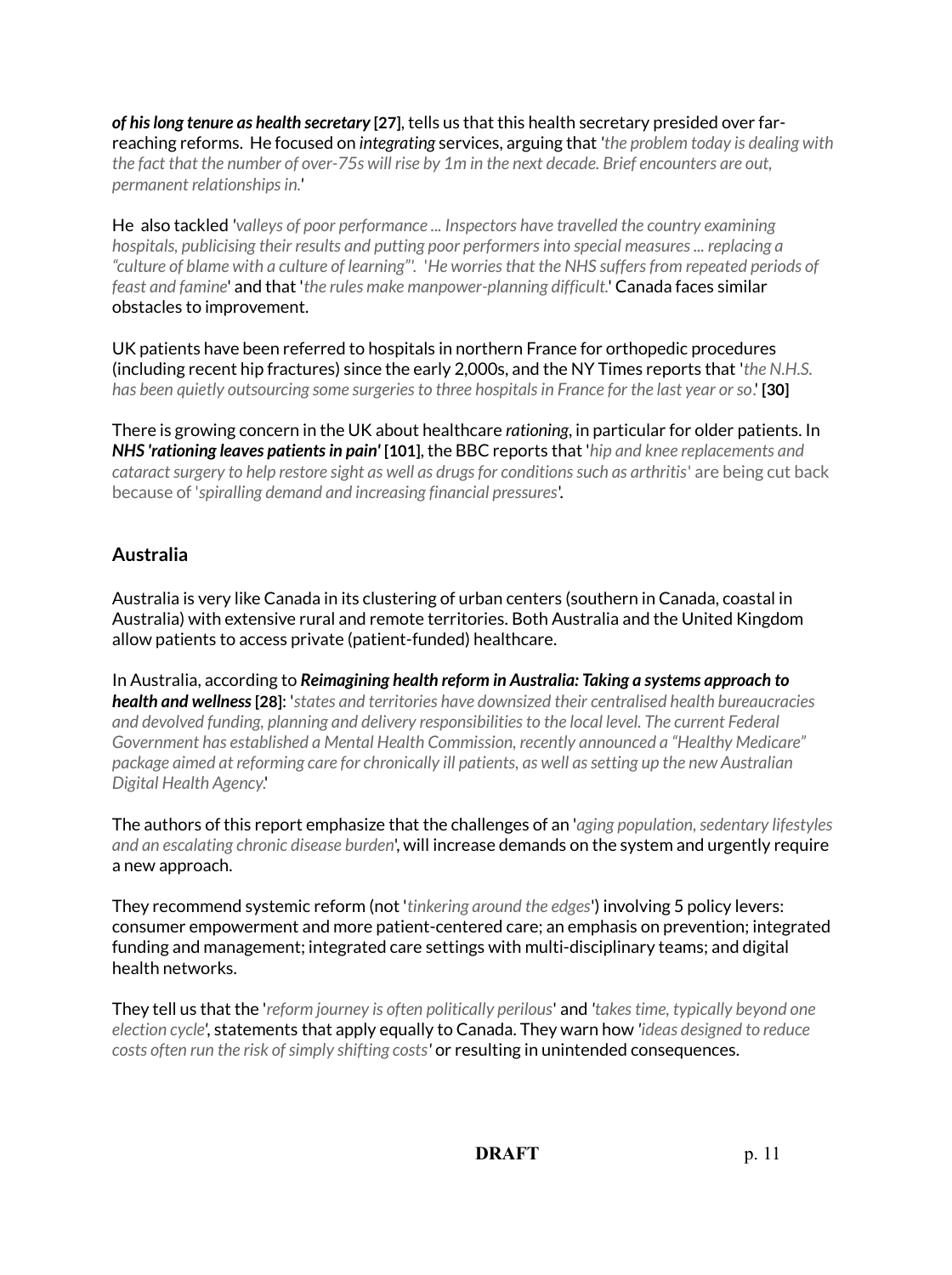They advise that ensuring the *right care, at the right place, at the right time* '*may require investment in increased capacity in some care setting types, for example, sub-acute and home care, and disinvestment in other care setting types, for example, acute public hospital care*', and speak of the need '*to shift from a 20th century hospital-centric system designed to treat acute and infectious disease to one equipped to deal with new challenges of chronic disease and pandemics.*'

Their vision is that '*Australia's health sector can serve as a model for other countries and contribute to economic growth as an export market*.'

## **The European Union**

The EU's challenges in dealing with its 15 member states bear similarities to our federal government's relationships with provinces and territories, in that the EU also provides central leadership and attaches conditions to funds transfer.

From *Health Care Systems in the EU: A Comparative Study* (prepared by the European Parliament, Directorate General for Research **[32]**, we learn that in the 1991 Maastricht Treaty *'Joint action with the Member States was identified for health promotion and health protection, the subsidising of medical and health policy research, and the establishment of international information systems.*'

'*In a number of European countries, for example the UK, there is increasing concern about inequality (uneven share) and inequity (unfairness) in health because recent observations have shown that differences in health status (as measured by life expectancy, mortality and morbidity) are increasing between different social classes, generally discriminating against the disadvantaged.*'

'*Observation over time suggests that the health status of the resident population of the EU has improved substantially. This has resulted in aging populations, and has in effect increased the demand for health care. At the same time, with people living longer, patterns of disease have shifted from acute to chronic conditions. These, however are to a large extent avoidable and thus suggest orientation towards more preventive care*.'

*'Innovation in health care technology over time has led to great advances in the prevention, treatment, and cure of diseases and has contributed to increased length and quality of life. Technology innovation for health care promotes the industrial sector and has a tremendous potential to reduce costs. However, health care technology resources are not always deployed in an optimal fashion: wasteful provision and utilisation by those who provide and utilise health care technology is often attributed to a lack of costconsciousness.'*

'*Priority for social stability will be to secure adequate care of the elderly, in providing a balance of home based, community based and hospital based services. In addition, aging populations imply alterations of disease towards chronic conditions. Thus, increased focus will have to be on those diseases which are readily preventable – with or without medical care. Preventive care potentially offers a cost-effective alternative to high-cost technology medical care*.'

'*Measures are increasingly focused on reshaping health care systems towards measurable outcomes such as quality of health and a high degree of satisfaction among the population served.* '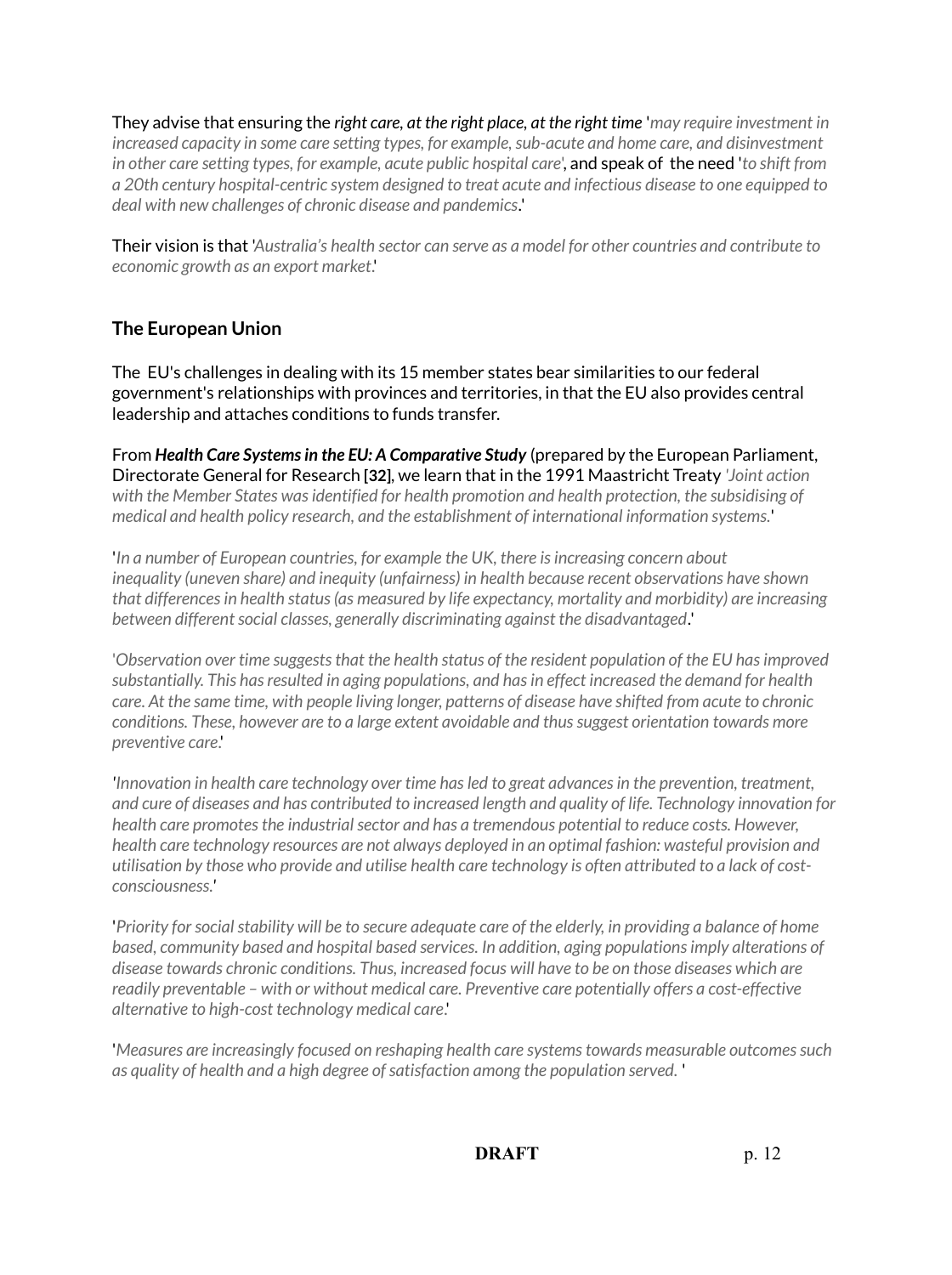# **The United States**

The Patient Protection and Affordable Care Act, often shortened to the Affordable Care Act (ACA) or nicknamed *Obamacare* was signed into law in 2010 **[93]. I**t represents the U.S. healthcare system's most significant regulatory overhaul and expansion of coverage since the passage of Medicare and Medicaid in 1965.

The ACA's major provisions came into force in 2014. By 2016, the uninsured share of the population had roughly halved, with estimates ranging from 20–24 million additional people covered during 2016. The increased coverage was due, roughly equally, to an expansion of Medicaid eligibility and to major changes to individual insurance markets. Note that the provision making it mandatory to workers to enroll in Obamacare or face sanctions was recently removed by the Trump Administration.

Though the United States does not have universal healthcare and is an outlier in international peer country comparisons (with higher cost and poorer outcomes), there is still a great deal to learn from them, in particular with respect to innovation and efforts to improve cost efficiency.

Dr. Atul Gawande, surgeon, writer, and acclaimed public health leader, is also CEO of healthcare non-profit **Ariadne Labs**, '*formed by Amazon, Berkshire Hathaway, and JPMorgan Chase to deliver better outcomes, satisfaction, and cost efficiency in care*.' **[34]**

#### Their successes include a *WHO safe surgery checklist*, used around the world, and they have an ongoing research effort on primary care:

'*Effective primary health care serves as the foundation for individual and community health over the lifespan. Strong primary health care makes health systems more responsive and resilient and is the foundation for universal health coverage.*

*At Ariadne Labs, we are building the field of primary care research in order to develop strategies to improve systems around the world. We aim to strengthen the five key functions of primary health care:*

- *Serve as the first point of contact for individuals and families when they need care*
- *Provide continuity in care built on a long-term relationship between a patient and a clinician who knows you over your lifetime and understands your needs*
- *Address a comprehensive range of needs, from prenatal care to childhood vaccines to chronic disease management, and treat the whole person, not just a condition.*
- *Coordinate patient care with other specialists or health care providers*
- *Is patient-centered and holistic, building trusting, healing relationships through strong communication.'*

# **3.5 The Canadian Federal Role**

The federal government has a mandate and a leadership responsibility to address across-the-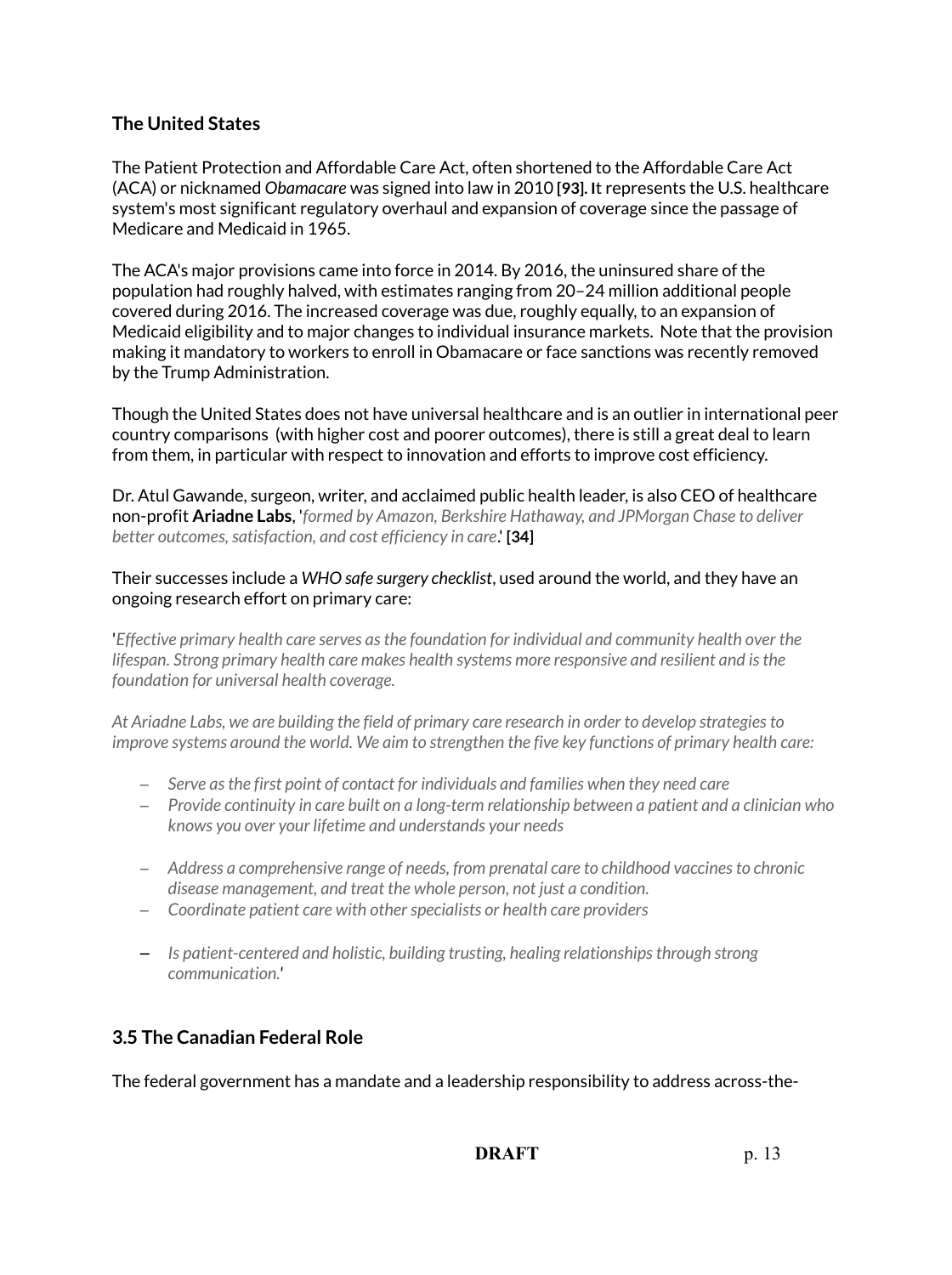board deficiencies in the healthcare system and to work with all stakeholders on a framework for systemic reform in order to reclaim national healthcare excellence.

The external review of Canadian PCHOs, commissioned by the federal Health Minister in October, 2017 **[31]**, offered 4 scenarios for change:

*'1. Efficiency: The creation of an agency to be called Health Quality Canada to promote system-wide improvement in the delivery of health services; it would integrate CPSI, CPAC and CFHI. CIHI, CADTH and Infoway would maintain similar functions. This is essentially the status quo, with some minor changes.* 

*2. Innovation: Create the Health Innovation Agency of Canada to support the scaling up and adoption of existing innovations; it would absorb CFHI and CPSI. Also create Connected Data Canada to expand on data collection and use; it would be merger of Infoway and CIHI. CADTH would maintain a similar function. (This scenario is similar to one proposed in the 2015 Naylor report on innovation.)*

*3. Engagement: Create the Canadian Networks of Health, which would absorb the functions of many of the agencies – but centralized, instead of in rigid, Ottawa-based organizations. This scenario would also include Connected Data Canada and a Canadian Drug Agency, a bolstered version of CADTH.*

*4. Equity: Create a Canadian Council for Health Equity, which would focus on modernizing the medicare basket of services (notably by including psychological services) and help provinces and territories determine what is covered by public insurance plans. This, too, would include Connected Data Canada and a Canadian Drug Agency.*

*All the scenarios underscore that big data, digital health and prescription drugs (and likely pharmacare) will play an ever-growing role in health care*.'

The review also recommends '*a fundamental revamp to eliminate duplication and address yawning policy gaps*' as well as '*more federal-provincial-territorial collaboration and networking and less centralization in Ottawa*.'

# **3.6 Summary**

Healthcare leadership challenges in high-income countries share common threads, in particular the need for:

- a continuity of vision and funding
- an infrastructure for learning, continuous quality improvement
- patient-centered, engaging patients and communities
- transparency of measurable outcomes
- integration of digital health networks, conforming to international standards
- health workforce planning for well placed multi-disciplinary primary care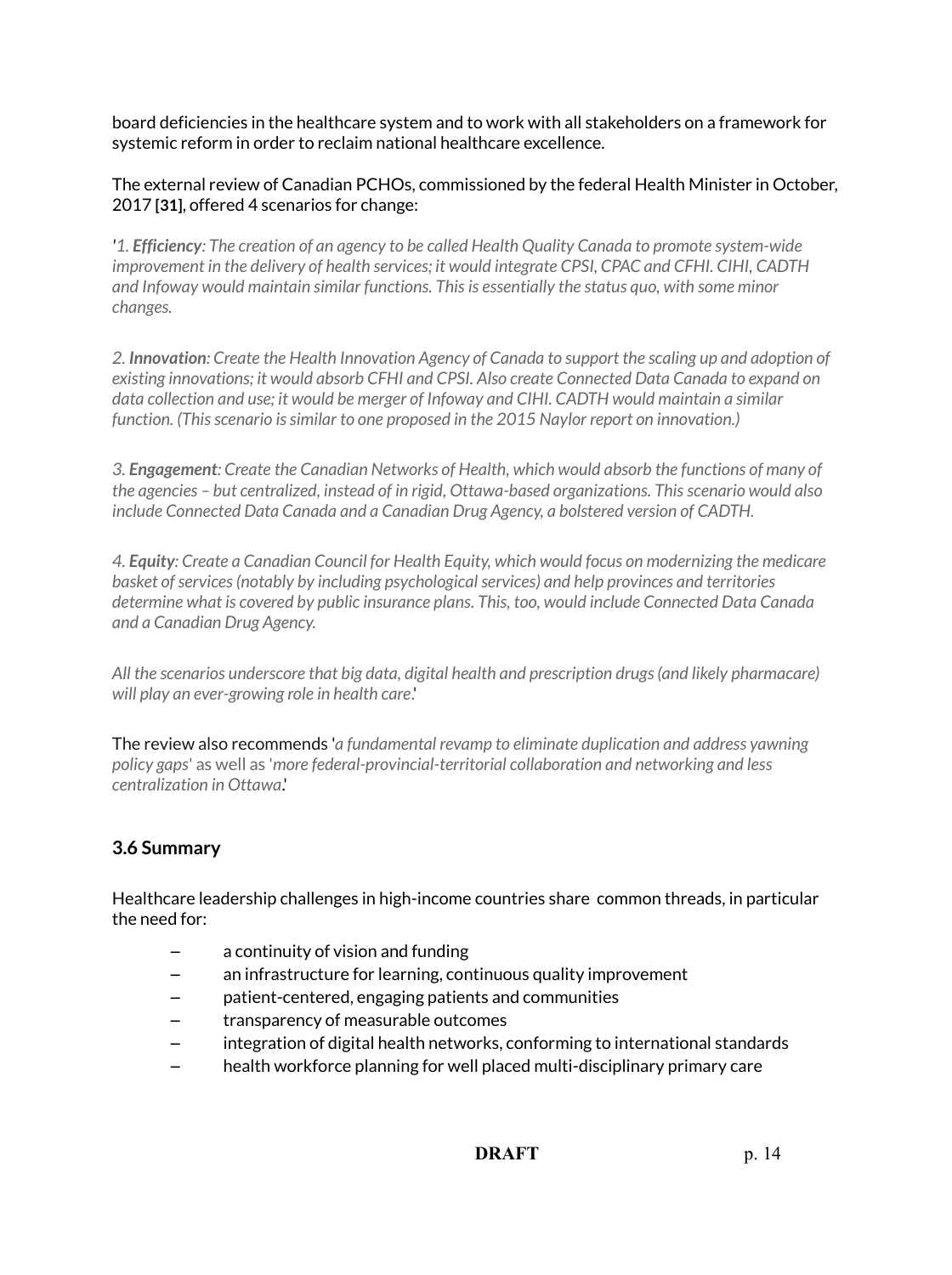- fostering of long-term care relationships
- performance-based incentives, interventions for poor performance
- focus on effective primary care and preventive care
- priority on eldercare aimed at effective chronic care
- treat the whole person, not just a condition

Worldwide, systemic reform is politically perilous. To succeed, it needs to follow a long term vision, unhampered by feast and famine cycles of funding. This implies a degree of independence from changing cycles of government.

One possibility for continuity of vision in Canada might be an independent oversight body akin to the Canadian Radio-television and Telecommunications Commission (CRTC), to require that standards of medical care are well understood by Canadians; are met; and fulfill the intent of the Canada Health Act.

Just as the '*CRTC is an administrative tribunal that regulates and supervises broadcasting and telecommunications in the public interest'* **[32]**, a healthcare tribunal might regulate and supervise all aspects of healthcare in the public interest, ensuring that Canadians have access to a world-class healthcare system that promotes innovation and improves their health. This – or any approach that achieves the same objectives - would prevent the badly needed long term healthcare reform focus from being disrupted by changes in government. It is also something that the general public can understand will take time to effect real change.

Clear goals (via setting of standards) are essential, as is an effective system (including patientderived measurements) of tracking progress towards these goals. Any PCHO structure should also incorporate health workforce planning and the capacity to react to unintended consequences of change, as well as to exploit opportunities for national economic growth.

CHA '*reasonable access*' & '*uniform terms and conditions*' need:

Integrated, standardized digital health networks

A culture centered on patient-centered care Vision, leadership & funding that survives election cycles Accountability via measurements & patient surveys Health workforce planning for care teams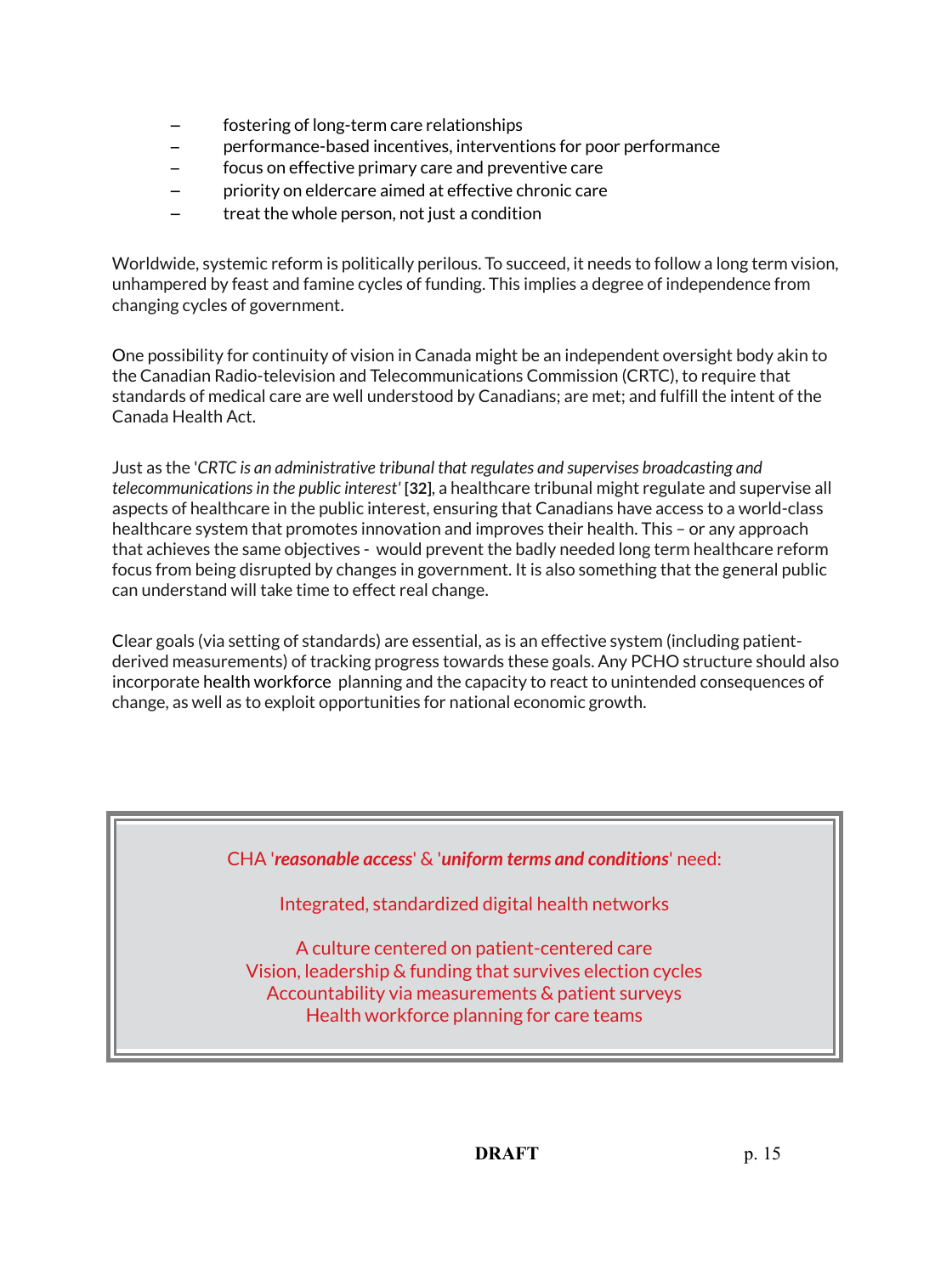# **4.0 Canadian Commission Reports & Seminal Studies**

There have been a multitude of research projects, Royal Commissions, and books addressing how to improve Canada's healthcare system. What is required is the '*political will to learn from others and put into place a system that works*.' **[10]** The following are extracts from some of the most significant works, from 2001 to 2018. Note how relevant even the earliest of these analyses and their recommendations still are today.

# **4.1 2001 Kirby Senate Report**

The 2001 Senate *Final Report on The Health of Canadians – The Federal Role* **[11]** addressed '*The Need for Stability in Federal Funding*', and noted that '*no discretionary penalty for failure to comply with the five national principles of the Act has ever been applied, despite some complaints regarding portability, comprehensiveness and accessibility*['.](https://sencanada.ca/content/sen/Committee/371/pdf/interim-soci-e.pdf)

It also stated (referring to wait times) that '*The status quo is simply unacceptable*.' The report called for a **Health Care Guarantee**, by which '*For each type of major procedure or treatment, a maximum needs-based waiting time be established and made public. When this maximum time is reached, the insurer (government) pay for the patient to seek the procedure or treatment immediately in another jurisdiction, including, if necessary, another country'*.

Also in this report, Dr. Robert McMurtry stressed that '*the fundamental founding principles of the Medical Care Act of 1966 as originally pronounced are still real. What is missing, however, is a unifying vision of the future. That is something that I feel is imperative if we are to move forward with any effect.'*

# **4.2 2002 Romanow Report**

The 2002 Romanow Report, *Building on Values: The Future of Health Care in Canada* **[12]** advised the government to '*Take deliberate steps to measure the quality and performance of Canada's healthcare system and report regularly to Canadians*.' It warned that '*we don't have enough health care workers, or in some cases we don't have them in the right places — to meet the needs of the country*.'

## University of Ottawa webpages on **Society, the Individual, and Medicine [29]** summarize 3 themes underlying the report's 47 recommendations:

- *'Strong leadership and improved governance is needed to keep Medicare a national asset.*
- *The system needs to become more responsive and efficient as well as more accountable to Canadians.*
- *We need to make strategic investments over the short term to address priority concerns, as well as over the long term to place the system on a more sustainable footing.'*

## The Romanow Report recommended that a *Health Council* of Canada should:

*'• Establish common indicators and measure the performance of the health care system;*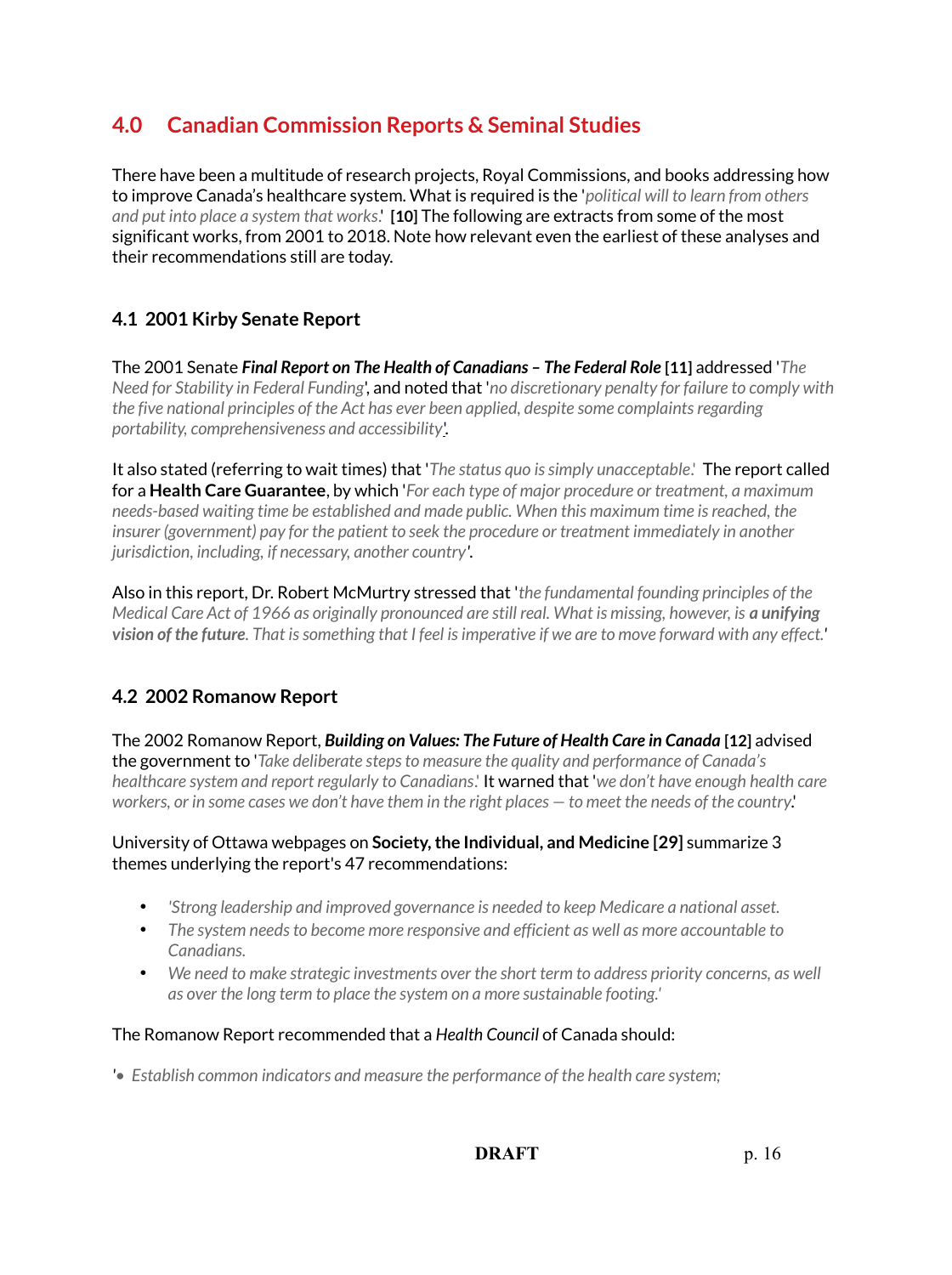*• Establish benchmarks, collect information and report publicly on efforts to improve quality, access and outcomes in the health care system;*

*• Coordinate existing activities in health technology assessment and conduct independent evaluations of technologies, including their impact on rural and remote delivery and the patterns of practice for various health care providers.*

*In the longer term, the Health Council of Canada should provide ongoing advice and coordination in transforming primary health care, developing national strategies for Canada's health workforce, and resolving disputes under a modernized Canada Health Act'* , and *'should systematically collect, analyze and regularly report on relevant and necessary information about the Canadian health workforce, including critical issues related to the recruitment, distribution, and remuneration of health care providers.*

*The Canada Health Act should be modernized and strengthened by:*

*• Confirming the principles of public administration, universality and accessibility, updating the principles of portability and comprehensiveness, and establishing a new principle of accountability; • Expanding insured health services beyond hospital and physician services to immediately include targeted home care services followed by prescription drugs in the longer term;*

- *Clarifying coverage in terms of diagnostic services;*
- *Including an effective dispute resolution process;*
- *Establishing a dedicated health transfer directly connected to the principles and conditions of the Canada Health Act.*

*• Home care services for post-acute patients, including coverage for medication management and rehabilitation services, should be included under the Canada Health Act.*

*• Palliative home care services to support people in their last six months of life should also be included under the Canada Health Act.'*

The Report recommended continuing work on a personal electronic health record for each Canadian, promotion of health literacy, and targeted funding, including for ' *a new Rural and Remote Access Fund'.*

Regarding wait times it recommended that '*Provincial and territorial governments should take immediate action to manage wait lists more effectively by implementing centralized approaches, setting standardized criteria, and providing clear information to patients on how long they can expect to wait*.'

# **4.3 2015 Naylor Report**

The federal government mandated the Naylor Panel to identify areas in which government could play a role in enhancing healthcare without adding new funds. The resulting 2015 report, *Unleashing Innovation: Excellent Healthcare for Canada* **[13]**, cautioned that: '*absent federal action and investment, and absent political resolve on the part of provinces and territories, the Canadian healthcare system is headed for a continued slow decline in performance relative to peers.'*

## Its recommendations include: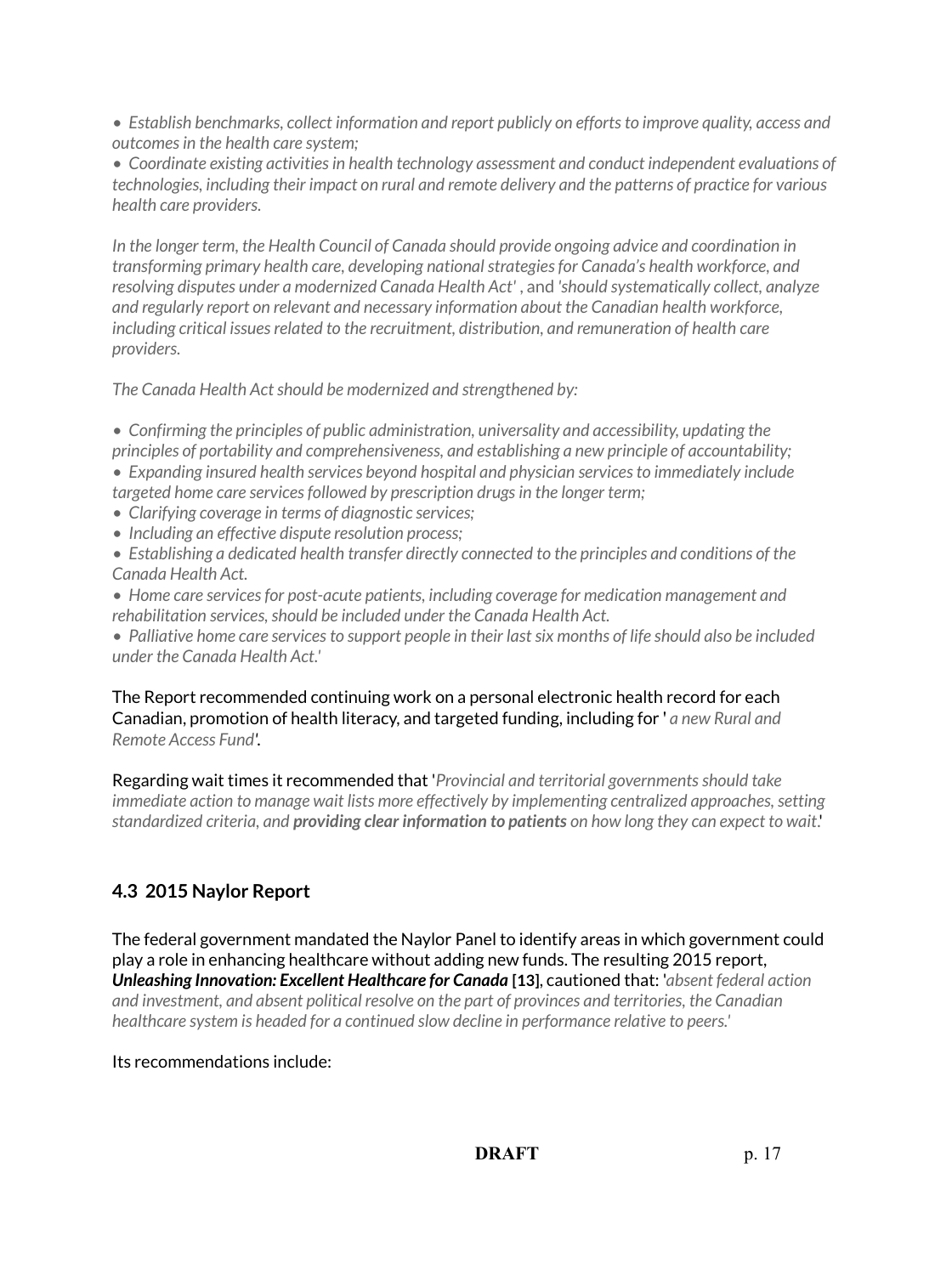- fundamental changes in incentives, culture, accountability
- integration of services
- moving away from fee-for-service
- providing secure electronic health records for safe and seamless care
- organizing around patients' needs
- managing hospital use efficiently
- better value from drug procurement, regulation and reimbursement
- tapping the potential of digital health and precision medicine
- scaling up existing innovations
- nurturing a domestic healthcare industry
- leading technological and social innovation in healthcare

It recommends a **Healthcare Innovation Fund** whose '*broad objectives would be to effect sustainable and systemic changes in the delivery of health services to Canadians. Its general goals would be to: support high-impact initiatives proposed by governments and stakeholders; break down structural barriers to change; and accelerate the spread and scale-up of promising innovations.*'

'*The Panel has also identified an acute need for developing and implementing information tools for patients in two distinct areas. The first is the promotion of health and healthcare literacy. The second is the scaling-up of best practices in the use of patient portals, ensuring that patients effectively co-own their health records. Patient engagement and co-ownership of health records would be further facilitated through mobile and digital health solutions that enable virtual care and empower patients, while meeting common standards and interoperability requirements.*'

The report notes that '*Healthcare has become both a social program and an economic asset*', suggesting that '*With Canada's huge landmass and thin population density, as well as our longstanding commitment to telehealth, Canada should lead the world in mobile health and virtual care*.'

# **4.4 2017** *Better Now: Six Big Ideas To Improve Healthcare for All Canadians*

Roy Romanow, former Royal Commissioner on the *Future of Health Care in Canada*, says of this book, '*Dr. Danielle Martin has written an outstandingly useful book, for all Canadians, as the nation once again faces the challenges of ensuring effective health care for all. In doing so, Dr. Martin avoids the easy formulae of blanket solutions and properly roots health care's future success in making hard choices on delivery, scope, and structure, based on Canadian values.*'

Dr. Martin warns us, in *Better Now* **[14]** that primary care access is the *Achilles heel* of our healthcare system. She emphasizes the importance of relationship based primary care for every Canadian, and the high cost when it is lacking. She warns of the use of too many costly tests and treatments that don't improve health, and in some cases damage it.

Too many healthcare *silos* don't communicate with each other, increasing costs (in particular by causing chronic care patients to cycle in and out of ER's) and reducing quality of treatments. Martin emphasizes the importance of collecting and using data to improve performance, and of information technology to connect healthcare silos.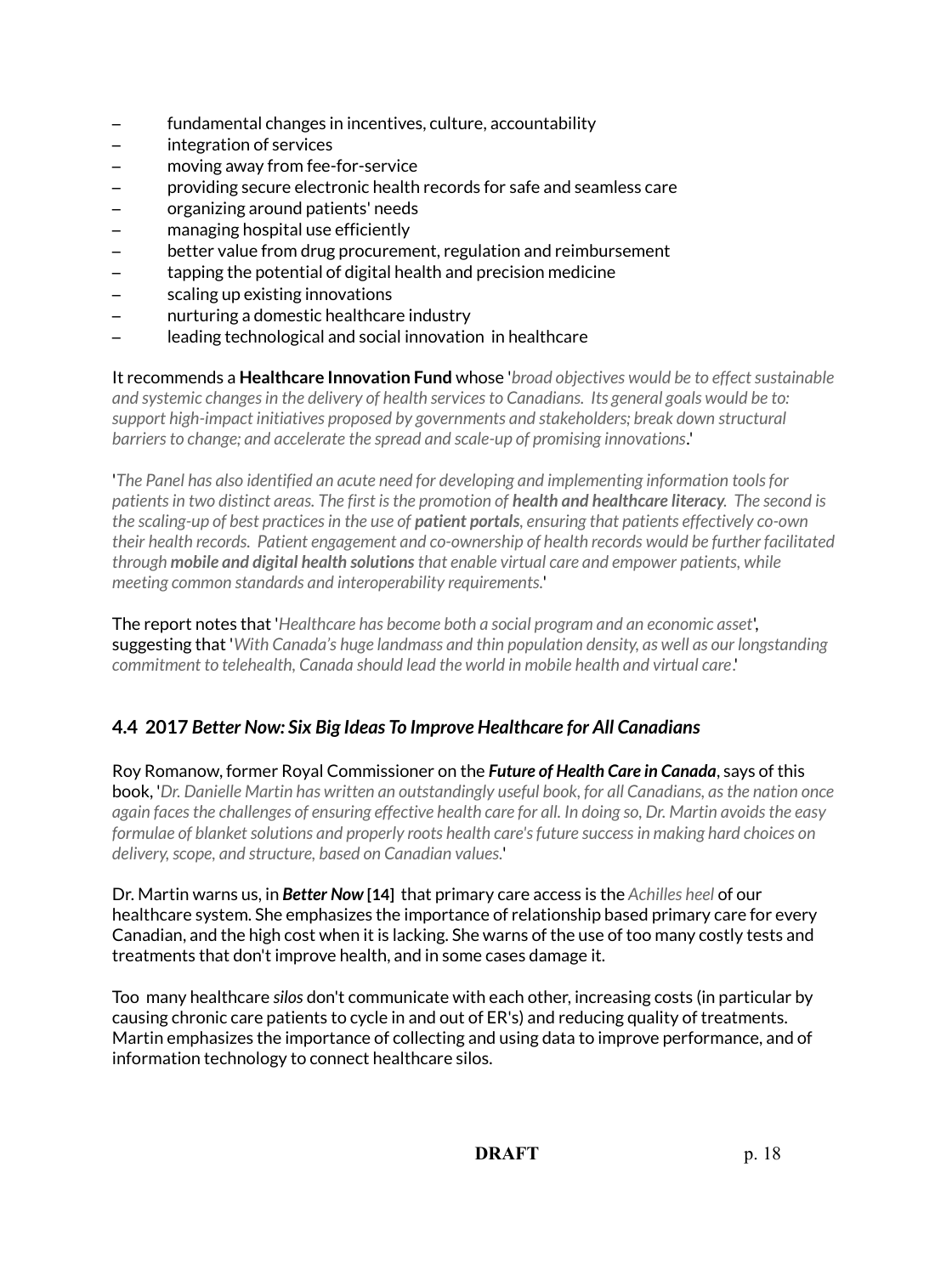## Danielle Martin's *6 big ideas* are:

- *1. Ensure every Canadian has regular access to a family doctor or other primary care provider.*
- *2. Bring prescription drugs under medicare.*
- *3. Reduce unnecessary tests and interventions.*
- *4. Reorganize health care delivery to reduce wait times and improve quality.*
- *5. Implement a basic income guarantee to alleviate poverty, which is a major threat to health.*
- *6. Scale up successful local innovations to a national level.*

# **4.5 2017** *Treating Health Care*

In *Treating Health Care: How the Canadian System Works and How It Could Work Better* **[15]***,* Professor Raisa Deber of the University of Toronto Institute of Health Policy, Management and Evaluation, speaks of Canadians' pride in their health care and '*considerable discomfort when international rankings place Canadian health care in the middle, or even near the bottom, of the pack. We still look very good compared with the United States, but so does everyone else*.'

She addresses a call for reform, based on '*costs, access and quality*'. Her book gives an informative overview of policy in general and health policy in particular; what effects it; and the factors involved in making sound decisions, and trade-offs, making very clear the complexity of the subject, and the trade-offs and ethical considerations involved.

Deber tells us that since 1984, 2 pieces of legislation define federal-provincial arrangements for health care. '*One (currently the CHT) sets out how much money provincial and territorial governments*  will receive in federal transfers, and the other (the CHA) specifies what, if any, conditions need to be met *to receive the money*.' The CHA specifies that if a provincial health plan doesn't meet its criteria, cash transfers can be reduced or withheld.

Deber mentions a number of court battles regarding timely access to health care, and relating to *'the right to life, liberty and security of the person*' in Canada's Charter of Rights; and a Supreme Court decision that '*was seen as requiring that a province had a duty to ensure that people received timely access to insured services*'.

Regarding primary care access, '*Statistics Canada estimated that in 2014, 14.9% of Canadians over age 12 did not have a regular family doctor*' (though half had not looked for one). Also, *timely* primary care '*access can still be a problem, even for people with a regular doctor*' and this has not improved since 2004. These people tend to go to an emergency department for care, which is '*expensive, unpleasant and inefficient*'.

Deber suggests that key targets for policy change to improve healthcare in Canada are '*equity, access to care (including wait times), quality and patient safety, accountability, and cost control*' and describes isolated innovations that have helped with timely connection to primary care.

We are told that the former Health Council of Canada *'called for placing more emphasis on pan-Canadian collaboration ... It viewed leadership, at all levels, as the key lever and noted the difficulty in maintaining policy directions when governments changed'* - ironically, the Council's own funding was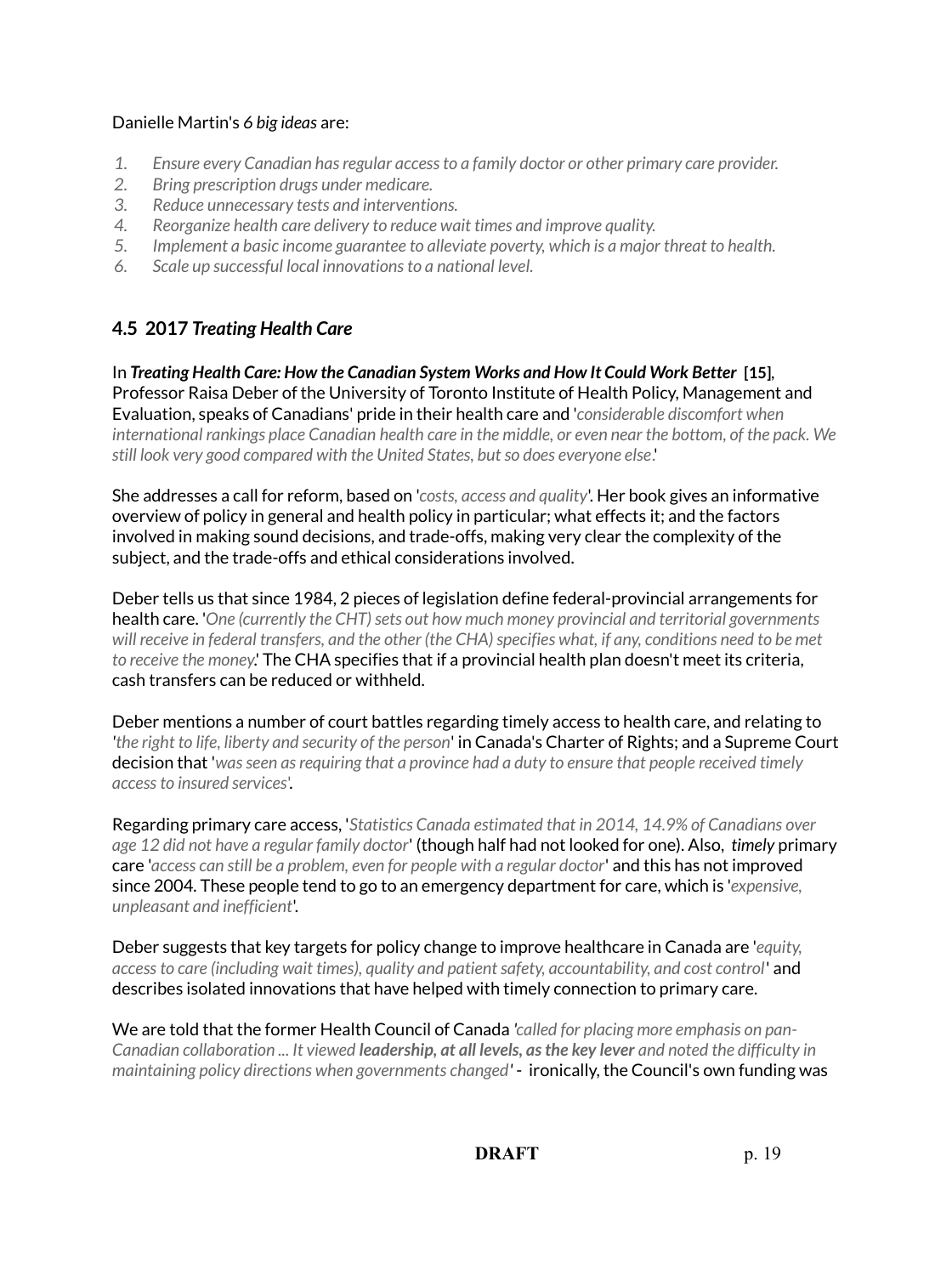not renewed when governments changed. The author concludes that Canadian '*health care is not terminally ill, but there is clearly room for improvement. However, some treatment suggestions are likely to make things worse.*'

# **4.6 2018** *Fit for Purpose* **Report**

The report *Fit for Purpose: Findings and Recommendations of the External Review of the Pan-Canadian Health Organizations* (by Dr. Pierre-Gerlier Forest and Dr. Danielle Martin) was commissioned by federal Health Minister Ginette Petitpas Taylor in October, 2017 **[31]**.

It emphasizes the importance of a shared national vision for healthcare and tells us that '*there is a pressing need for the PCHOs to help citizens, providers, administrators, and policy makers address the vulnerabilities of today's health systems. These vulnerabilities include issues related to fragmented and inadequate pharmaceutical policy; the need for robust health data governance and digital infrastructure; the desire to scale-up successful health innovations; the need to modernize the basket of publicly funded services to promote equity; the critical importance of strong primary care systems across the country; the need for more meaningful patient and public engagement in health care; and the imperative of working in partnership with Indigenous organizations and communities to improve Indigenous health outcomes.*

*But beyond the vulnerabilities of today, a successful PCHO suite must be designed to support the emergence of health systems of the future across Canada*' and *'No matter what the future composition of the suite, meaningful metrics to drive organizational performance and independent evaluations of individual and collective PCHO impact are needed … Responding meaningfully to the legitimate concerns of Canadians demanding responsive, efficient, and high quality health systems should be an overt objective, and progress towards this goal must be measured for all PCHOs.'*

This report emphasizes that *'The Government of Canada should adopt a long-term vision for the future of Canadian health care and articulate the role it intends to play in pursuing that future',* and suggests that '*In addition to the roles it plays currently, including as a partner to the provinces and territories, a more active, more engaged, more intentional federal government may have the ability to use more direct instruments in health care, based on solid constitutional grounds, should the government choose to do so.'*

**2015 Naylor:** '*healthcare in crisis*'

 **2001 Kirby:** '*Health Care Guarantee*' **2002 Romanow:** '*not enough healthcare workers*' **2017 senior RL's:** '*leadership for systemic reform*'  **2017 Martin:** '*primary care access the Achilles heel of healthcare*'  **2017 Deber:** *'call to reform costs, access and quality'* **2018** *Fit for Purpose***:** '*a shared national vision, meaningful metrics*'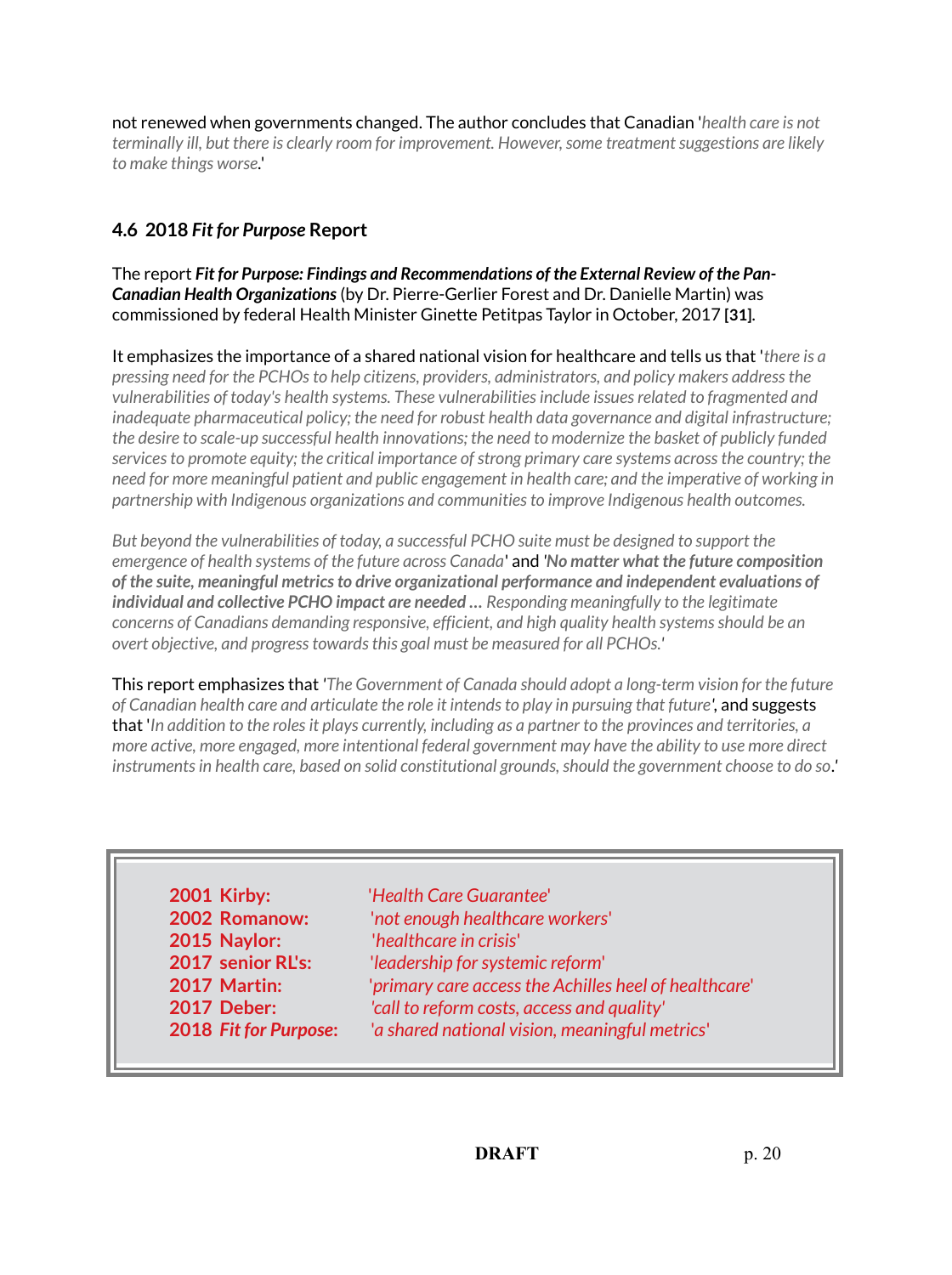# **5.0 The Challenges**

## **5.1 Supply of Family Physicians & Medical Specialists**

Family physician Danielle Martin, author of *Better Now* **[14]**, deems primary care access the '*Achilles heel*' of Canadian healthcare. She emphasizes, 'there is a cost to the system when this relationship-based primary care is missing.' Ariadne Labs tell us that '*High performing primary care systems are characterized by accessibility, continuity, coordination and comprehensiveness of care*.' **[94]**

#### A *high performing* health care system is defined in a **Primary Health Care Performance Initiative** fact sheet **[95]** as:



Those who can't easily access primary care either ignore a medical problem until it develops to need more costly care; pay for private care (mainly in cities where this is accessible); or wait in overburdened emergency departments (EDs). Of course, this results in longer and longer waits for everyone, with patients parked in hallways – and contributes to higher costs.

Statscan, in 2014, reported that 14.9% of Canadians aged 12 and older, roughly 4.5 million people, did not have a regular doctor. Statistics compiled by the Canadian Institute for Health Information (CIHI) **[21]** point to significant regional differences.

The percentage without a regular doctor is somewhat less dire in: Newfoundland and Labrador (10.1%), Prince Edward Island (9.5%), Nova Scotia (10.6%), New Brunswick (6.1%) and Ontario (7.5%). On the other hand, Quebec (25.5%), Saskatchewan (20.1%), Alberta (19.9%), Yukon (26.1%), Northwest Territories (57.7%) and Nunavut (82.5%) report much higher numbers of patients without a primary care physician. Manitoba and British Columbia report the national average of about 15%.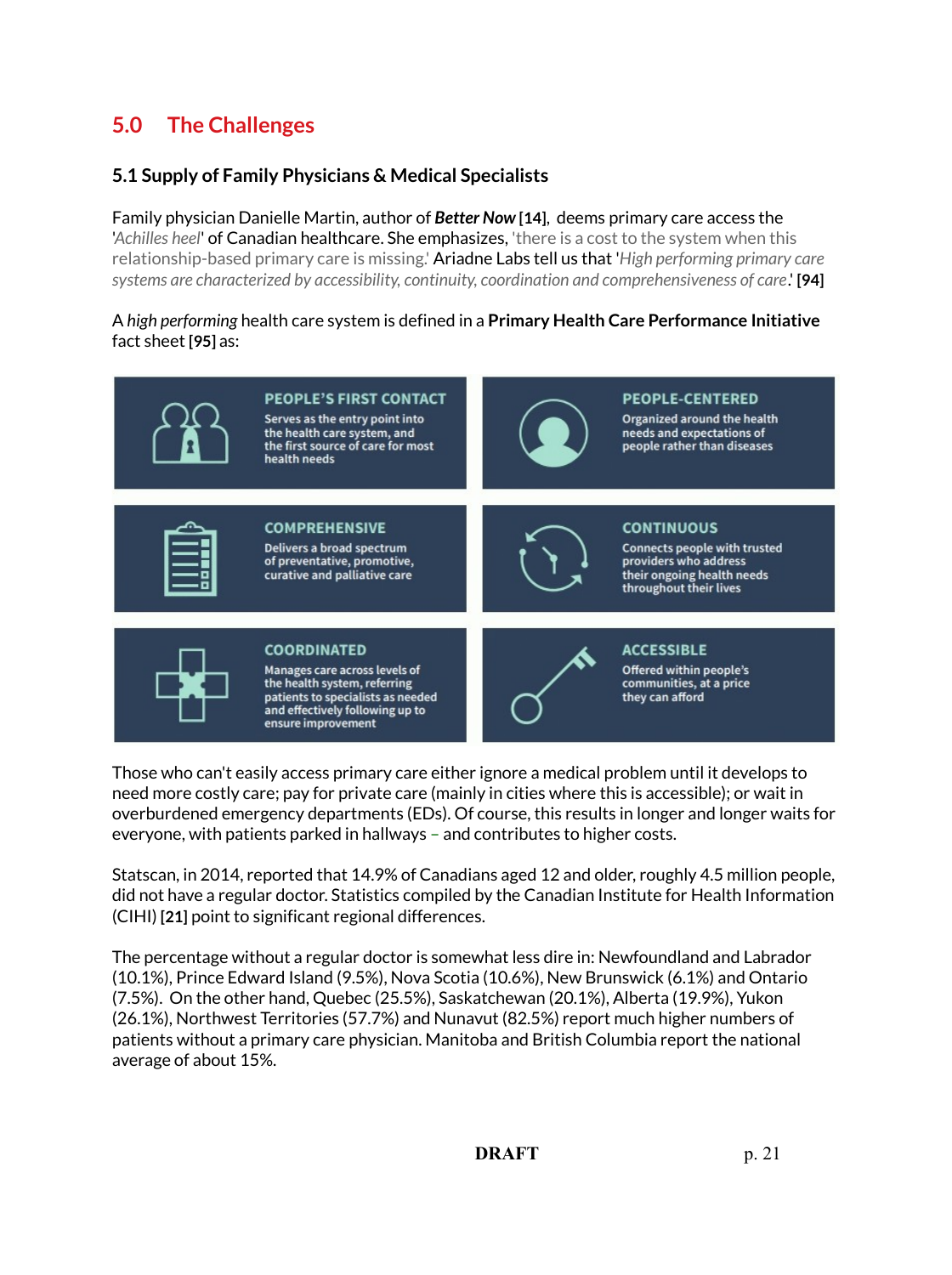The reasons cited for lack of regular access to a family physician included:

- i) not looked for one (45.9%)
- ii) doctors in their area were not taking new patients (21.5%)
- iii) doctor had retired or left the area (20.2%)
- iv) no doctors were available in their area (14.4%)
- v) no specific reasons given (13.1%)

(*Note: numbers exceed 100% as some respondents gave more than one answer.)*

From this data, one might conclude that the solution to patients' lack of access lies in recruiting or graduating more family physicians. However, it's not that simple.

In Canada, the *average* number of physicians (family doctors, specialists, administrators, researchers and academics) per 100,000 population reached its highest level in 2016. In 2001, there was a total of 188 physicians per 100,000 population. In 2016, that ratio increased to 230 per 100,000. This is consistent with an international upward trend in peer, high income countries.

So, how do we compare internationally? According to the 2017 International Commonwealth Fund (ICF) report **[46],** the number of practicing physicians per 1,000 population ranged from 2.5 in Canada to 4.1 in Germany (which also has the highest population over 65). The US number was 2.6, the UK 2.8, France 3.1 and Australia 3.5.

These figures are somewhat misleading as most countries look at '*doctors providing direct care to patients'*, while Canada tracks '*professionally active'* doctors, *'including doctors working in the health sector as managers, educators, researchers, etc. (adding another 5-10% of doctors)*.' **[47]**.



## **Physicians Per 100,000 Population 1978-2016** (source: CIHI)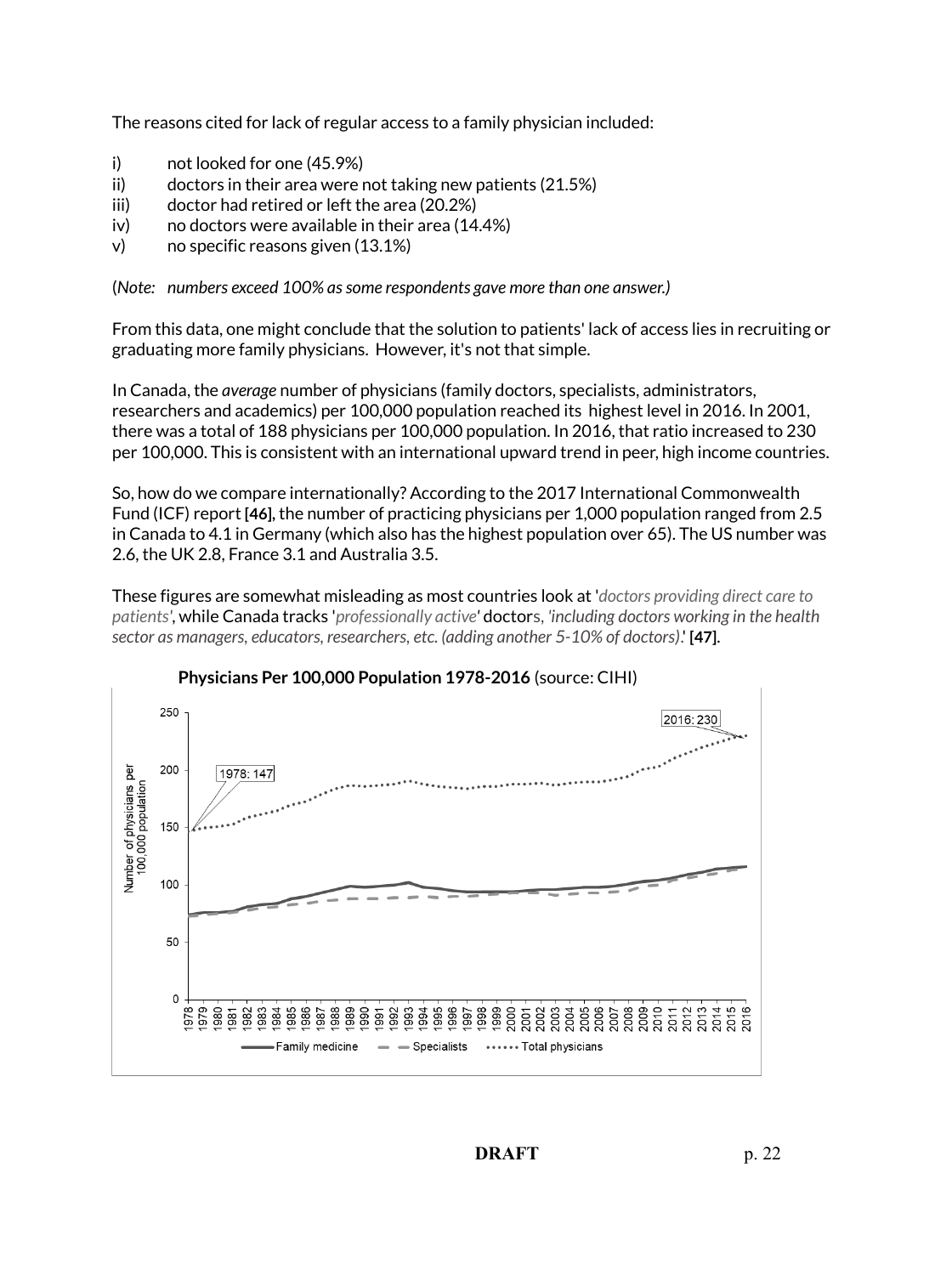In the last decade, the number of physicians entering the workplace has increased at a much higher rate relative to those leaving the workforce.





## **Who is Entering? Workforce Demographics**

The numbers look fairly good, though we're still on the low end of international comparisons. If overall supply is not the problem, what is happening?

First of all, these numbers reflect *averages* across urban, rural and remote areas of Canada. We already know, from the CIHI report of regional differences, that access is significantly better in Ontario than Saskatchewan, while both have much better access than Nunavut. Some areas have well over 5 doctors per 1,000 population, while others have well under 1 per 1,000. So we cannot simply look at how many physicians the country has, but must also consider how many actually provide direct care to patients, as well as where they choose to live and work.

The physician workforce has a different profile from the 1950's *Dr. Marcus Welby*, the kindly, greying man who made home visits. It is now heavily populated by young professionals who often opt to work in team clinics to allow for work hour flexibility and more time with family.

Between 2012 and 2016, the number of female physicians increased by 21.4%, while the number of male physicians increased by 6.1%. In 2016, 40.6% of physicians were women, compared with 37.4% in 2012. The proportion was higher among family physicians (45.3%) and younger physicians (54.0% of those younger than age 40). Women also accounted for 35.9% of specialists. In 2016, 54.0% of Canada's physicians, younger than 40, were women. The rate was highest in Quebec, at 64.1% of younger physicians, and lowest in Manitoba, at 46.7% (source: CIHI).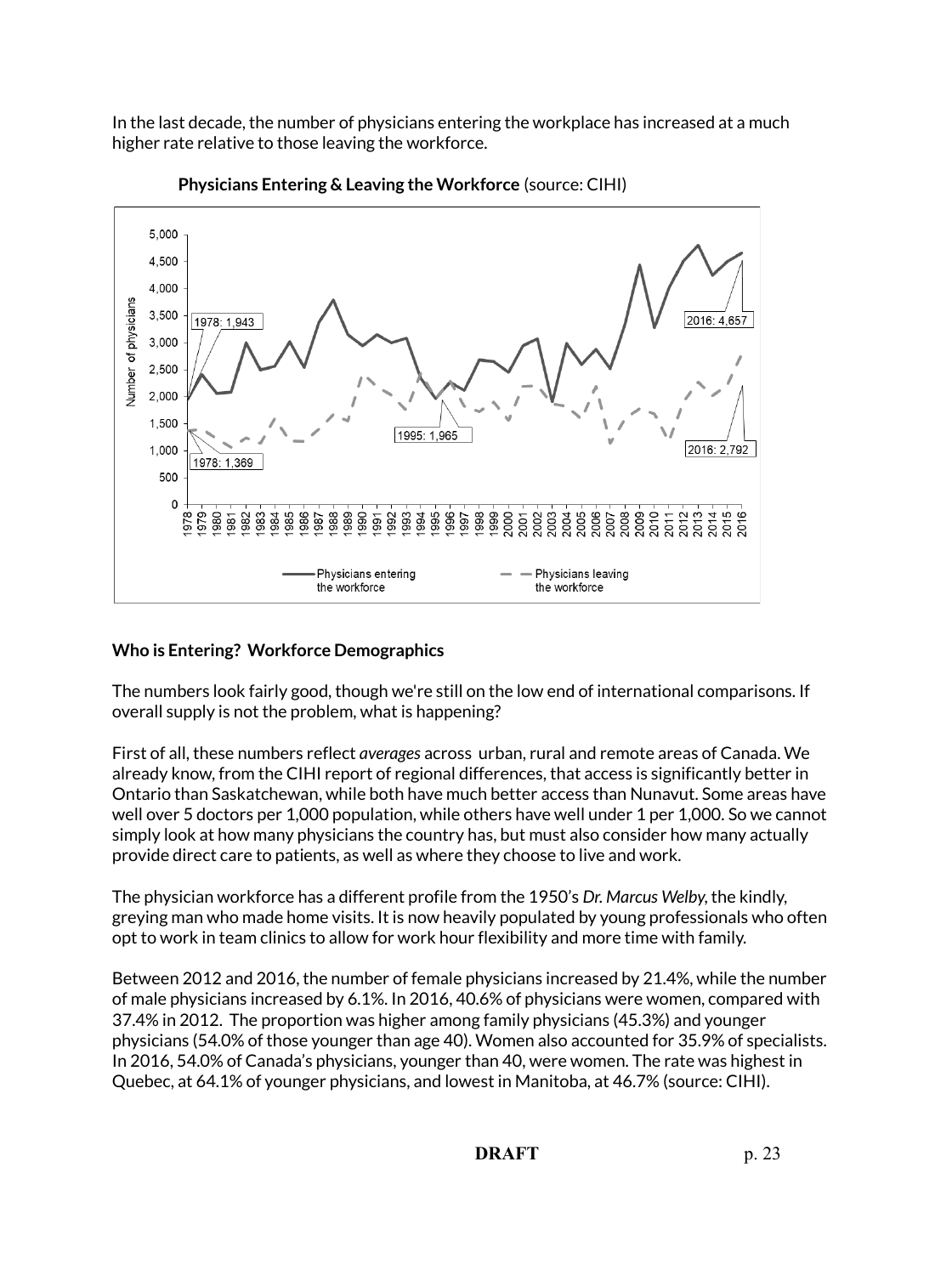The most frequently cited solution, next to '*we need to graduate more doctors*', is to attract as immigrants, and/or accredit, more international doctors.



 **Internationally Trained MDs** (source: CIHI)

Reliance on foreign doctors in 2016 at 29.3% of all family physicians, almost matches Canada's previous high of 33.4% in 1978. With many qualified Canadian medical school *hopefuls* unable to secure spots in our universities; resolving staffing issues through more foreign recruitment should only be a stopgap measure.

However, difficulties in Canadian accreditation - both for Canadian physicians who attend medical school overseas and for foreign doctors - should be reassessed. There should also be an adequate number of residency positions made available, in those specialties where physicians are most needed, and especially in Family Practice. Long-term planning for future physician numbers needs careful calculation at the federal level, and means need to be found to encourage placements in the many areas of the country with a shortage of physicians.

## **Systemic Issues**

With supply reaching the highest levels ever, and foreign recruitment almost reaching previous highs – why is it that on average 15% of Canadians still do not have access to a family physician and wait times to see specialists exceed international standards?

## 1. *Compensation*

Fee for Service has been the traditional payment method across the country. Based on a nominal fee of, on average \$30.00 per visit, the doctor must extract overhead for office staff, rental space and equipment. Most physicians graduate with debt loads of upwards to ¼ million dollars after 10- 11 years post-secondary education. Long hours and a large patient file are necessary to earn the,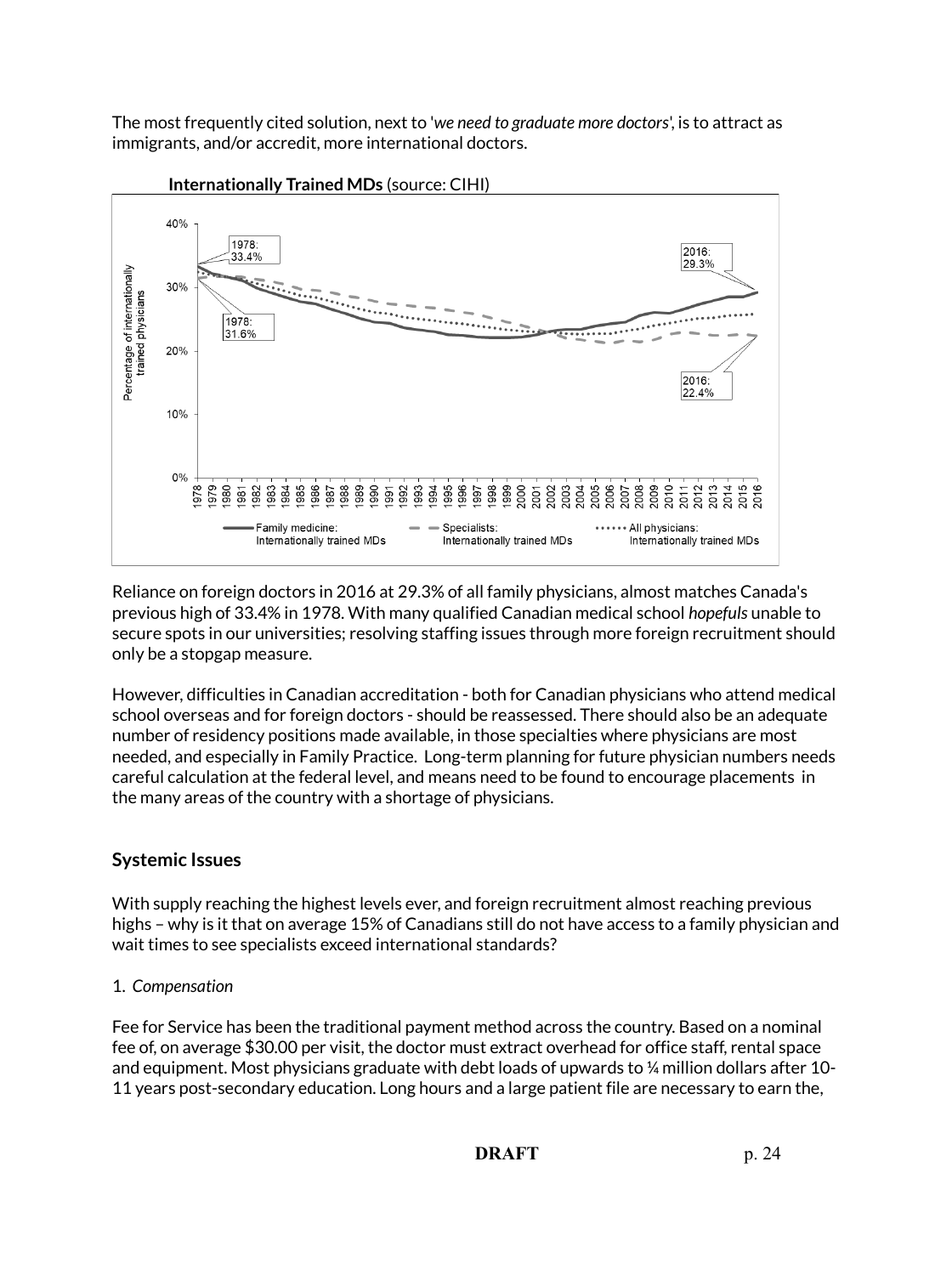## on average, \$300,000 income needed to pay this back.

## 2. *Hospitalists*

Merriam-Webster defines a *hospitalist* as '*a physician who specializes in treating hospitalized patients of other physicians in order to minimize the number of hospital visits by other physicians*'.

Many family physicians are finding solutions to adequate compensation by taking positions as *hospitalists*, or by being hired in Medi-Centres; both of which offer fixed hours, a salary and benefits. These types of position are mainly available in urban areas.

Dr. Richard Gunderman tells us in *Hospitalists and the Decline of Comprehensive Care* **[45]**, that '*increasing reliance on hospitalists entails a number of risks and costs for everyone involved in the health care system — most critically, for the patients that system is meant to serve. As the number of physicians caring for a patient increases, the depth of the relationship between patient and physician tends to diminish — a phenomenon of particular concern to those who regard the patient–physician relationship as the core of good medical care. Practically speaking, increasing the number of physicians involved in a patient's care creates opportunities for miscommunication and discoordination, particularly at admission and discharge.*'

The challenge for quality care in this trend lies in the disconnect from the long-term relationship care provided by a family physician who would oversee the patient through hospital or chronic care interventions. The ensuing silos of communication portend poor outcomes, a threat to patient health, and greater costs to the system, as *Better Now* **[14]** warns.

## 3. G*ender Demographics*

With over 54% of Canadian physicians under 40 being women; and with women making up 45% of family physicians; we see a shift to shorter hours and part-time work to accommodate lifestyle and family demands. This is often achieved by setting up team clinics where patients share the doctors within the clinic. A desire for lifestyle balance is shared by all modern physicians, not only women.

## 4. *Unemployment*

Despite long wait times to see specialists, an inordinate number of recent graduate physician specialists are unemployed. The Royal College's 2011 and 2012 employment surveys reveal issues extending across multiple medical specialties. Among new specialists and sub specialists who responded; 208 (16%) reported being unable to secure employment, compared to 7.1% of all Canadians as of August 2013 **[82].**

## 5. *Location*

Across the country, under-served areas attempt to attract healthcare professionals in a variety of ways. Approaches include modernizing diagnostic equipment to provide better tools; signing bonuses; salary premiums; free housing; and training locals, who already have roots n the area. It might be worth surveying what has already been tried (successes and failures) and publicizing that information, so that different locales can assess what might work for them.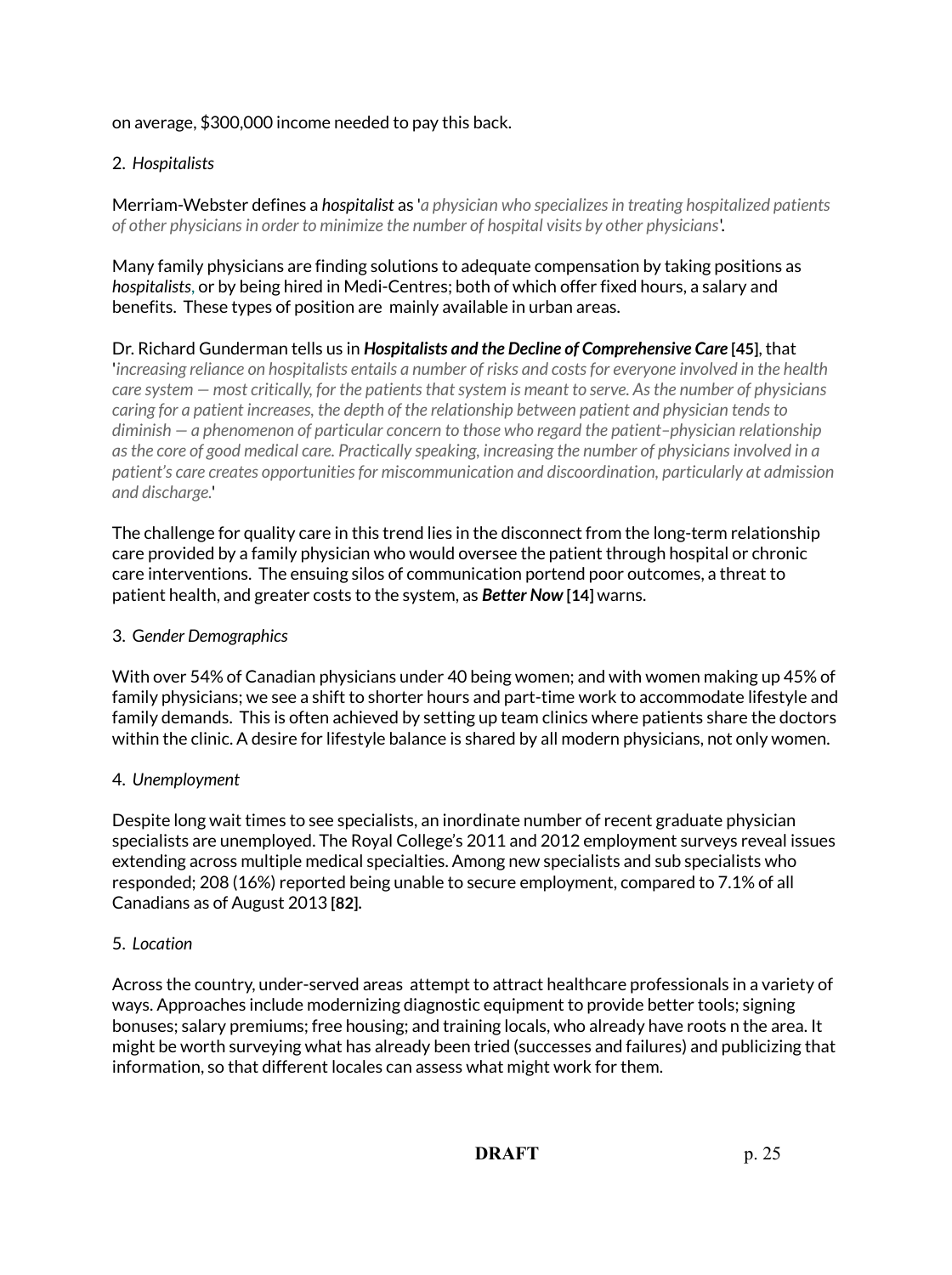## **Solutions**

What seems like a straightforward issue of physician shortages is clearly more complicated than simple supply and demand. The issue needs to be examined in the context of the evidence and a long-term vision to address patient access to quality care across the country.

As journalist Andre Picard wrote in a 2018 article, *Is every medical school graduate entitled to become a doctor?* **[43]**, '*We have more doctors, in absolute numbers and per capita, than ever before. But we have a growing problem of maldistribution. Everyone wants to be a specialist and everyone wants to practice in a big city – largely because our pay scales tell us that is what is valued ... We don't need more doctors, we need more general practitioners, especially in rural and remote areas.'* For many in such areas, lack of access to a family doctor or a clinic has become the norm **[44]**.

As explained in Why young doctors aren't taking over from retiring physicians [42], it is not likely we will turn back the clock to days where family physicians were willing to forego family responsibilities, working 80-100 hours a week. Solutions need to examine the fee-for-service model, gender realities, 21st century lifestyles, role responsibilities, places where the need is greatest, and applications of technology. Young doctors in training need to be asked what would encourage them to enter family practice outside of urban centres – relocation and/or tax incentives, assistance with student debt, free housing, a locum for respite … ?

Systemic reforms will extend the reach of individual physicians, with the aid of other health professionals such as nurse practitioners, to manage the care of a greater number of patients. The only way to do that is to make physicians more care managers than the primary contact in the delivery of day-to-day medicine (as has been recommended since the turn of the millennium). This, and exploitation of technology advances in digital information networking and telemedicine, could make the system more efficient, and improve the availability and quality of care - *if done right*.

The danger to be avoided at all costs is that the necessarily soft evidence of patient satisfaction and quality of care provided in a longitudinal relationship with a family physician might gradually succumb to expected fiscal, and managerial oversight of cost efficiency in team-care. *The patient must always come first.*

In addition, it is not enough to look at averages regarding access to primary care, wait times etc.. Full measurement ranges need to be assessed and, as was done in the UK, *valleys of poor performance* must be specifically targeted for improvement. Canada should also track: physicians providing direct care to patients, as peer countries do (rather than inflating the number with academics and administrators); the number working in communities versus as hospitalists in acute care facilities; and the number of actual physician hours spent on patient care (given the trend to reduced work weeks and shared practices). Measurements must assess how the healthcare system *performs for the patient*, rather than for the administrator.

# **5.2 Need for National Standards**

The CHA calls for '*reasonable access'* and '*uniform terms and conditions'* for healthcare delivery. Yet, what is *reasonable*? Who defines it? Where is any accountability? Conditions are by no means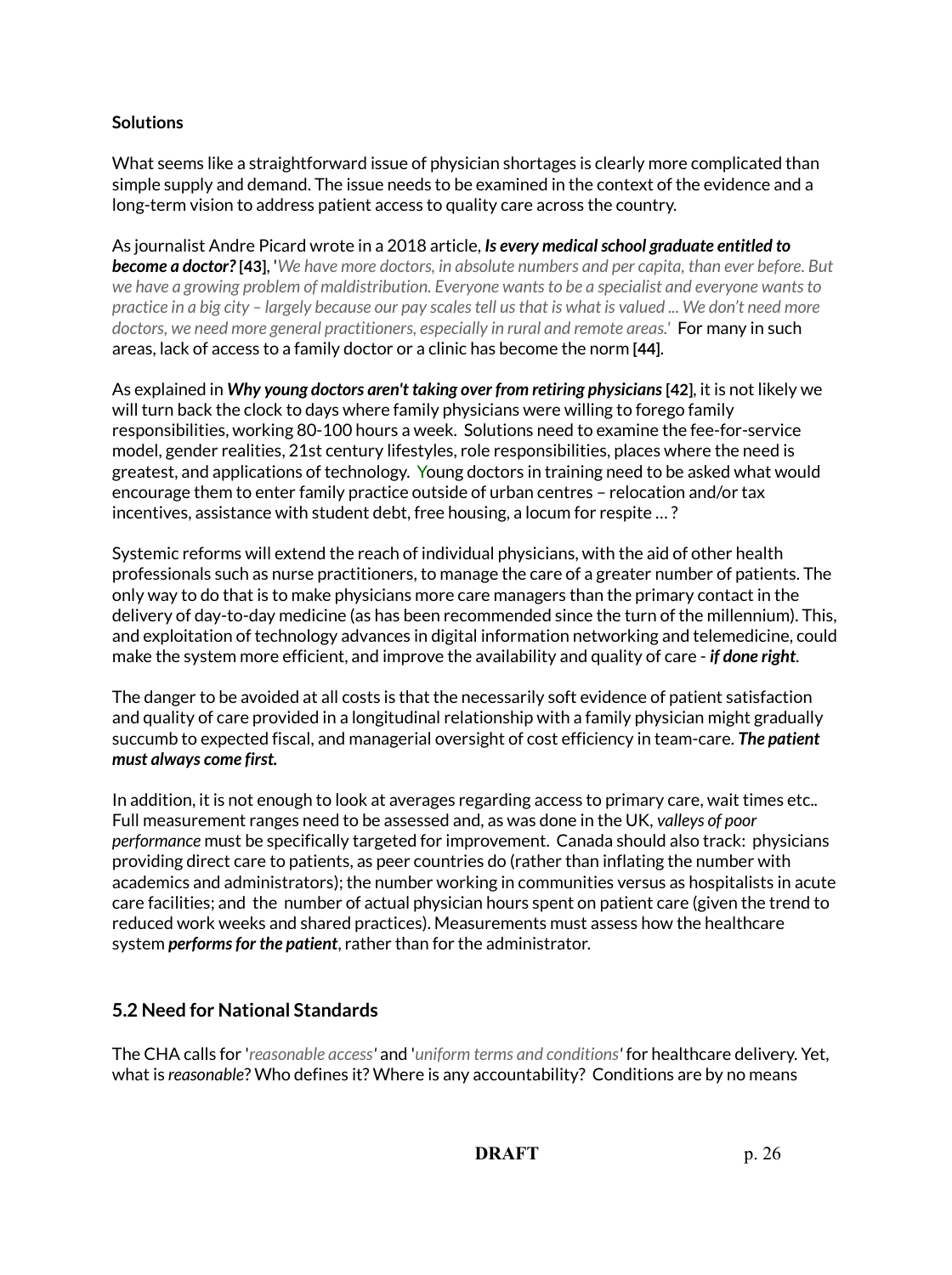uniform, when Canadians across the country have flagged wide discrepancies as to what kind of access they have to healthcare.

Wait times were the longest ever recorded in 2016, with considerable variation between provinces. The average wait time was 9.4 weeks from family physician to a specialist; an additional 10.6 weeks to treatment; a total of 20 weeks. Wait times for MRIs and CT scans have increased since 2012, again with provincial variations. Long delays in accessing physicians, procedures, and specialists are often side-stepped by overuse of emergency departments. (CIHI)

Generally, 3 out of 4 patients have their *priority medical procedures* done within *benchmark* wait times (*on those procedures tracked by CIHI*), but this varies greatly by jurisdiction. When looking at the trends over time, wait times for hip fracture repair are improving and radiation therapy remains consistently within benchmark time frames, while patients are waiting longer for cataract surgery (CIHI). Since reaching a high performance in 2014, wait times for hip and knee replacements have fallen to their longest ever recorded in 2016.



Is this *reasonable*? We don't really know. What we do know is that multiple-year waits for access to primary care, and waits for tests and procedures that add unnecessary costs to the system and endanger health, are *unreasonable*, as emphasized by respondents to the SLC national questionnaire.

Benchmarks are defined in the CIHI Report, **Wait Times for Priority Procedures in Canada, 2017 [73]** as '*evidence-based goals each province or territory will strive to meet, while balancing other priorities aimed at providing quality care to Canadians. Benchmarks express the amount of time that clinical evidence shows is appropriate to wait for a particular procedure.'*

The **Canada Wait Time Alliance**, a non-profit organization formed by doctors in 2004 (the year the federal government committed to seeing wait times reduced through its 10 year Health Care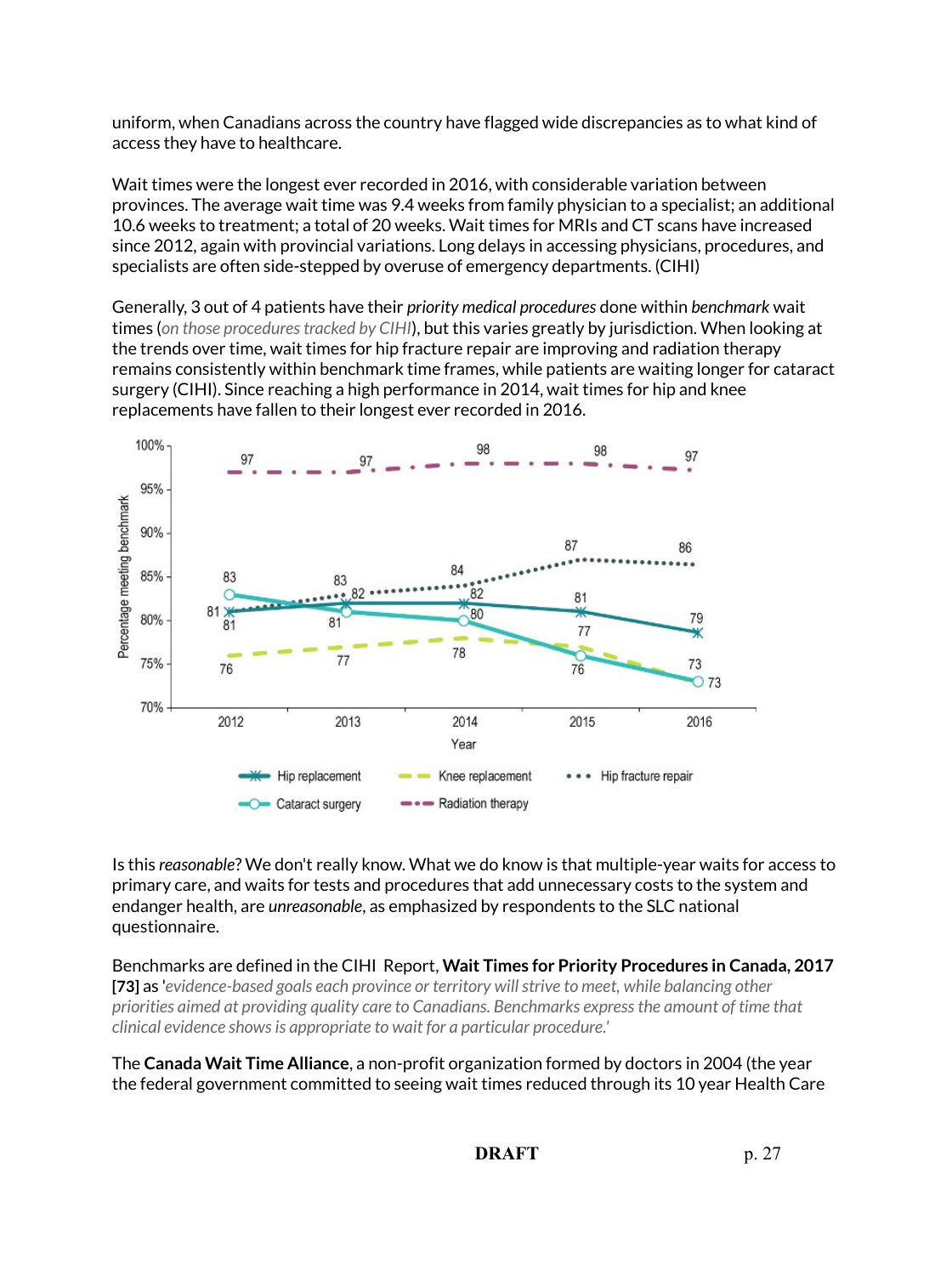Accords with the provinces), began tracking performance and defined benchmarks as '*the maximum amounts of time that a patient should wait for specific treatments, tests, or procedures; beyond that, evidence shows that waiting will likely have adverse effects on a patient's health*.' **[74]**

'Y*ou can think of benchmarks as performance goals for Canada's health care system - if our system is running well, Canadians should be treated within the time indicated. It should also be kept in mind that in many other countries, patients are seen or treated well before these benchmarks, which are intended to show the absolute longest one should wait'*

In *Wait Times — a medical liability perspective* **[49]**, the Canadian Medical Protective Association (CMPA) warns that '*the current lack of clarity as to "who is responsible for what" creates potential risk for governments, health-care institutions, physicians, other health-care professionals and, most importantly, for patients. A situation in which everyone is accountable often means, in reality, no one is. The Canadian Medical Protective Association (CMPA) believes an environment in which health-care accountabilities and liabilities are poorly defined is not in the best interest of Canadians.'*

In 2017 the non-profit **Health Standards Organization** (HSO) **[75]** was formed, situated in Ottawa, following consultation with over 700 stakeholders across Canada and around the world. HSO builds world-class standards and innovative assessment programs, new technologies and activation services for accreditation bodies, governments, associations and others. One of their key goals is that '*Patients (and their families), practitioners and policy-makers all play critical roles in achieving quality health services for all; people must be at the center of everything we do'*.

**Accreditation Canada** (AC) **[76]** is an affiliate of HSO, also committed to delivering objective, credible and outcome assessment programs using the best standards available, and empowering providers to focus on what matters to them in their local context.

HSO and Accreditation Canada are focused on the people that power health systems around the world: patients, providers and policy-makers. '*We strongly believe that our person-centered approach to the design of products, standards and assessments will make a real difference in improving quality and health outcomes*.'

There are multiple agencies concerned with issues of standards for healthcare, operating without any authority for compliance. Is there value in setting performance standards without the teeth to make them happen?

Consider the 2004 Health Accord agreements with performance standards for interventions, such as wait times for hip and knee replacements. The 10 year agreements that extended to 2014 were not renegotiated by the Conservative government in power, and it is apparent, from current data collected by CIHI, that these procedures, when they no longer had a carrot attached, reached their worst level of performance ever recorded, just 2 short years later.

In contrast, in 2013, National Health Services in the UK launched a comprehensive restructuring as their response to concerns about system-wide failures that caused unnecessary suffering and premature death of patients. According to *Toward a Healthcare Strategy for Canadians* **[77]**, reform went beyond setting numbers for national standards in key interventions. It was based on three key components: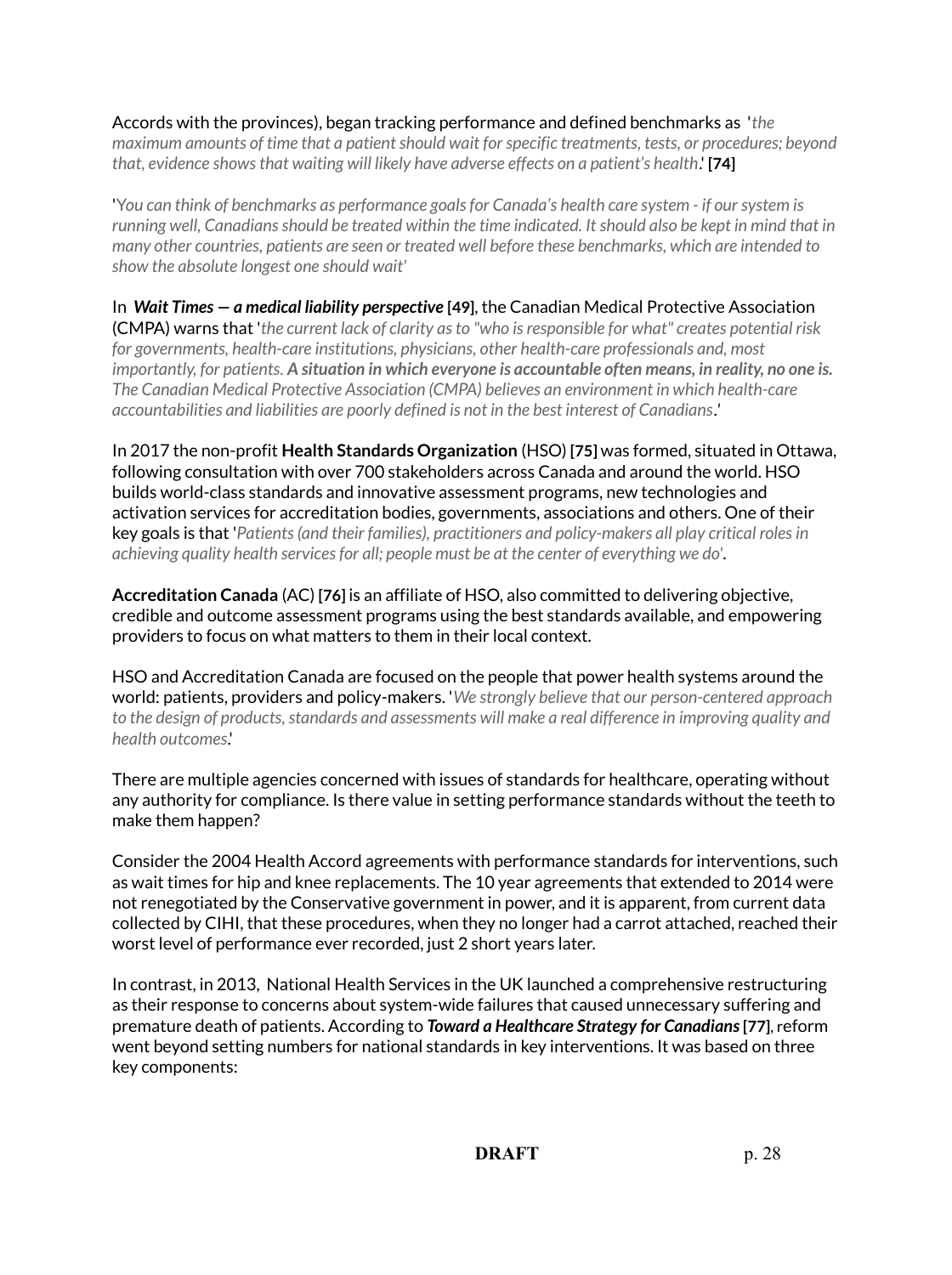- An 11-point scorecard reflecting core priorities against which to measure performance.
- The scorecard placed highest emphasis on mechanisms for patient and family feedback, as well as from NHS staff.

 To depoliticize the system, an arm's length entity that functions independently from government was charged with management, budgetary control and oversight authority, while remaining accountable to government.

Romanow, Kirby and Naylor all advocated for a national, independent body to establish common performance indicators and benchmarks, and the issuance of public reports providing independent evaluations. Only tepid responses actually occurred, through the creation of bodies without sufficient authority to make change or obtain compliance.

In his book, **No More Lethal waits: 10 Steps to Transform Canada's Emergency Departments [55], S.** Wheatley, MD, acknowledges the role of performance standards but with a caveat, '*Certainly we must improve clinical metrics. But meaningful outcomes for patients are often qualitative, subjective and impossible to measure. How do we measure clinical judgement beyond complication rates? How do we measure communication skills? Reasoning ability? Aptitude in interpreting non-verbal cues? As someone has said, "Not everything we measure matters, and not everything that matters can be measured*.'

*'We need a definition of medicine that starts with the clinical encounter and puts patients' interests at the centre. We need tough-minded leaders with diverse backgrounds and training who are committed to putting patients before budgets, politics, and ideology in order to sort out the Canadian chaos in healthcare.*'

From the patient perspective, establishing wait times that '*each province or territory will strive to meet'* is not particularly helpful. Patients want to know the maximum times it is *safe* to wait to access tests and procedures referred by their primary caregiver, times that avoid '*adverse effects on a patient's health*.' In addition, long waits to access a primary care team eliminates the opportunity for preventive care, which also endangers their health.

Only an arms-length, oversight body, given full authority to make real change, and requiring cooperative compliance from provinces and territories, can fulfill the role of creator and guardian of effective national standards, that mean something to the patient.

# **Needs of an Aging Population**

According to Statistics Canada census data released in 2016, for the first time ever, seniors outnumber children, after the population experienced its greatest increase in the proportion of older people. In 2017 there were 5.9 million Canadian seniors (people over 65), compared to 5.8 million Canadians aged 14 or younger. The aging of the population is due to the first baby boomers turning 65 over the last five years, as well as the increasing life expectancy of Canadians and a low fertility rate.

Projections suggest this imbalance in the population will only grow. By 2031, about 23 per cent of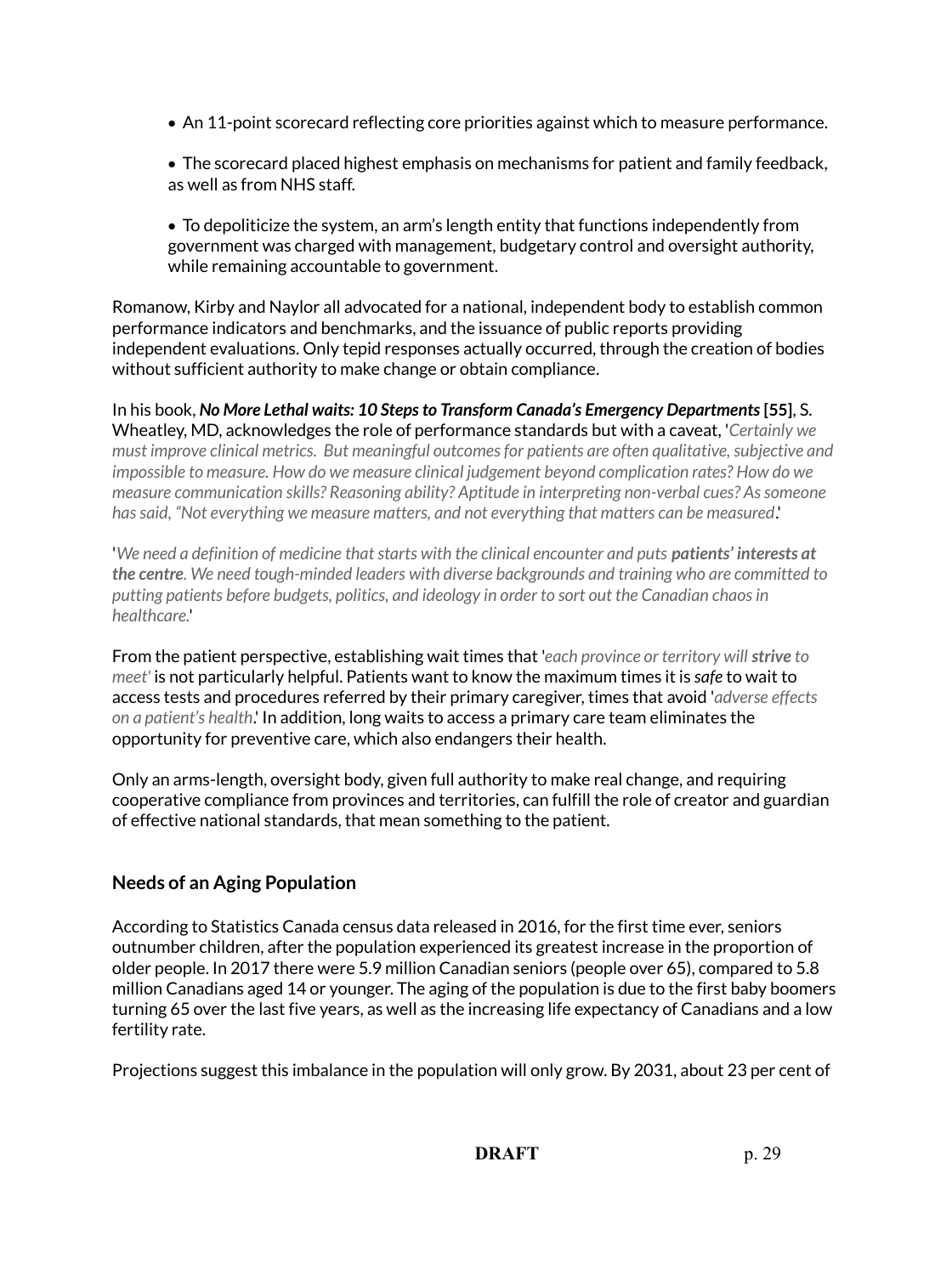Canadians could be over 65, similar to Japan, the world's oldest country. By 2061, there might be 12 million seniors and just eight million children in Canada. The increase in the proportion of the very oldest Canadians is even bigger  $-$  up 19.4 per cent for those over 85, and up 41.3 per cent among those over 100. In 2017, there were 8,230 Canadians over the age of 100. From a gender perspective, women continue to outnumber men (50.9% vs 49.1), and the ratio of women to men increases with age - in 2017 there were twice as many women over 85 as men.

# **MORE SENIORS THAN CHILDREN**

In 2016, for the first time, the share of seniors (16.9%) exceeded the share of children (16.6%).



According to *How Canada Compares: Results From The Commonwealth Fund's 2017 International Health Policy Survey of Seniors* **[50],** '*A third live with at least 3 chronic conditions*' and '*Close to twothirds (62%) of Canadian seniors had difficulty getting medical care after hours without going to the hospital emergency department (ED). Consequently, almost a third (31%) reported that the last time they went to the ED, it was for a condition that could have been treated by their regular doctor.*'

There are obvious implications of these demographics and chronic care costs **[48]**:

- An increased need for healthcare as people get older, more of them need healthcare, chronic care, and home care. Seniors often have multiple health problems that typically consume more time and resources than those of younger patients.
- Needs of an aging population, in particular chronic care costs, will put increasing demands on government spending and other social services as the percentage of seniors in the population increases.
- Managing healthcare spending is becoming a major fiscal policy challenge for the government at a time of a shrinking labour market. There is a decrease in the amount of govern-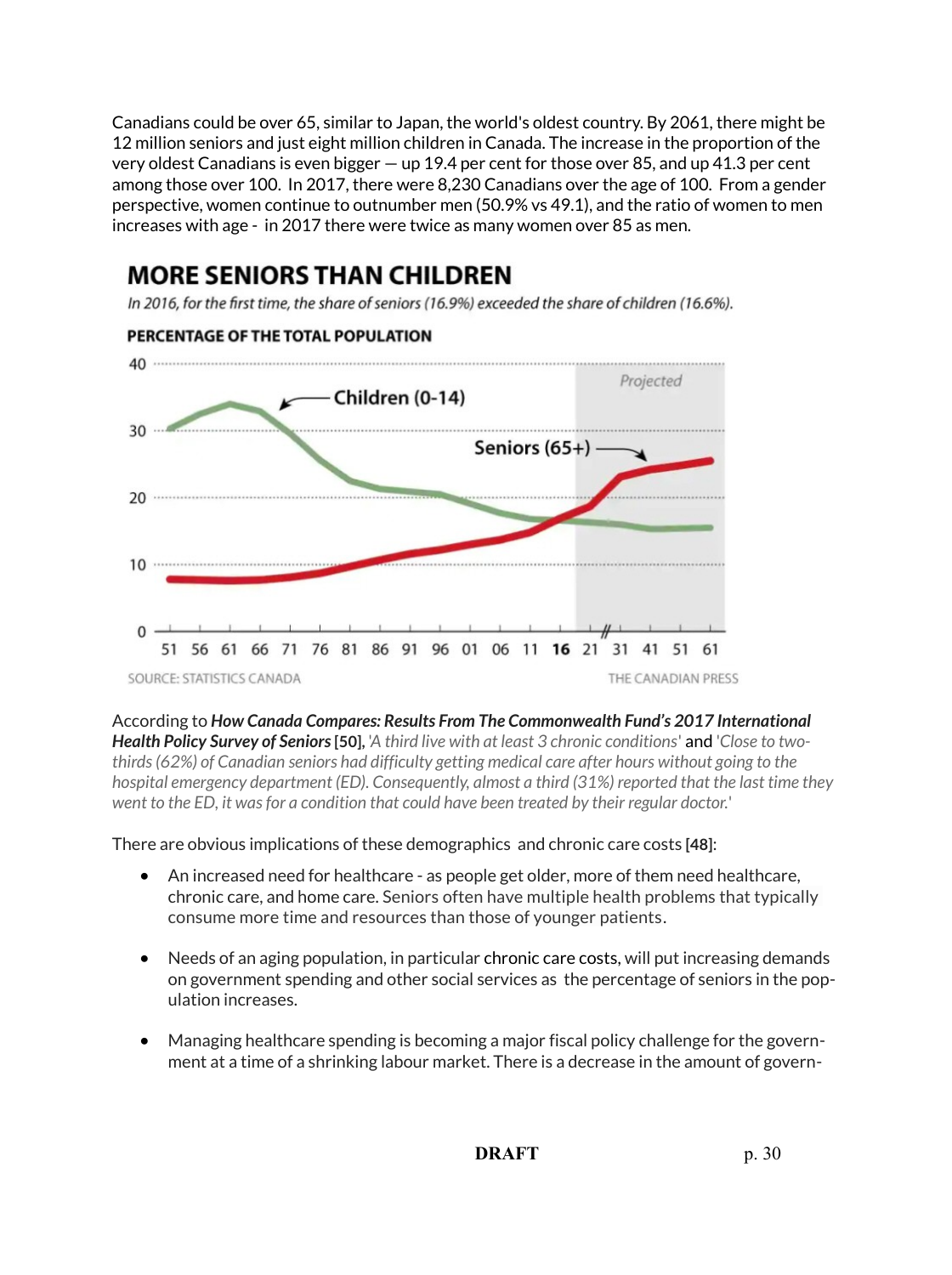ment tax revenues, with fewer taxpayers entering the labour market compared to those retiring (4.3 million between 15-24 vs 4.9 million of 55-64 in 2017).

- A changing housing market due to the aging population, 1.2 per cent of Canadians now live in nursing homes or seniors' residences; a share that Statistics Canada says will only increase over time.
- The opportunity to significantly reduce chronic care costs by providing patients with primary care after hours, and providing seniors with chronic care support outside hospitals.

| <b>Case Study:</b>                                                                                                                                                                                                                                                                                                                                                                                                                       |
|------------------------------------------------------------------------------------------------------------------------------------------------------------------------------------------------------------------------------------------------------------------------------------------------------------------------------------------------------------------------------------------------------------------------------------------|
| Anne, a very active 94 year old, although with early dementia, was admitted to hospital<br>following a fall. A stroke or a brain bleed was ruled out. Within one week she walked<br>a short distance with the aid of a physiotherapist. The prognosis was a return to her<br>previous level of functioning. Her need for acute care ended.                                                                                               |
| For the next 38 days she remained in hospital. Her stay was prolonged by bouts of delirium<br>seemingly arising from medications (Ativan and Seroquil) prescribed for suspected<br>urinary tract infection, suspected pneumonia, seizure prevention, night time calming.                                                                                                                                                                 |
| A Trauma and Critical Care surgeon (a family member) objected to the use of these medications<br>for the elderly and they were discontinued. As they left her system, Anne emerged from a<br>state in which she required a swing lift, was unable to feed herself and did not qualify for<br>rehabilitation; to walking with a walker, toileting with little supervision and feeding herself.<br>She was discharged to a Rehab hospital. |
| Her extended stay in hospital resulted in muscle atrophy and confusion, and cost an estimated<br>\$38,000. Better options for chronic care would have had significant cost savings. Awareness of<br>the effects of medications on the elderly through increased emphasis on gerontology would have                                                                                                                                       |

Universal healthcare was introduced to Saskatchewan by Tommy Douglas in 1947 when the average age of Canadians was 27 years. A young population mainly presents with acute care needs such as accidents, illnesses, etc., well-suited to hospital care. Our healthcare system was built on this 1947 model. The current average age of Canadians is 47 years, and that average is getting steadily higher.

*prevented the delay in her recovery and saved her from days of profound stupor and loss of dignity.*

Chronic care (for patients of all ages) accounts for the highest costs in healthcare systems around the world. For example, '*Studies have established that 5 percent of U.S. patients account for nearly 50 percent of spending in the U.S.'* **[49]** Young people requiring chronic care will generally need it for longer (and are living longer). But seniors needing chronic care are too. An older population requires a different model to address increasing chronic care needs.

As the percentage of seniors in the population increases, so will the chronic care stress on healthcare and other social services. Being a senior does not imply a burden on the system (most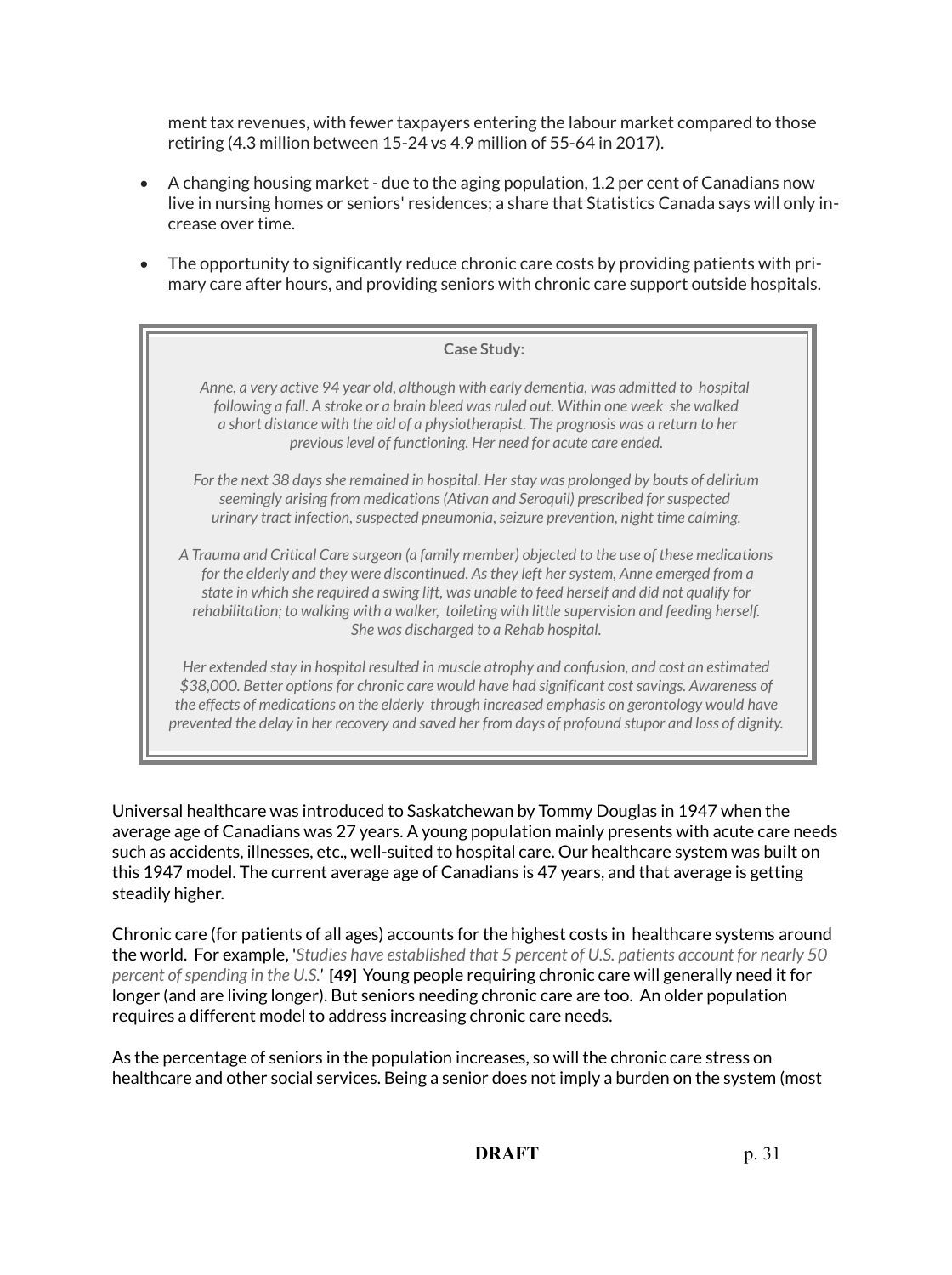are not), but that burgeoning population as a whole will increase costs in many areas. Note that it will also provide job opportunities and a key area of economic growth (eldercare technologies and services).

In particular, '*The number of Canadian seniors living with Alzheimer's disease and other forms of dementia is rising steadily, and so is the demand on their caregivers and health care systems across the country.'* **[51]**

Dealing with these needs with an out-of-date model of care has resulted in upwards of 20% of expensive acute-care beds being occupied by patients awaiting transfer (their recovery delayed as they wait) to less expensive community facilities (that could offer more appropriate care). As well as harming the patient, this contributes to higher costs and bottlenecks in the system.

The increased prevalence of chronic-degenerative diseases susceptible to frequent exacerbation make the elderly regular users of emergency departments. However, the emergency department triage system (which has come under general attack recently **[55]**) is ill prepared to adequately respond to elderly patients, whose complex needs require specific skills, tools/instruments, and models of emergency care.

## **5.4 Cost Efficiency Considerations**

Right now, Canada pays *more for less* in healthcare. According to the **2017 International Commonwealth Fund** (ICF) ranking for healthcare delivery in 11 high-income countries **[5]**, Canada's publicly-funded system is one of the most expensive, yet its performance is below average.

Drivers of those high costs, as described in *Better Now* **[14]** include too many costly tests and treatments that don't improve, and in some cases hurt, health; replication of tests because electronic records are unavailable; delays in needed treatment or tests, that result in more radical (and costly) treatments; and many patients' inability to pay for prescription medicines, causing them to cycle in and out of emergency departments.

Canada does not lend itself to one size fits all solutions. Distances, climatic and cultural variance, public acceptance all create a complex scenario. When *top down* solutions have been tried in the past, they have failed, e.g. the costly and ineffective push to reduce elective surgery wait times. There are however broad brush areas where the federal government can be of great assistance to jurisdictions in effecting cost savings, as long as enough, properly trained healthcare teams are made available to implement them.

## **Home Care**

Home care, *especially for the increasing number of patients needing chronic care*, costs less, and has very low capital costs. As described in a National Public Radio article **[35],** home care is increasingly being extended to acute care patients who traditionally would have been treated in hospitals (at great cost, and often doing harm):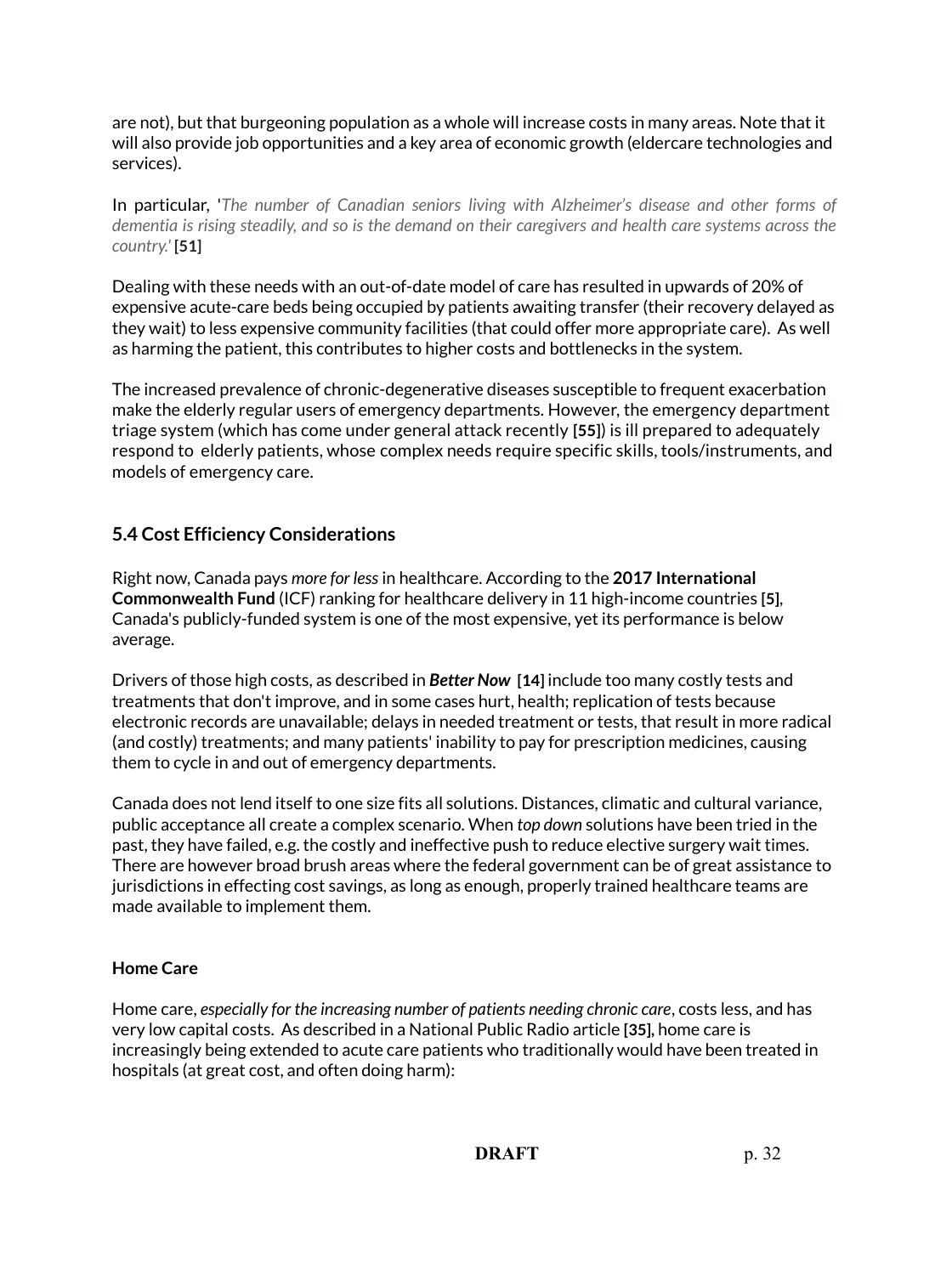'*A wireless patch, a little bigger than her index finger, would be affixed to her skin to track her vital signs and send a steady stream of data to the hospital. If she had any questions, she could talk face-to-face via video chat anytime with a nurse or doctor at the hospital*.' '*Hospitals are germy and noisy places, putting acutely ill, frail patients at risk for infection, sleeplessness and delirium, among other problems. "Your resistance is low," the doctor told Petruzelli, who turns 71 this week. "If you come to the hospital, you don't know what might happen. You're a perfect candidate for this."*'

The Commonwealth Fund tells us **[36]** that '*Hospital at home programs that enable patients to receive acute care at home have proven effective in reducing complications while cutting the cost of care by 30 percent or more'. Canadian boomers want to stay in their homes as they age* **[37]** tells us that '*When they look ahead to future living arrangements that go with aging, Canada's baby boomers see staying in their own homes and paying for home care as the best option'.*

Keeping people out of hospitals, where possible **[65]** , not only saves money, but it makes them happier and keeps them healthier. If such programs were readily available, it would reduce the demand on eldercare facilities, and hospitals – most likely to the point where spill over effects would reduce waiting times for everyone .

## **Team Care**

Quality team care is done in many jurisdictions that outperform Canada in healthcare. We do have a cultural problem, both in terms of institutional/professional bias and public acceptance that is stuck in the old physician/hospital model. However that is changing, and more people are accepting team care – provided that the physician/hospital is available when absolutely needed. As an example, the British Columbia *First Nations Health Authority* **[69]** is heavily reliant on nurse practitioners and nurses for front line care, and BC recently announced '*its vision for an integrated system of primary care across the province', focused on 'team-based primary care that connects a range of specialized and standard services within the community*' **[96].** 

*How Broader Primary Care Teams Can Decrease Healthcare Costs* **[38]**, describes how '*researchers advised healthcare organizations to add community health workers, community paramedics, dietitians, mental health providers, pharmacists, healthcare stewards (e.g. care coordinators and navigators), and family caregivers to primary care teams. Including these non-physician providers could significantly reduce healthcare costs.'* Note that it is critical that team care remains '*Organized around the health needs and expectations of people rather than diseases*' and that it continues to connect '*people with trusted providers who address their ongoing health needs throughout their lives*'. **[95]**

## **Patient-centered Care**

Too often our healthcare systems are driven mainly by institutional and professional biases, and far less by what the patient really needs. This is akin to an entrepreneurial entity saying to their customers something like '*we make chocolate ice cream – so that's all you can have.*' Such an enterprise would probably go broke.

If we look at the Home Care example, we see a big push to build more eldercare facilities, yet 83%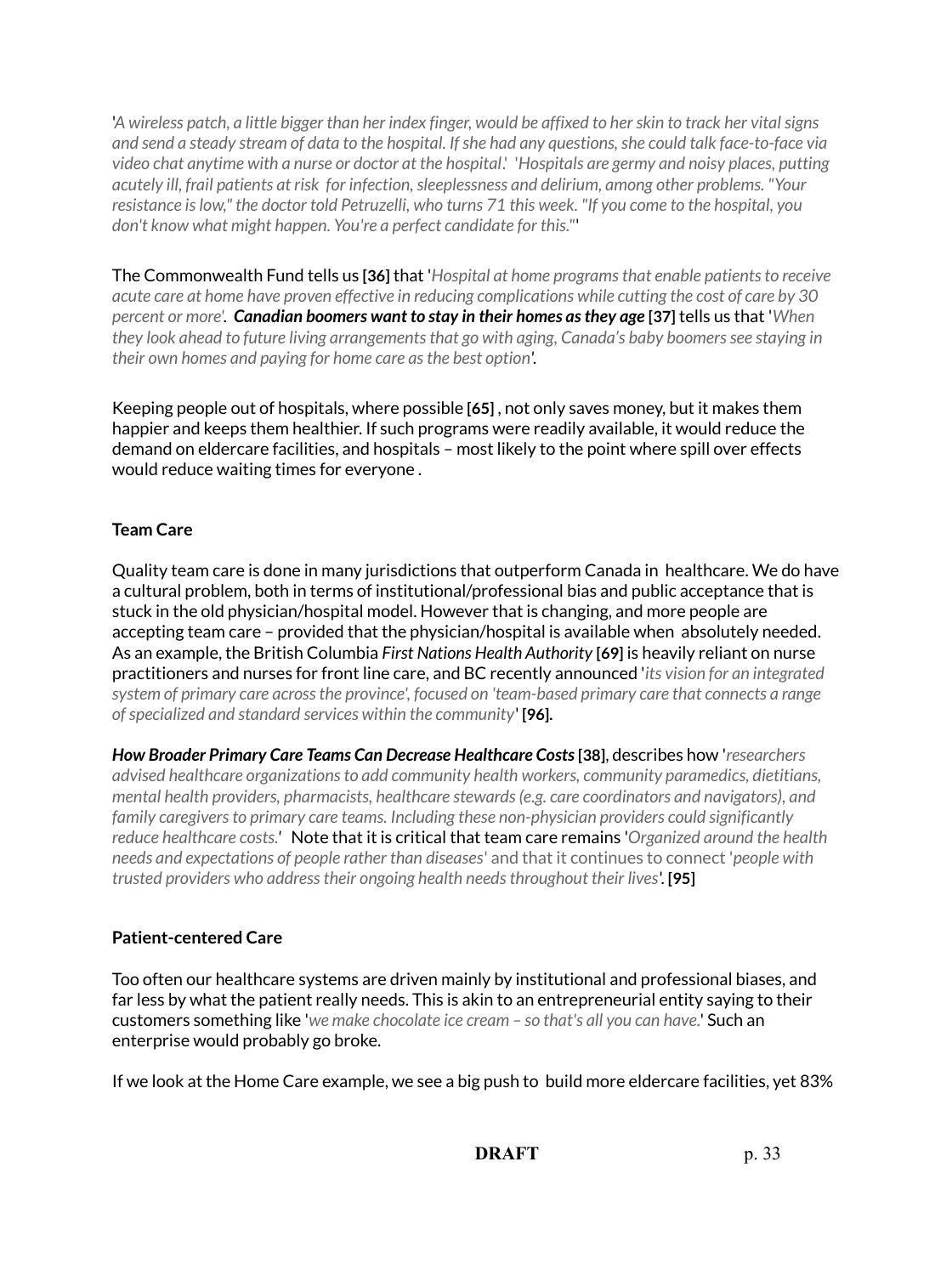of the aging population would prefer the less costly option of home care. Home cared seniors tend to be happier and healthier – at lower cost!

If an eldercare facility is the only option being provided, then the apparent demand is actually much larger than the real demand. *The entrepreneur who offers only chocolate ice cream might face a demand for 1,000 cones a day – but if vanilla and strawberry become available, then that apparent demand might fall to an actual 400 per day.* The only way to find out is to ask the customer – in the healthcare context, the patient.

Predominantly, studies show that patient-centered care lowers costs. Patient-centered care starts with measuring - *and continuing to measure* - what patients want. What they want will shift with experience and time as they are exposed to other options.

## **Example**:

*In private business, some injured employees are exposed to health care coordinators (often a contracted RN). Their experience with a coordinator is positive, they get better and expedited care, and so they would be amenable or even happy to have such an RN coordinator as a primary care point of contact. That option can reduce the workload of physicians, both helping to alleviate the shortfall in physician availability and at the same time reducing costs – while improving patient outcomes.*

Here's an outcome of a lack of patient-centered care, described in *The Cost Conundrum: What a Texas town can teach us about health care* **[97]**. Two economists '*found that the more money Medicare spent per person in a given state the lower that state's quality ranking tended to be ... patients in high-cost areas were actually less likely to receive low-cost preventive services, such as flu and pneumonia vaccines, faced longer waits at doctor and emergency-room visits, and were less likely to have a primary-care physician. They got more of the stuff that cost more, but not more of what they needed … The lesson of the high-quality, low-cost communities is that someone has to be accountable for the totality of care.*'

In looking at higher performing healthcare systems (those that provide both better access to healthcare, and at lower costs), the commonality is that they all incorporate *3 pillars* - **Home Care**, **Patient-centered Care**, and **Team Care**. In *customer* language this is providing the service where, how, and when the customer wants it – and team approaches are more efficient and responsive.

## **5.5 Spreading the Word on Innovations**

The list of possible innovations (see **Appendix E** for Canadian examples) to improve healthcare delivery is long. One of the difficulties with application of innovations is that Canadian context is so variable. What works in Vancouver, might not work in Aquanish, P.Q..

Many innovations show great promise in pilot programs (sometimes providing both better care and lower costs), but when the pilot funding goes away, so does the innovation. An innovation that does take hold and provide benefits in say, Saskatchewan, often does not spread to other jurisdictions. Innovations are changes. Resistance to change is common. Organizational inertia from professional, managerial, and institutional bias - is a barrier to change.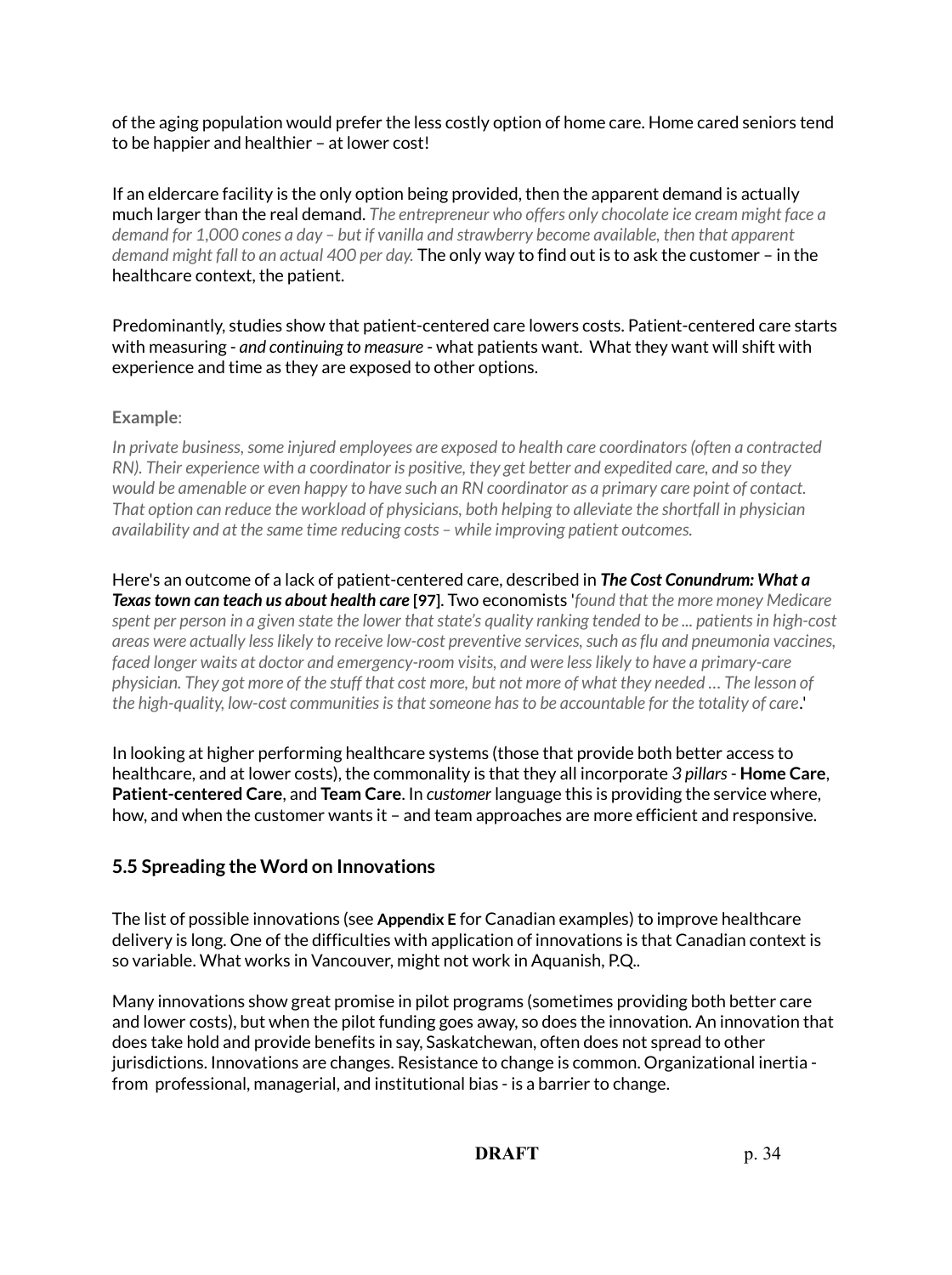One healthcare organization that has demonstrated continued success with innovation is the Mayo Clinic, whose core value (set in 1910) is: '*The best interest of the patient is the only interest to be considered*.' In *Why Innovation Thrives at the Mayo Clinic* **[81]**, the Harvard Business Review tell us that:

'*Three conditions in particular formed the climate that endures today:*

*Limited Resources ... Interestingly, scarcity of resources shows up in our database as the single strongest driver of innovation in organizations in general.*



"This really is an innovative approach, but I'm afraid we can't consider it. It's never been done befo

*Connectedness. The brothers established a place where teamwork was paramount yet where "cooperative individualism" would thrive ...*

*Internally, Mayo has achieved a high level of connectedness among employees with systems and processes that enable — and oblige — everyone across the organization to find and connect with the expertise they need at any moment. Such systems are often associated with excellence in service and outcomes. Our research underscores that they also enhance innovation, by focusing attention, from multiple perspectives, on new problems and ideas.*

*Diversity. The brothers established and promoted the country's first real "group practice" concept where physicians in different disciplines would collaborate on the care of patients*.'

Successful innovations can spread nationally - and internationally, as discussed in **Piloting Health Care Delivery Innovations from Abroad: A Systematic Approach** [**87]**: '*In January 2015, the Institute for Healthcare Improvement (IHI) and the Commonwealth Fund launched the IHI/Commonwealth Fund International Program for U.S. Health Care Delivery System Innovation to stimulate the transfer of health care delivery innovations from other developed countries to the U.S.* '

## **LEAN Methodology & Continuous Improvement**

*Revolutionary* changes in organizations, to make them more adaptable, are very rarely successful.

*Evolutionary* changes are more successful and can be made to stick. The primary direction of the Naylor Report **[13]** - *Unleashing Innovation: Excellent Healthcare for Canada* - is on strategies and tactics found in managerial tools such as LEAN manufacturing. This involves *a culture of continuous improvement* focused on desired results, without explicitly dictating them. Some jurisdictions in Canada's healthcare are already employing elements of LEAN methodology. This makes sense in such a complex scenario.

What is missing is the right kind of top level leadership. That is, leadership focused on enabling change by fostering a culture of improvement – not dictating specific improvements (one size rarely fits all!) We have elements of this in efforts already made to improve Canada's healthcare systems, but ad hoc at best. It needs to be institutionalized, with the very top level priorities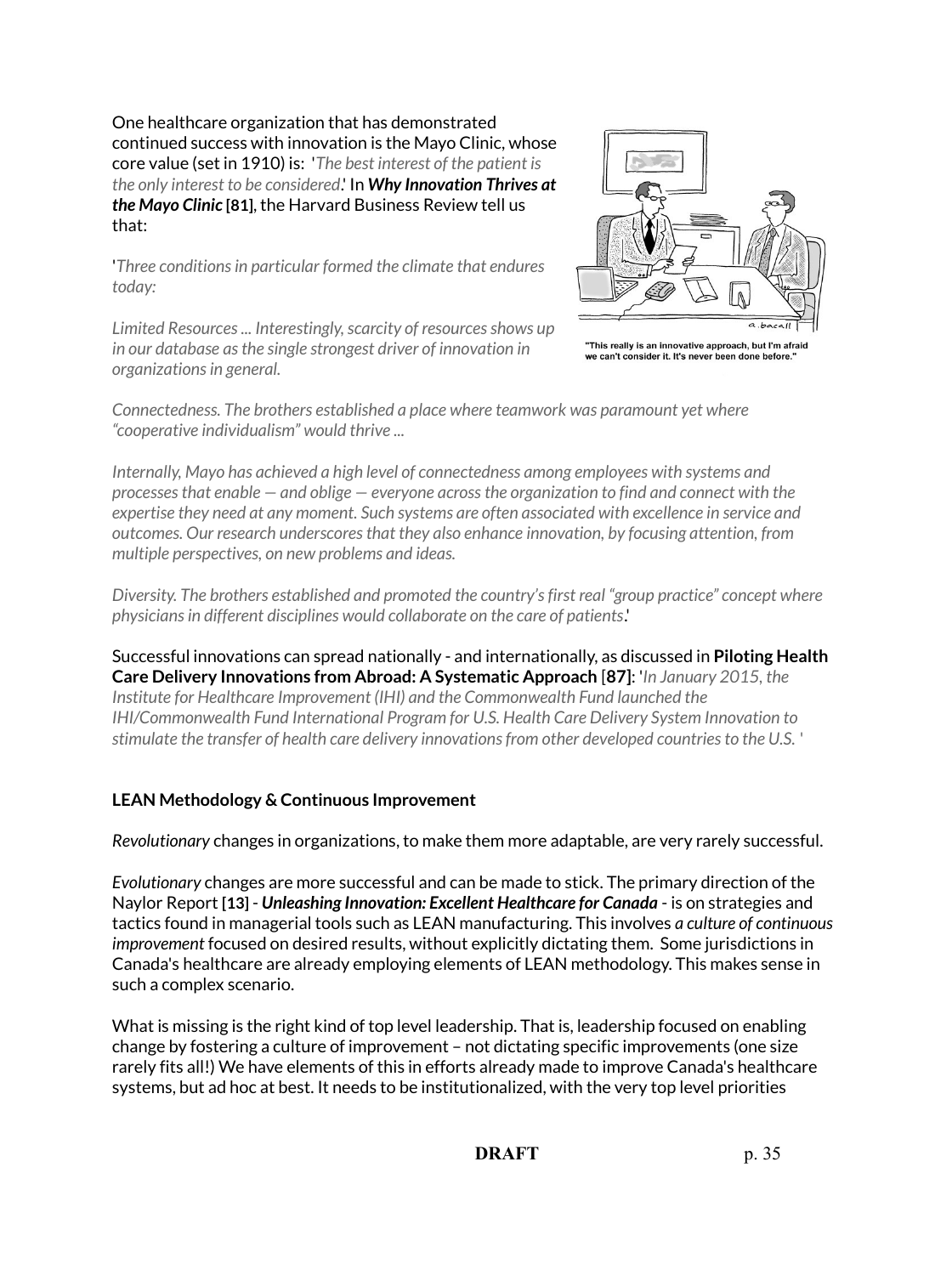indicated (but not dictated) by the federal government.

Entrepreneurial organizations generally have staff responsible for continuous improvement spreading the word about best practices - and coordinating a consistent push to improve. This shows up in the Naylor report recommendation to '*Create the Healthcare Innovation Agency of Canada'*. A resource body is needed to drive a coordinated and continuous improvement effort across jurisdictions.

The pragmatic reality is that Canada is not in a position to keep throwing money at healthcare. How can top level leadership in change and innovation help deal with that reality? It must include more focus on providing value for Canadians.

Entrepreneurial organizations must (for their survival) focus on efficiency of delivery (whether it be a product or a service). Healthcare cannot strictly follow that path. Human lives do not come with a price. Some innovations will add cost, but save lives, clear value added. However, efficiency in healthcare delivery is also a value added for Canadians. The discussion above identified 3 broad areas to create cost efficiency while adding value for Canadians in terms of better healthcare: *Home care*, *Patient-centered care*, and *Team care*.

Fostering cost efficiency, where such win-win opportunities exist, will free up capacity elsewhere, as well as funding for further innovations to Canadian healthcare. As an example, freeing up "X" percent of hospital capacity (inefficiently utilized for chronic care patients) through properly implemented Home care, will help reduce wait times in hospitals, without additional hospital costs.

A big part of the mandate for a *Health Care Innovation Agency* (or similar body) would need to be '*efficiency of care*'. Since, generally speaking, matters like procedure costing details are a *third rail* in healthcare, measuring efficiency of care is challenging. However, that could be circumvented through voluntary spot checks – for example, if a given jurisdiction focuses on Home care, and sees successes, then that jurisdiction will probably be amenable to cost analysis.

## **Measurement: The Challenge of Evidence-based Policy-Making in Healthcare**

Aside from those wrinkles, a key element in driving positive change is measurement, which focuses attention, can create constructive competition, and provides the rewards of visible progress and results. No group wants to be last, and many will want to be first. Measurements need to be objective, trusted, comparative and focused on the goal(s). At the same time, measurements should not be set up to create a time consuming burden on those actually performing the tasks.

Measurement is relatively straightforward in entrepreneurial organizations where the overall goal is return on investment. In the context of healthcare, it becomes much more difficult. Many of the relevant measurements are subject to institutional, professional, managerial, and other biases as many are *soft* measurements.

*The way around that is a focus on measurements direct from patients.* 

In the entrepreneurial context, if you go to branch operations and ask them how good their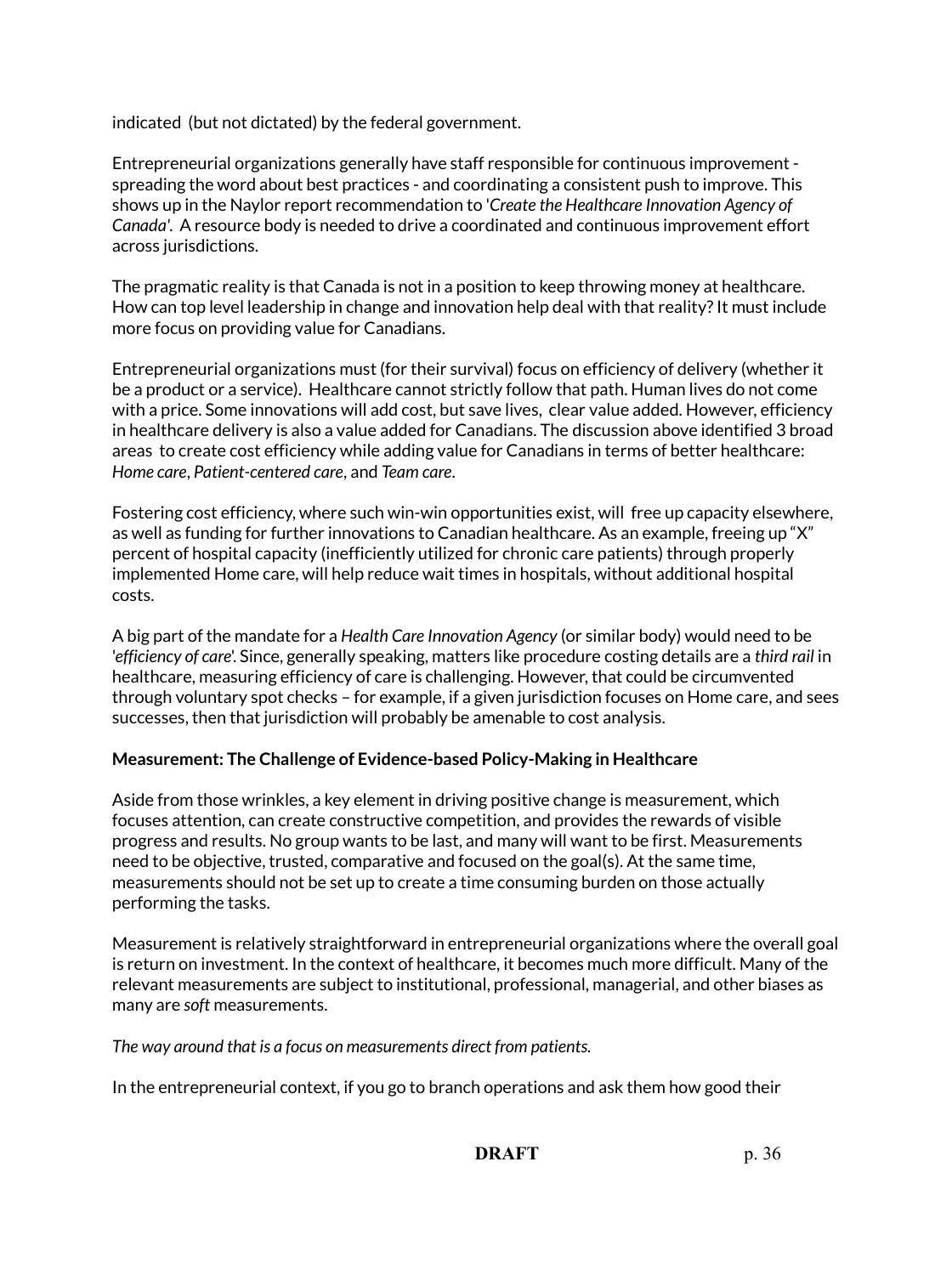customer service is, the typical response will be *excellent* - and they may genuinely believe that. The real answer comes from the customers themselves. Thus many entrepreneurial organizations use mechanisms like *customer satisfaction* surveys.

In the healthcare field, the *customers* are the patients. Measurements that come directly from patients can determine many factors to drive innovation/change priorities. The federal government already has the objective, trusted, and arm's length organization to effect and publicize such pan-Canadian measurements at low cost and with virtually zero burden on healthcare providers - Statistics Canada.

Simply having Statistics Canada do bi-annual, pan-Canadian patient surveys would offer an opportunity for the federal government to begin driving *patient-centered care*. It has the side benefits of transparency; engaging Canadians in a healthcare vision at a grass roots level; and beginning a process of empowering patients. The federal government, in cooperation with provinces and territories, might also use such measurements (what you measure focuses efforts) to gently steer efforts toward the win-win situations of improved healthcare and efficiency of delivery.

As an example, asking patients something like "*have you experienced Team Health Care, and if so please rate your experience*" accomplishes many things. First, it would create curiosity, and acceptance that *Team Health Care* is a legitimate approach. Second, it would focus jurisdictions/institutions/professional organizations on Team Care. Third, results would provide guidance as to where Team Care is actually benefiting patients, and so focus efforts.

## **Targeted Resources**

Another key element in driving innovation/change from the top level is the provision of resources. This does not mean shoveling out money for more of the same. To a very large extent it should be anticipatory, in the sense of making sure that the resources for desired changes and innovations are available, as suggested in the Romanow Report **[12]** recommendation of targeted funding. In essence, the patient care survey suggested above would give direction to innovation/change.

If, for example, the government agrees that Team Care is a desirable innovation for Canadian healthcare, it can provide necessary resources. Such a shift in healthcare will require more supporting personnel - nurse practitioners, nurses, midwives, home care workers etc.. A devolution of responsibilities might require expansion of responsibilities for ancillary healthcare related professionals, such as pharmacists (should that be a direction that comes up from the bottom, the process being bottom up). Regulatory improvements might also be required.

By anticipating needs to get to the end goal, the federal government can, cooperatively with the other jurisdictions, provide the necessary framework flexibility and resources to get the healthcare system to the desired result.

On a simplistic level, if the federal government increases resources for the education and training of nurse practitioners, nurses, home care workers, etc., then (given the shortage of primary care physicians in areas where they are needed), systems will gravitate toward Team Care and Home Care. Such an effort might include increasing resources for immigrant professionals to become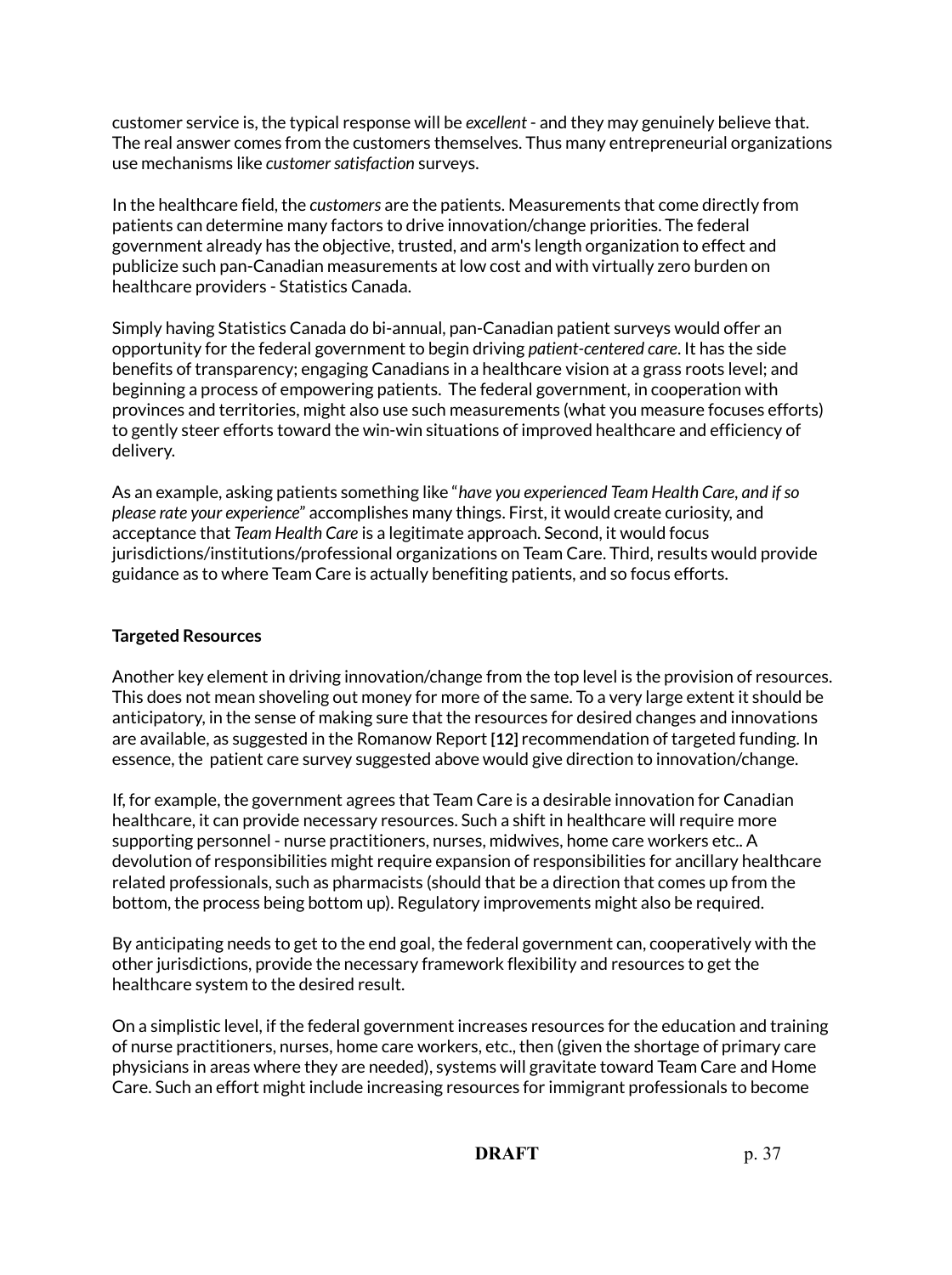## certified in Canada.

On other levels, the federal government might look at options to improve equity of care. Given that rural and remote areas have difficulty in attracting healthcare professionals, it might help, in concert with the other jurisdictions, to consider the development and funding of education and training for '*Rural care specialty*' or '*Health care coordinator*' nurse practitioners .

There also needs to be contingency for unanticipated capital expenditures. If a particular jurisdiction chooses to go full bore ahead with a desired innovation/change, then that needs to be encouraged with financial resources to build/acquire necessary infrastructure.

#### **Summary**

In summary, it appears that there are 3 primary elements where the federal government, in cooperation with other jurisdictions, can have an impact in making Canadian healthcare both better and more cost efficient through innovation/change:

- *a coordinating body for continuous improvement*
- *patient-centered measurements and reporting*
- *anticipatory resource supply*

Perhaps the most critical element is patient-centered measurement, done and published consistently at least twice per year. Designed properly, it could focus efforts. At the same time, patient input would shift the questions asked, and highlight regions of the country that need attention in specific areas.

*Such patient-centered measurements would function, in part, as an ongoing conversation with what should always be the top priority in healthcare – the patients.*

## **5.6 National Healthcare Triage**

There are significant challenges in provision of patient-centered care in outlying areas. For example, the Northwest Territories (57.7%) and Nunavut (82.5%) report much higher numbers of patients without a primary care physician than the Canadian national average of 15%.

Arguably, from a patient perspective, Canada currently has a 4-tiered system, the top tier being those in urban centres who have signed up with private clinics that guarantee immediate access to primary care when needed. Below that comes urban healthcare with a relatively high physician/patient ratio, access to clinics, hospitals and the best diagnostic equipment. Next comes rural healthcare, with a lower physician/patient ratio, fewer clinics, and sparse hospitals with less diagnostic equipment. Finally we have remote healthcare, with less of all the above.

*Triage* (from the French *trier*, meaning to sort, to separate) in the context of medical emergencies is the process of determining the priority of patients' treatments based on the severity of their condition. Triage may result in determining the order and priority of emergency treatment, the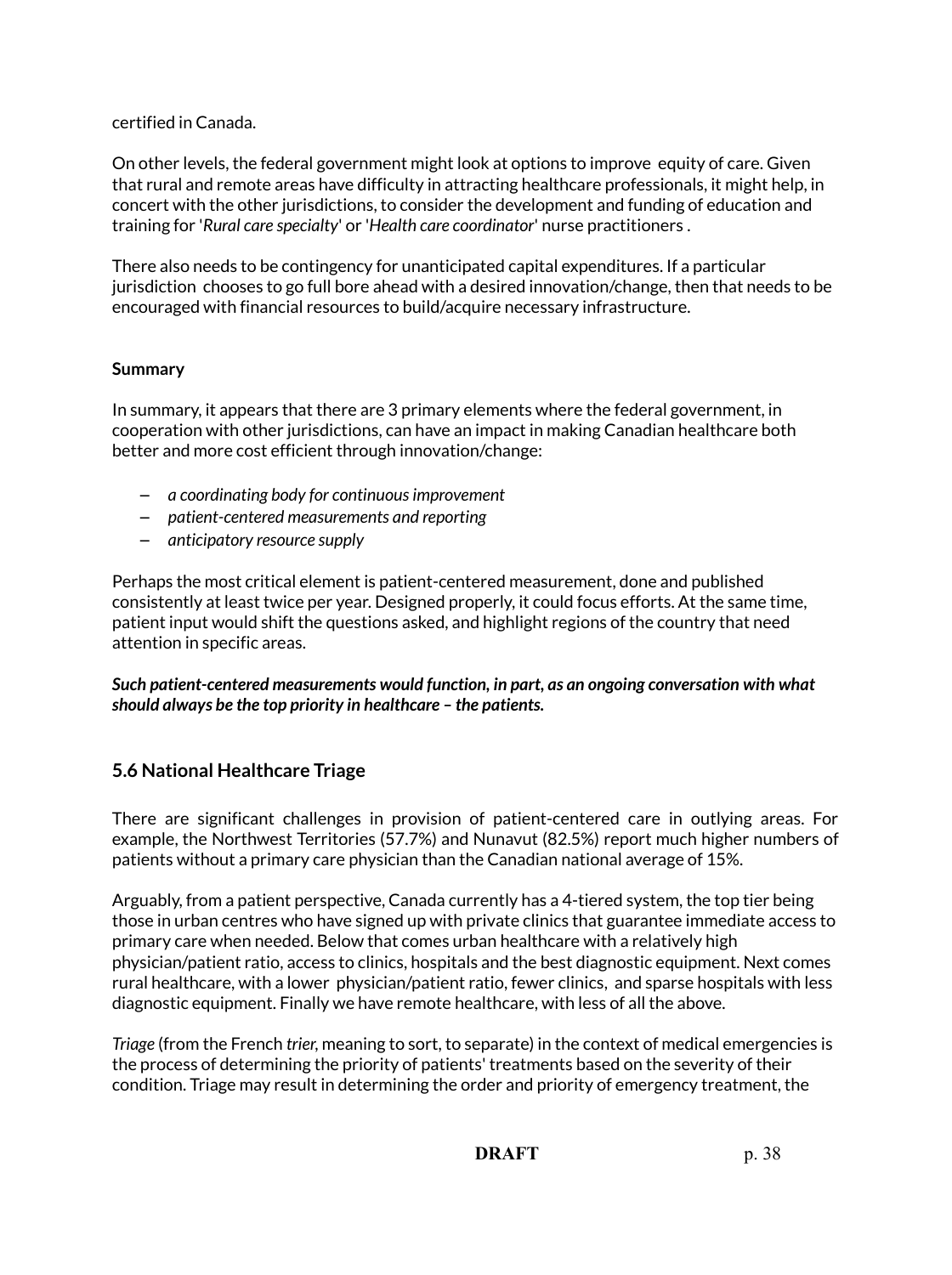order and priority of emergency transport, or the transport destination for the patient.

Does our healthcare system need a *national triage*? Canadians pay the same taxes, a portion of which go to healthcare services, but there are continuing news reports of those who are second or third class citizens with respect to the services delivered.

For example, *Women in northern and rural Sask. travel nearly 900 km to give birth: Elders concerned circle of life is not complete because some communities only see death, not birth* **[52]**. This incurs both physical and emotional costs, as well as affecting the community as a whole. Can't we do better in 2018?

A short distance from our country's capital, *Outaouais health system woefully underfunded, study shows* **[53]**. A Gatineau family physician calls it a *chronic condition*, and informs us that '*We are missing resources in staff, in infrastructure, in financing to offer the same healthcare level that other regions can*.'

There was the tragic and avoidable case where a *Mi'kmaq woman's death after leaving MUHC without treatment highlights systemic problem, doctors say* **[98]**. The Indigenous woman was denied urgently needed treatment because she did not have a a valid Quebec medicare card.

Yes, healthcare delivery is a provincial/territorial responsibility, but the federal government also has a responsibility to Canadian citizens who are not receiving the services for which they pay provincial *and* federal taxes. Such users of the healthcare system - aside from those who can afford private healthcare in or outside Canada - currently have no recourse for this poorer treatment.

What can be done at the federal level? In the long term, establishing a *coordinating body for continuous improvement*, *patient-centered measurements* and an *anticipatory resource supply of healthcare teams* (including midwives in one of the examples above) will certainly alleviate the problems. Publicizing measurements that show steady gains over the years to come might reduce Canadians' frustration in areas with poorer service, and also maintain political pressure for further improvement, which would be proven to be possible.

Also worth considering are the '*Rural and Remote Access Fund'* recommended in the 2002 Romanow Report **[12];** supporting regional approaches akin to that of UK health secretary Jeremy Hunt in tackling '*valleys of poor performance*' **[27]**; and the notion of a health ombudsman (local and/or national) suggested in the resolution put forward by the Indigenous Peoples' Commission, *Indigenous Health Care Auditor and Indigenous Health Ombudsman* **[54].**

Note that Ontario has already established a Patient Ombudman Office **[83}**: '*As of July 4, 2016, the Patient Ombudsman office will be able to receive and respond to complaints from patients about public hospitals, long-term care homes and Community Care Access Centres (CCACs)*'.

Physicians strive to '*do no harm*'. Healthcare policy must take this to heart. Policies designed to increase overall healthcare efficiency tend to focus on the urban situation and can worsen the access to care of our rural/remote communities (as has also happened in Australia). Any system reform must be evaluated to make sure that it *does no harm*.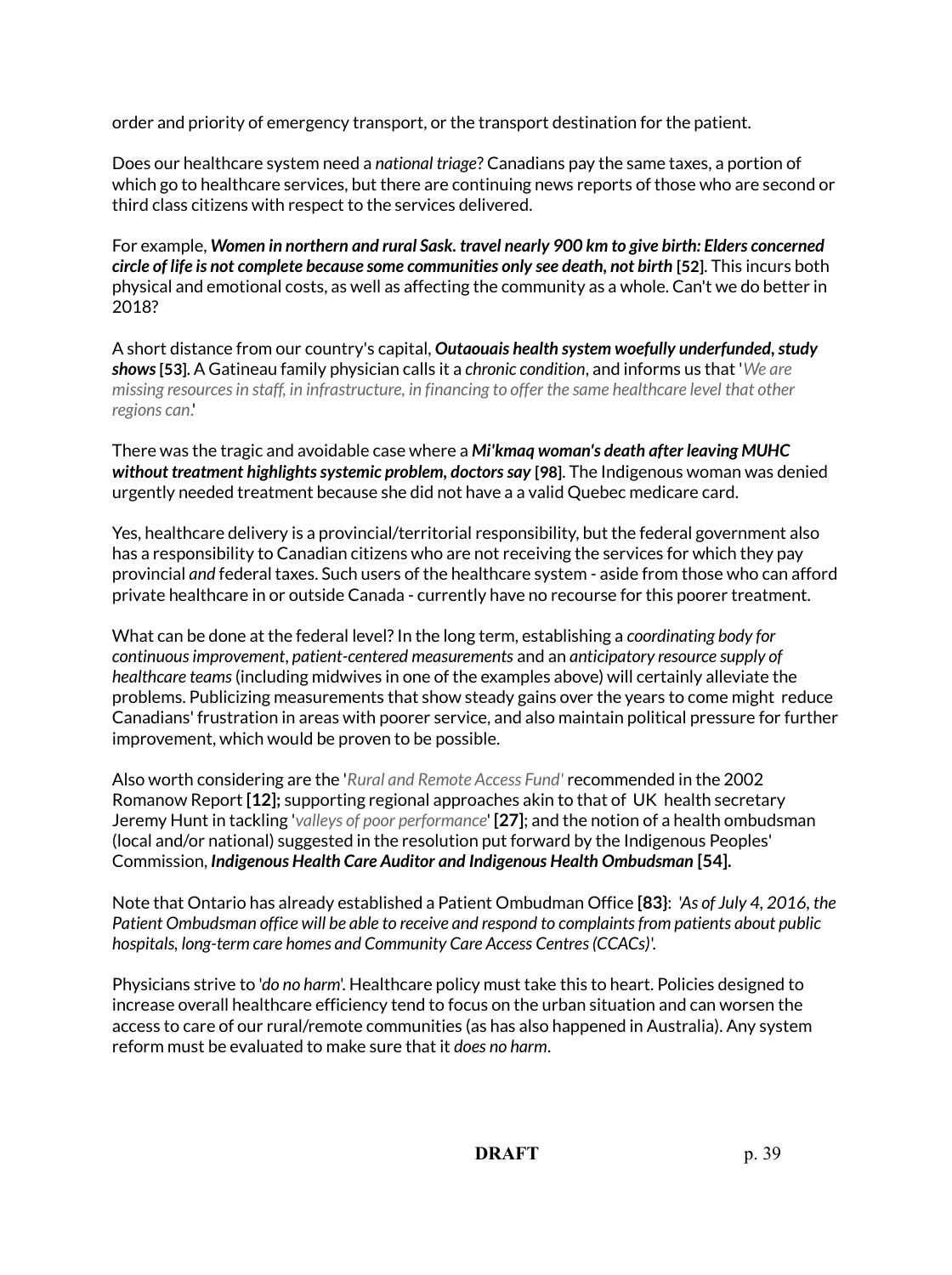

Addressing *access to family doctors; long wait times; innovation & cost efficiency*:

Well placed, multidisciplinary healthcare teams Patient centered measurements and reporting Home care for chronic conditions An anticipatory resource supply A national healthcare triage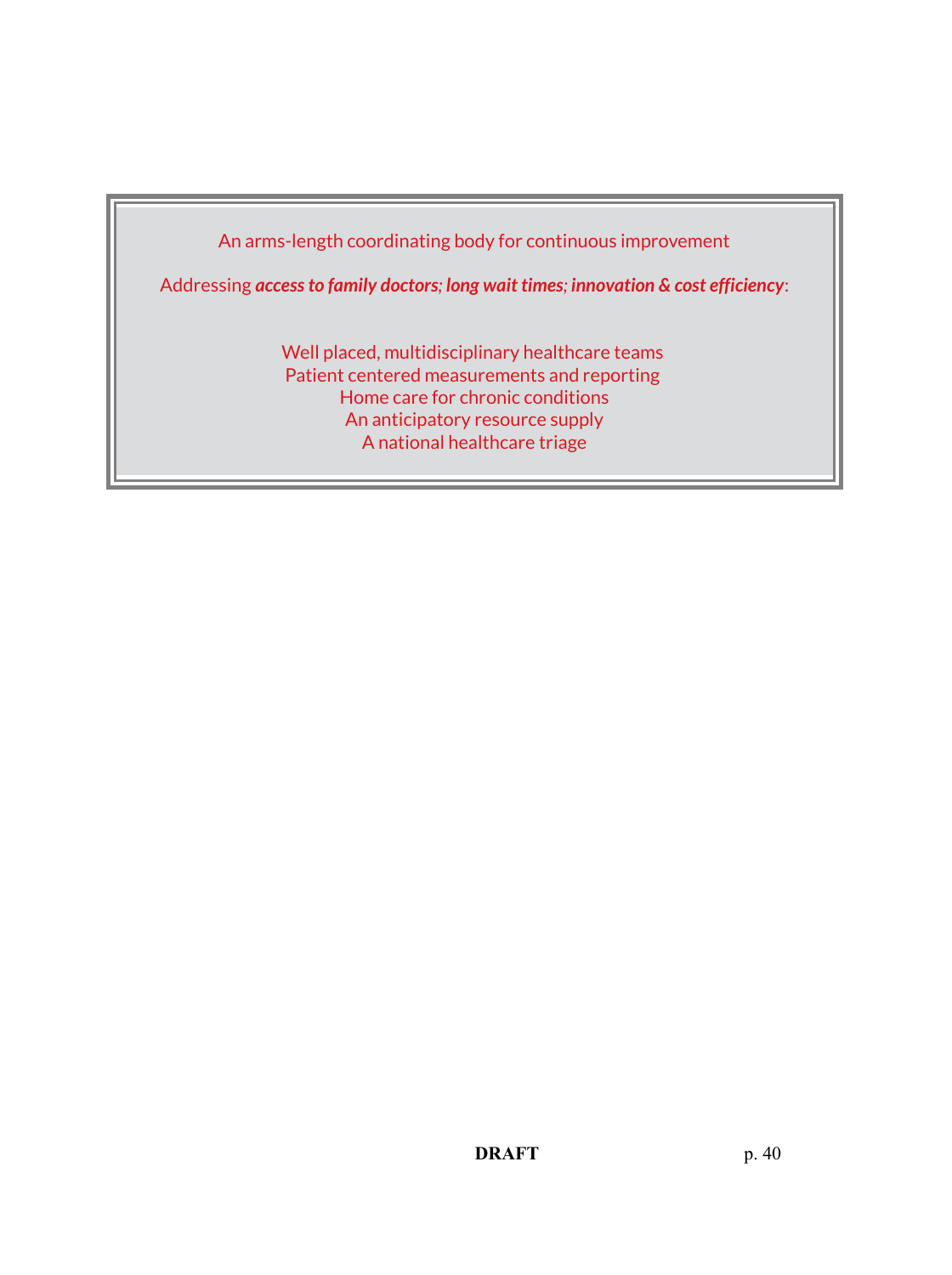# **6.0 What Canadians Expect**

## **Canadians expect** *fair healthcare***, interpreting that to be the** *intent* **of the Canada Health Act.**

Canadians feel good, and rightly so, about our emergency care for the critically ill (though not about emergency department waits for less serious conditions). Some, especially those who compare us with the United States, still feel very pleased with their healthcare.

According to the Huffington Post **[66]**, '*Infant mortality is lower, people live longer and we are less at risk of cardiovascular disease than Americans.*' Also, in an international ranking, '*Canada performs better than the peer-country average on seven indicators: life expectancy, self-reported health status, premature mortality, mortality due to circulatory diseases, mortality due to respiratory diseases, mortality due to mental disorders, and mortality due to medical misadventures.'* **[67]**

Urban Canadians who have had the same family doctor for over a decade, and remain in fairly good health, are not typically exposed to the problems that others experience until their health worsens; they move and can't find a doctor; or their doctor retires. Though they don't mean to say, '*I'm all right, Jack*', that's essentially what they're doing to their fellows.

Canada's acute care/emergency care system is impressive, but our chronic care (needed more and more for an aging society) is increasingly challenged. A growing number of Canadians (including a majority of senior Registered Liberals) recognize that our healthcare infrastructure is weakening and outdated. They understand and support the need for reform.

However, they aren't interested in the specifics (detailed in decades of reports) of problems caused by uncommunicative silos, or in the pros and cons of different pay systems in healthcare.

They do care greatly about what can be expected in terms of end results for primary care access, healthcare wait times, quality, consistency and cost efficiency. They would like to know that their government has mapped a path forward to *reclaim and sustain* the national healthcare that still makes them proud to be Canadian.

They would welcome involvement in regular surveys of the healthcare they are receiving and of their ongoing needs for personalized, patient-centered healthcare. An arms-length, oversight body, possibly involving a healthcare ombudsman would create the opportunity to highlight '*valleys of poor performance*' and serious inequities in Canadian healthcare – and to do something about them.

Most Canadians would welcome sharing a vision for our healthcare future that they could help make happen. Full transparency of measurements would let them know how their own locale is doing and what fellow Canadians are experiencing. They would like to celebrate the successes – and share learning from the failures – of innovation pilots. They would like to see progress in continuing improvement.

Canadians expect their federal government to take the lead in *fulfilling a 21st century vision of universal healthcare* - and to allow them to be an important part of it.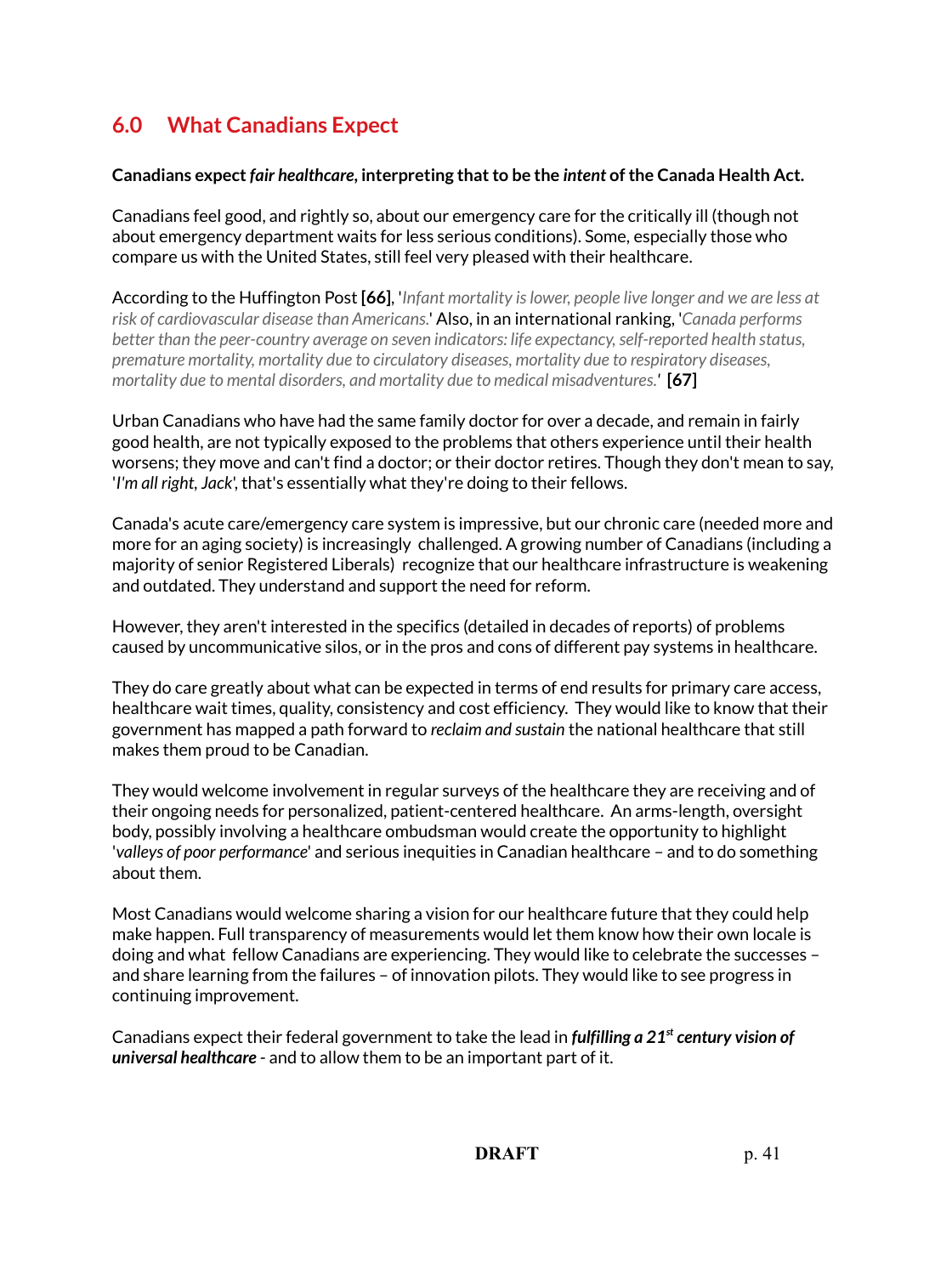# **6.1 Access to Physician-led Primary Care**

'*Effective primary health care serves as the foundation for individual and community health over the lifespan. Strong primary health care makes health systems more responsive and resilient and is the foundation for universal health coverage.*' **[94]**

Canadians view access to primary care on a par with access to education, and expect it to be readily available throughout the country. They understand that *universality* in healthcare is lacking when a large number of Canadians can't get continuing access to primary care from the same family physician or care team.

Canadians want to own their electronic records, and to share full access to with their healthcare team, in a manner that continues to support their privacy.

The Naylor report **[13]** recommended '*mobile and digital health solutions that enable virtual care and empower patients, while meeting common standards and interoperability requirements*.' National technical standards (of digital health record content and format), that conform to any developing international standards, are key to making this work.

Canadians want access to primary care after hours, to avoid the need to go to a hospital emergency department (ED), and face a long, exhausting, stressful wait. The joke in Montreal for years has been that, '*unless you are already very close to death, take a sleeping bag and packed cooler with you if you have to go to a hospital ED – you'll need both!'*

If their primary care is accessed via telemedicine, Canadians would like to be assured that its delivery conforms to national and CMA standards of care – this would include urban Canadians who opt for that approach (as in the MAPLE example **[63]**), as well as those in rural and remote areas who have no other choice. The latter already sometimes involves a local team of healthcare professionals working via telemedicine with a remote family physician and/or specialist.

The Naylor report **[13]** included a recommendation to promote health and healthcare literacy. Elder Canadians, in particular, want to be recognized partners in their own *preventive care*. A great many already play a part by researching ailments on the Internet (unfortunately often accessing false or misleading information). For some, this avoids doctors' visits. For others, it results in unnecessary ones.

The young and the old are the most vulnerable to health problems in our society. There is a great deal of information available on prevention and home care for childhood illnesses. Our society's elders don't have the same support system and safety net. For example, many are unaware of when it's advisable to have a colonoscopy or bone density test. Some painful problems that develop with the feet can be avoided by knowing about proper footwear, etc. etc..

There is limited information relating to chronic diseases that affect elders (cancer, cardiovascular, respiratory, diabetes, neurological). **[70]** According to *Preventive Health Care for the Elderly* **[71]**, '*Demographic, economic and humanitarian considerations dictate that effective preventive health care be provided to the elderly. A disease-specific approach to geriatric preventive health care will not suffice; measures to enhance or maintain physical, mental and social function must also be emphasized.*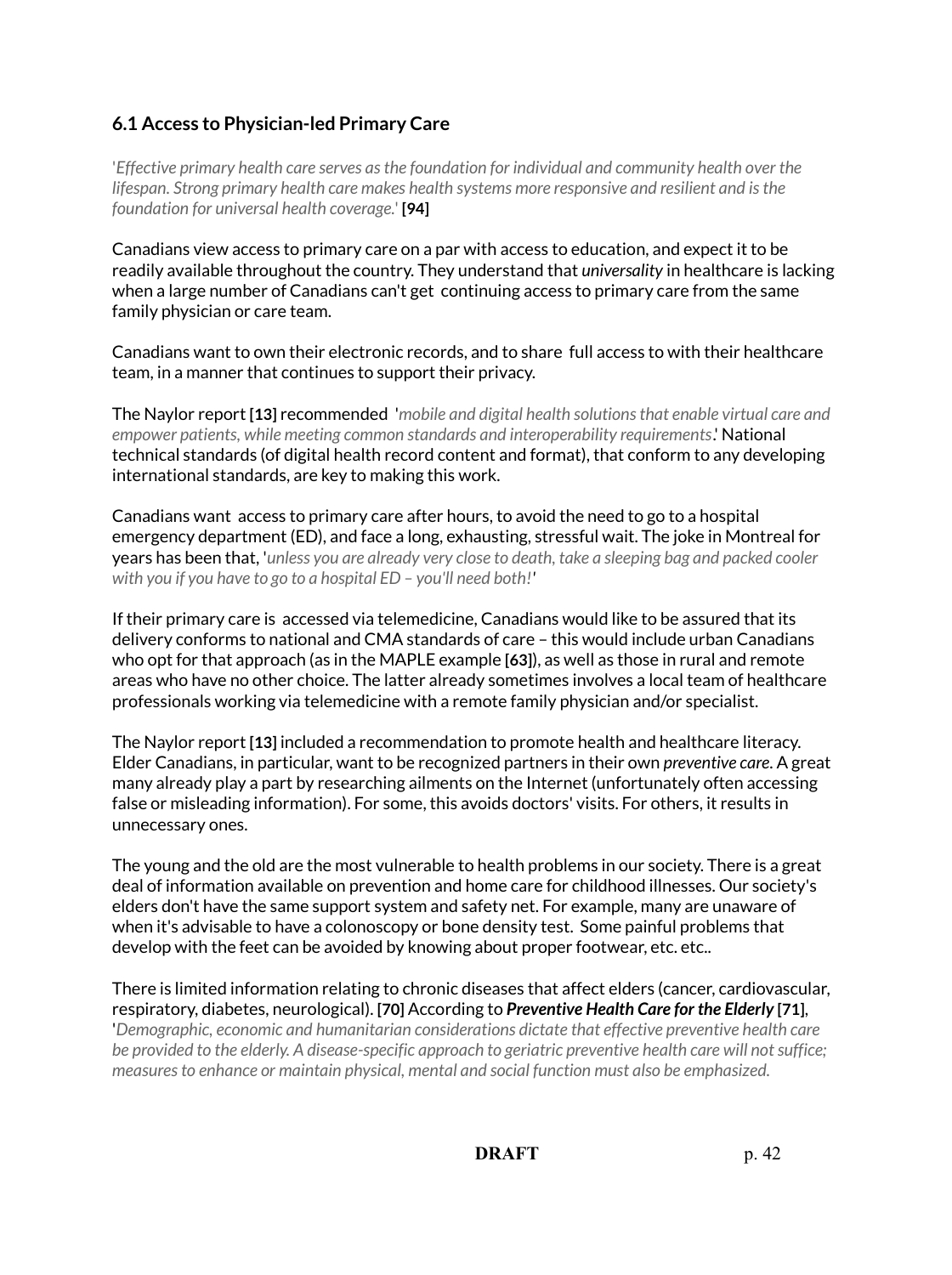*Unfortunately, the effectiveness of many preventive care procedures has not been adequately investigated in the elderly. Research is urgently needed to determine the efficacy of and appropriate target population for various geriatric preventive health care measures.*'

Of course, preventive care will not happen without access to a primary care team, which should be prioritized for the most vulnerable sectors of the population.

Canadians also expect to receive care in either of Canada's official languages – if that is not feasible, but is possible in a nearby province, then they should have the option to seek care there, without barriers (to either the patient or the physician who provides the care) - and that should include the possibility to access specialist care, when needed.

## **6.2 Safe Wait Times for Medical Procedures & Specialist Care**

The most frequently cited issue in the over 4,000 responses to the 2017 SLC questionnaire to senior Registered Liberals **[Appendix A]** was reasonable access to medical procedures and specialist care.

As seniors, respondents told us they were most concerned about unsafe wait times. Their conditions can deteriorate quickly, causing significant personal hardship, or they can morph into worse problems requiring ever more complex interventions, ultimately escalating costs in treatment times and procedures. Delays in diagnosis and treatment also add to mortality rates.

*Unreasonable* wait times were noted in all areas of access to greater or lesser degrees depending upon jurisdiction; from crowded emergency departments, to placement in appropriate facilities. Significant differences exist across jurisdictions and between urban, rural and remote Canadians.

Canadians want and expect the timely healthcare that their peers in most high-income countries enjoy. They expect to receive needed tests and treatments without excessive and stressful delays that might endanger their health. If that means traveling to have tests or treatment done sooner, most would find that acceptable, though cost is still a barrier for many.

Wait times were the longest ever recorded in 2016 with considerable variation between provinces. The average wait time was 9.4 weeks from family physician to a specialist; an additional 10.6 weeks to treatment; a total of 20 weeks. Wait times for MRIs and CT scans have increased since 2012, again with provincial variations. Long delays in accessing doctors, procedures, and specialists are often side-stepped by overuse of emergency departments. (CIHI)

Generally, 3 out of 4 patients have their *priority medical procedures* done within benchmark wait times. We know this for those procedures tracked by CIHI, but what about those that are not? Tracking measurements creates a focus on what is measured and a pressure for improvement in those specific areas. Has this increased wait times for procedures that are not tracked? That would certainly agree with anecdotal reports.

Note that CIHI sets wait time '*goals each province or territory will strive to meet*'. The Wait Time Alliance approach of defining *maximum* wait times, beyond which there might be adverse effects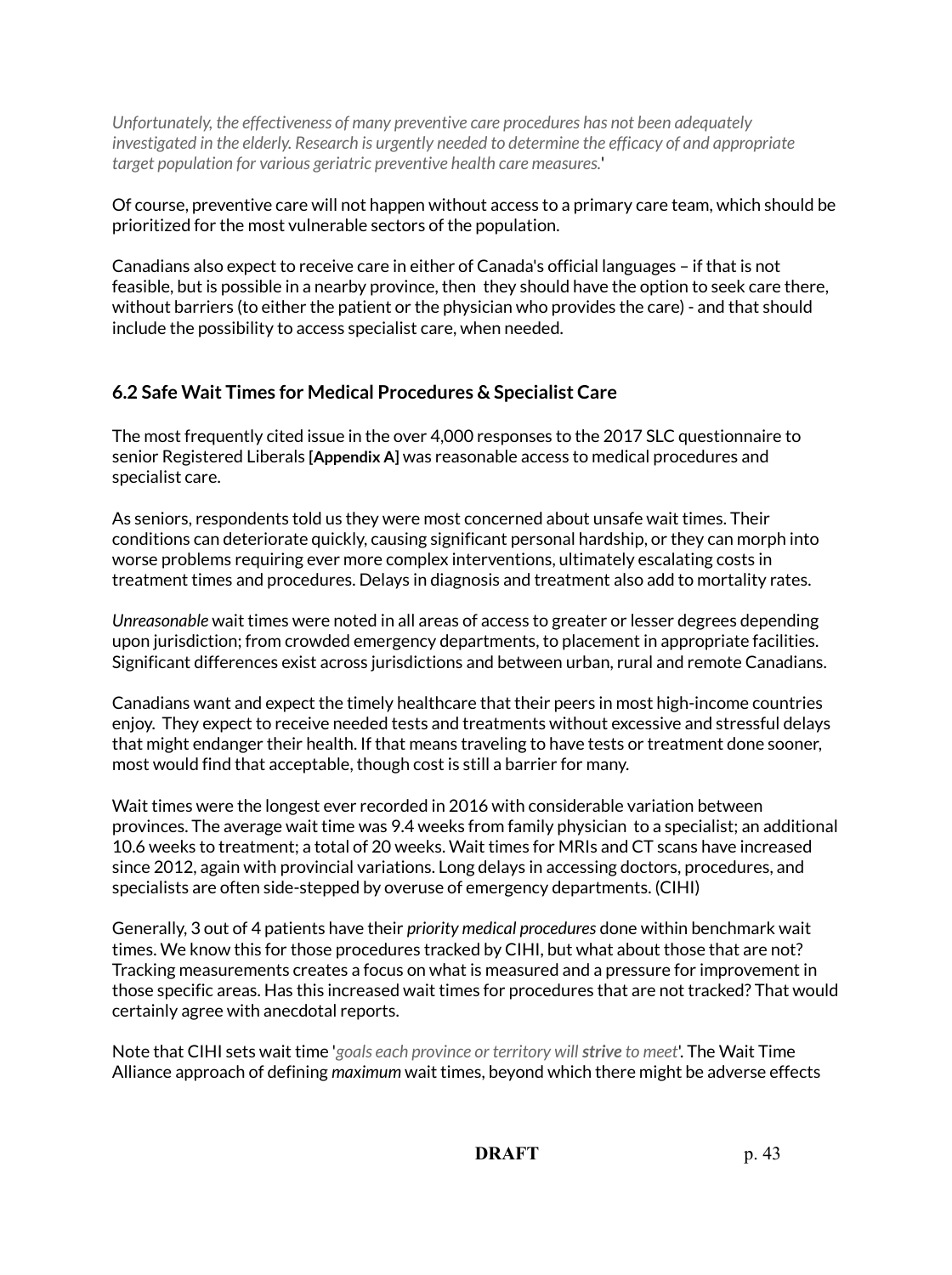#### on health, certainly seems more patient-centered.

The Romanow report **[12]** recommended that '*Provincial and territorial governments should take immediate action to manage wait lists more effectively by implementing centralized approaches, setting standardized criteria, and providing clear information to patients on how long they can expect to wait.*'

Canadians would like transparency regarding what are *and are not* safe wait times for the most common tests and procedures. Most understand that waiting for a matter of months for a hip replacement is not unreasonable, yet waiting for months to have a cancer diagnosis confirmed might be deadly.

Their concerns would be alleviated by the addition to the CHA of the Kirby Senate report's recommendation of a **Health Care Guarantee**, by which '*For each type of major procedure or treatment, a maximum needs-based waiting time be established and made public. When this maximum time is reached, the insurer (government) pay for the patient to seek the procedure or treatment immediately in another jurisdiction'.*

In general, Canadians want, and deserve, more information – on how the country is doing in improving wait times; full access to their own records; as well as access to, and updates on, wait lists for tests and procedures and in emergency departments. This seems to be happening more, but in many jurisdictions, patients are still highly stressed by knowing that they are scheduled for a test or procedure, but getting no information on whether the wait will be days, weeks, months, or even years .

Canadians want to be asked about their own healthcare and that of those close to them. If measurements are only derived from physicians' data, then those who don't have a primary care team are excluded. Also, physicians and their patients often have very different perspectives on what matters in their care. Both points of view have value, and the patient perspective needs to be heard much more clearly.

'*Increased rates of emergency use are also directly correlated with a lack of regular primary care from a family physician. Strategies to attach patients to timely access to a primary health care provider, tied to after-hours care provision, are one way to address this issue.*' **[99]**

We know there are a high number of hospital beds taken up by patients awaiting transfer to more suitable facilities. This impacts every process in the hospital from crowded waiting rooms, to canceled surgeries. Given the demographics, this will only worsen over time, with more chronic care patients held in expensive hospital beds due to a shortage of placement options.

Solving this would free up considerable funds when patients are moved in a timely fashion from the most expensive care beds, at a rate of, on average, \$1,000 per day to approximately \$300 a day in long term care – and give those patients care much better suited to their needs, without the further risk to their health that often occurs in hospitals.

Canadians recognize that hospitals can be dangerous to their health and, aside from emergencies, prefer home care. They would like even more support for elder healthcare *close to home,* avoiding often inappropriate and very expensive care in hospitals whenever possible. However, they do not want home care to be the only alternative, if there aren't adequate resources (for example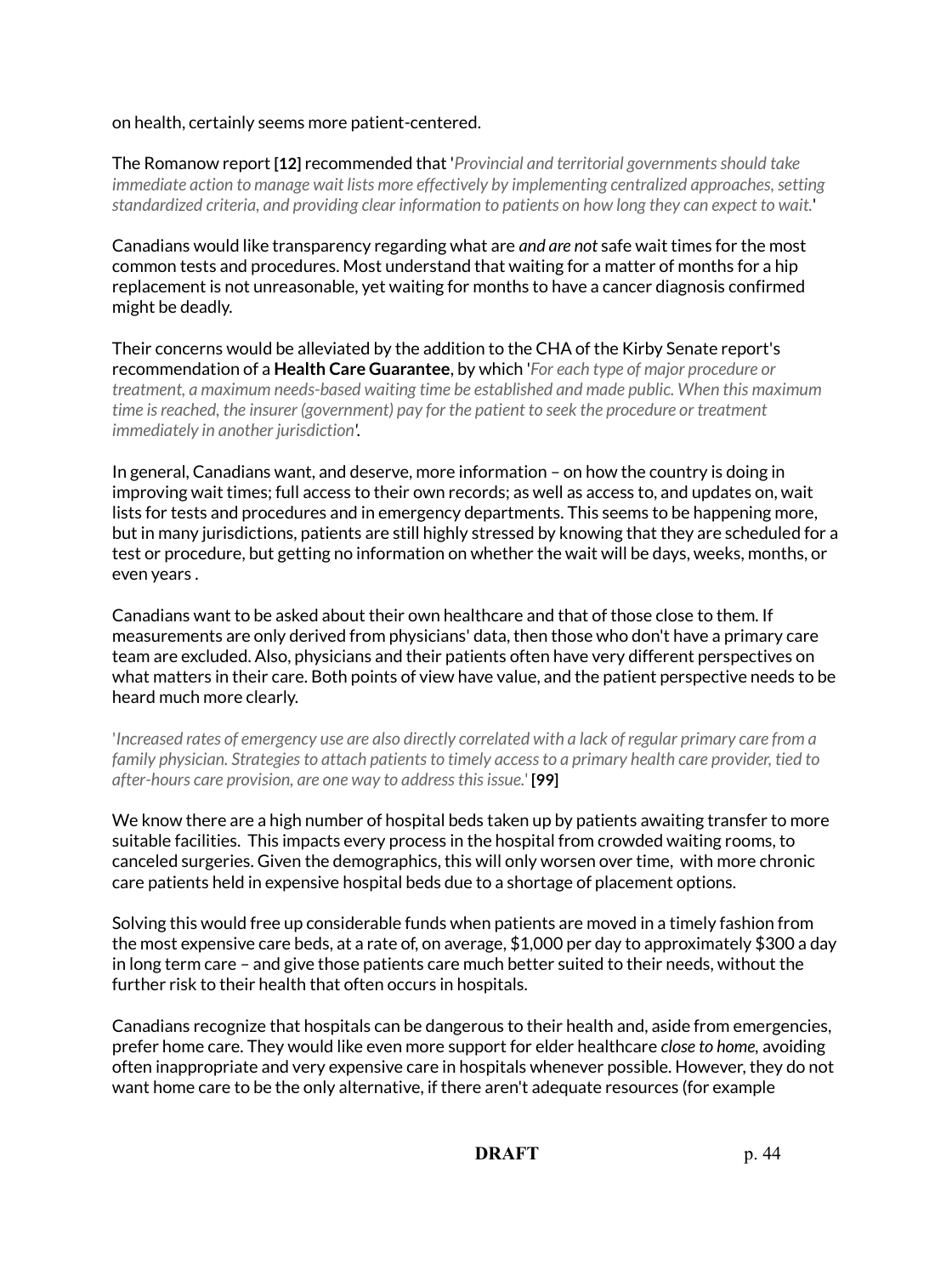personal support workers) available to give safe, quality care.

# **6.3 Innovation and Cost Efficiency**

In *Managing the Myths of Health Care: Bridging the Separations between Care, Cure, Control, and Community* **[72]**, Henry Mintzberg warns that '*Health care is not failing but succeeding, expensively, and we don't want to pay for it. So the administrations, public and private alike, intervene to cut costs, and herein lies the failure*', and that '*Management in health care should be about dedicated and continuous care more than interventionist and episodic cures.*'

Canadians want all levels of government to pay attention to cost efficiency and good fiscal management, while keeping access, quality, and timely delivery for the patient as the primary healthcare focus. They have seen too many attempts to band-aid symptoms of systemic healthcare ailments, and are ready to support a longer term vision for a cure.

They especially do not want requirements placed on healthcare professionals that take up excessive time in reporting and form-filling. They would support a culture of continuous quality improvement, but the bean counters must not run the healthcare system, which needs to be always patient-centered.

They have seen that throwing more money into various healthcare pots has not always helped, and are ready to hear what the government's long-term (beyond one election cycle) vision is for Canadian patient-centered healthcare.

# **6.4 Federal Vision & LEAN Leadership**

The Naylor report **[13]** promotes **LEAN** leadership. This does not start with specifics. It starts with measuring and identifying areas that have potential for improvement or are problematic. It does not start with '*do this, that, and the other*.' It basically says, '*think about this, and see if you can come with a better way'*.

For effective LEAN leadership, the government would set goals and assume the role of coach, mentor and facilitator of a continuous improvement in healthcare that responds more quickly to identified needs and deficiencies than has happened in the past.

That doesn't mean that the federal government would tell Quebec, or New Brunswick, or BC what to do. Each province would maintain its autonomy to adjust for regional/cultural differences. Quebec might choose a right handed solution, while New Brunswick finds the left handed approach better for them.

For example, any level of government would not say to physicians, '*we are changing the way we compensate you*'. Instead it might suggest to a medical association that '*we would like you to look at methods of compensation for family physicians that will provide them the flexibility to fill the role of care team managers - if they so choose*'. Then the medical association would provide the compensation model, and initiate a discussion of how they see the concept working.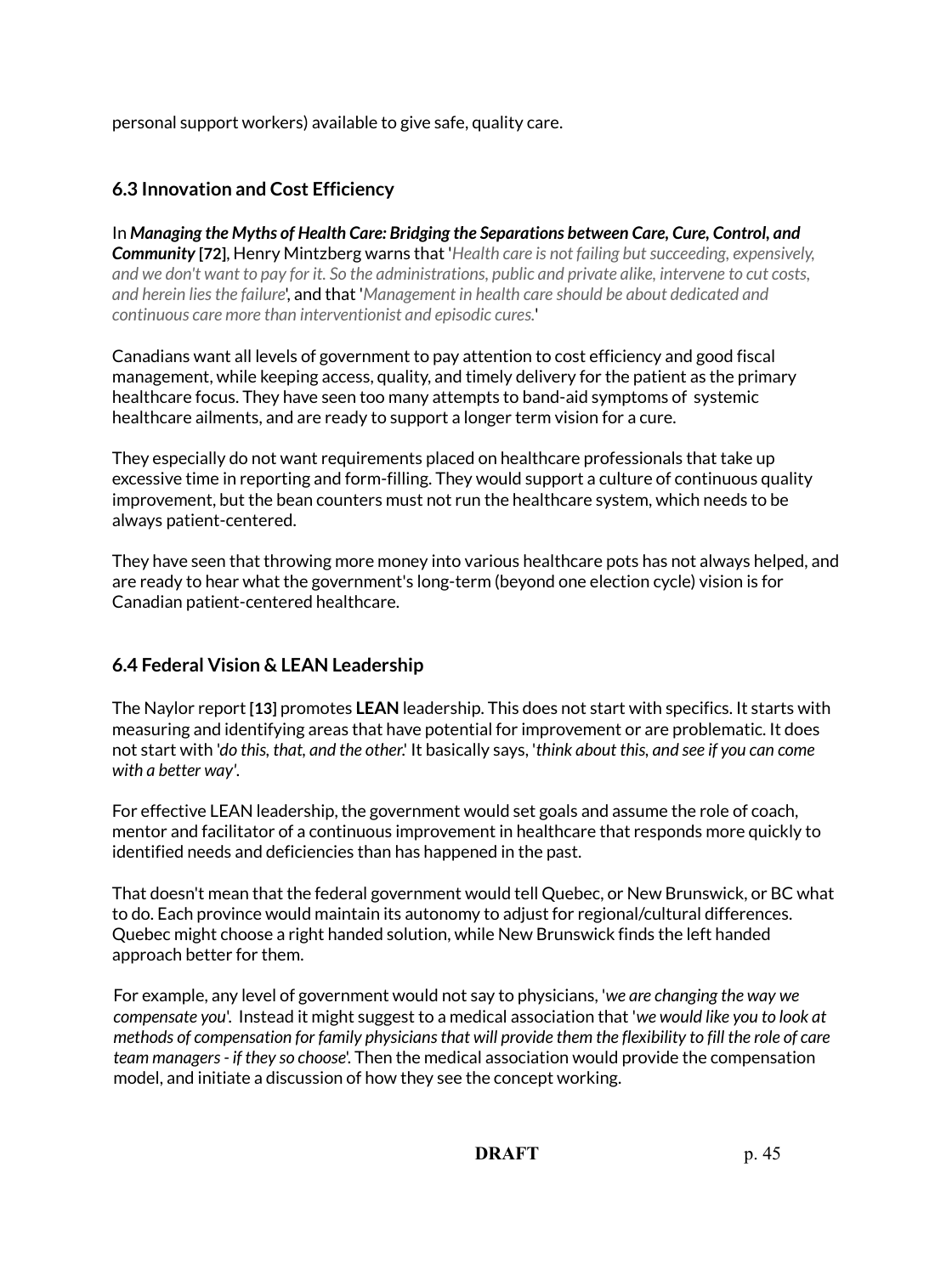Given that *healthcare and eldercare are* strategic (and growing) sectors of the Canadian economy, Canadians will respond positively to federal investment in growth – with the associated increase in jobs – of these sectors.

Health innovator Zayna Khayat saw in the Netherlands '*a country with about the same population as Ontario, with a system-wide goal of bringing health care into the modern age … by setting 3 huge goals, to be met by 2019; 100% of frail seniors or people with a chronic disease must have full digital access to all their health data, they must be able to contact any health professional, in any modality they want (text, video, in-person), and they must be able to have their symptoms monitored remotely (blood pressure, heart rate, lung capacity).*'

She reminds us that '*The future of health will be predictive/proactive, personalized, decentralized, continuous, people-powered, and value-based*.' **[68]** That – and a government vision for 21st century healthcare - is what Canadians want and expect.

| A patient-centered 21st century vision:                                                                               |
|-----------------------------------------------------------------------------------------------------------------------|
| <b>Fair healthcare</b><br>Universal access to care teams<br>Primary care after hours                                  |
| Telemedicine care standards<br>Eldercare close to home                                                                |
| <b>Expected wait updates</b>                                                                                          |
| Safe wait times defined<br><b>Health Care Guarantee</b>                                                               |
| Standardized electronic records                                                                                       |
| Shared electronic records<br>A preventive partnership<br>Care in official languages                                   |
| Sound fiscal management                                                                                               |
| <b>Patient consultation</b><br>Transparency of measurements<br>A national healthcare triage<br><b>LEAN</b> leadership |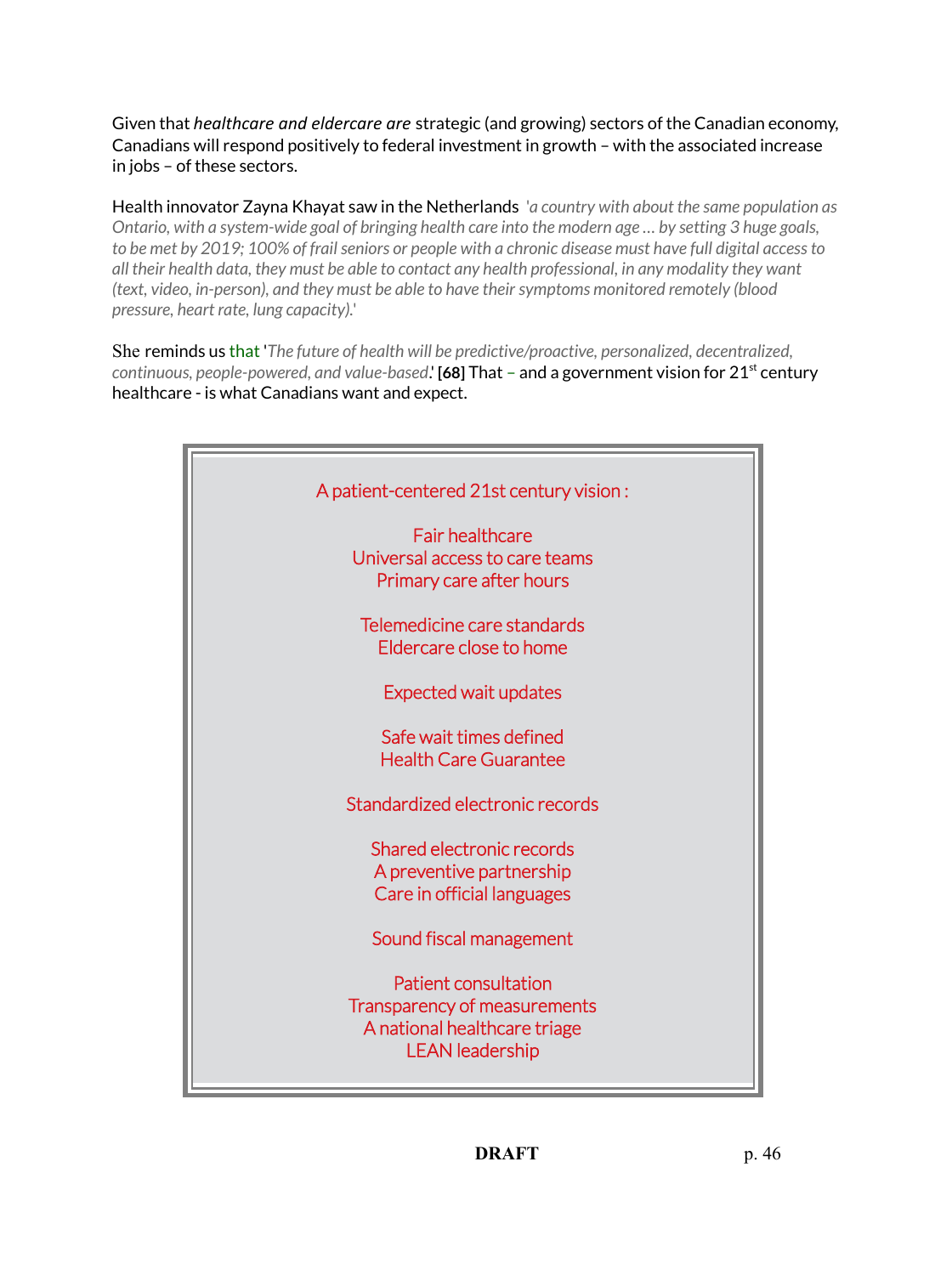# **7.0 2019 Liberal Party Platform**

In a Canadian Association of Retired Persons survey on healthcare prior to the 2017 Ontario election, '*47% of adults cited health care as their number one election issue, with wait-times for procedures and hospital overcrowding topping the list; and 46% of adults aged 50 and older believed that things will get worse and the next generation will have even worse access to health care.'* **[7]** 

It is a top issue for the 2018 provincial Quebec election **[86]** and statements are already being made in advance of the 2019 federal election, regarding healthcare achievements.

Vaudreuil-Soulanges MP Peter Schiefke says in *Retiring With Dignity: Investing in Our Seniors* **[84]**:

'*In addition to the existing challenges relating to affordable housing, an issue of concern addressed by seniors is the state of health care services across Canada. To ensure provinces and territories are better equipped to meet the increase in demand, we have provided \$500 million in NEW money for health care transfers in the last two years alone and increased overall transfers to Quebec by more than 10% over the same period to support the government in their effort to provide quality social and health care services, something that we, as Quebecers, deserve. Also, recognizing the increasing demand for mental health services, our government announced an unprecedented \$11 billion in new targeted funding over the next decade to better support mental health services and home care for Canada's aging population.'*

These are consistent with concerns expressed by senior Registered Liberals in the 2017 national SLC questionnaire **[Appendix A]**.

Liberal Party Conventions have placed healthcare in their top 15 policy issues as far back as 2005, when an Alberta-sponsored resolution appealed for adoption of the **2002 Romanow Report [12]** recommendations. A common thread in the subsequent five conventions was for federal leadership to engage provinces, territories and municipal governments in establishing, implementing, measuring and enforcing national standards; and applying innovation and costefficiency to healthcare delivery. These earlier resolutions also included the request for specific policies on seniors' health, home care, pharmacare, mental health care, and medical assistance in dying.

On this latter list, the Liberal government has already taken, or initiated, action. The 2015 Health Accord (part of the Party Platform) advocated for signed agreements with all provinces and territories, committed to, '*making home care more available, prescription drugs more affordable and mental health care more accessible*' **[85]**.

Excellent work has been done towards keeping this promise, resulting in the signing of 10 year agreements to bring needed change. The government also recently appointed a Minister of Seniors, whose mandate letter [100] included: '*Work with the Ministers of Health and Families, Children and Social Development on initiatives to promote healthy aging. This includes learning from and building on federally supported programs that have proven successful in supporting the needs of seniors and their families, as well as ensuring the government's investments in home care, palliative care and community care are well coordinated and are having intended impacts.*'

This is a welcome development which one assumes will be attentive to the demographic impact on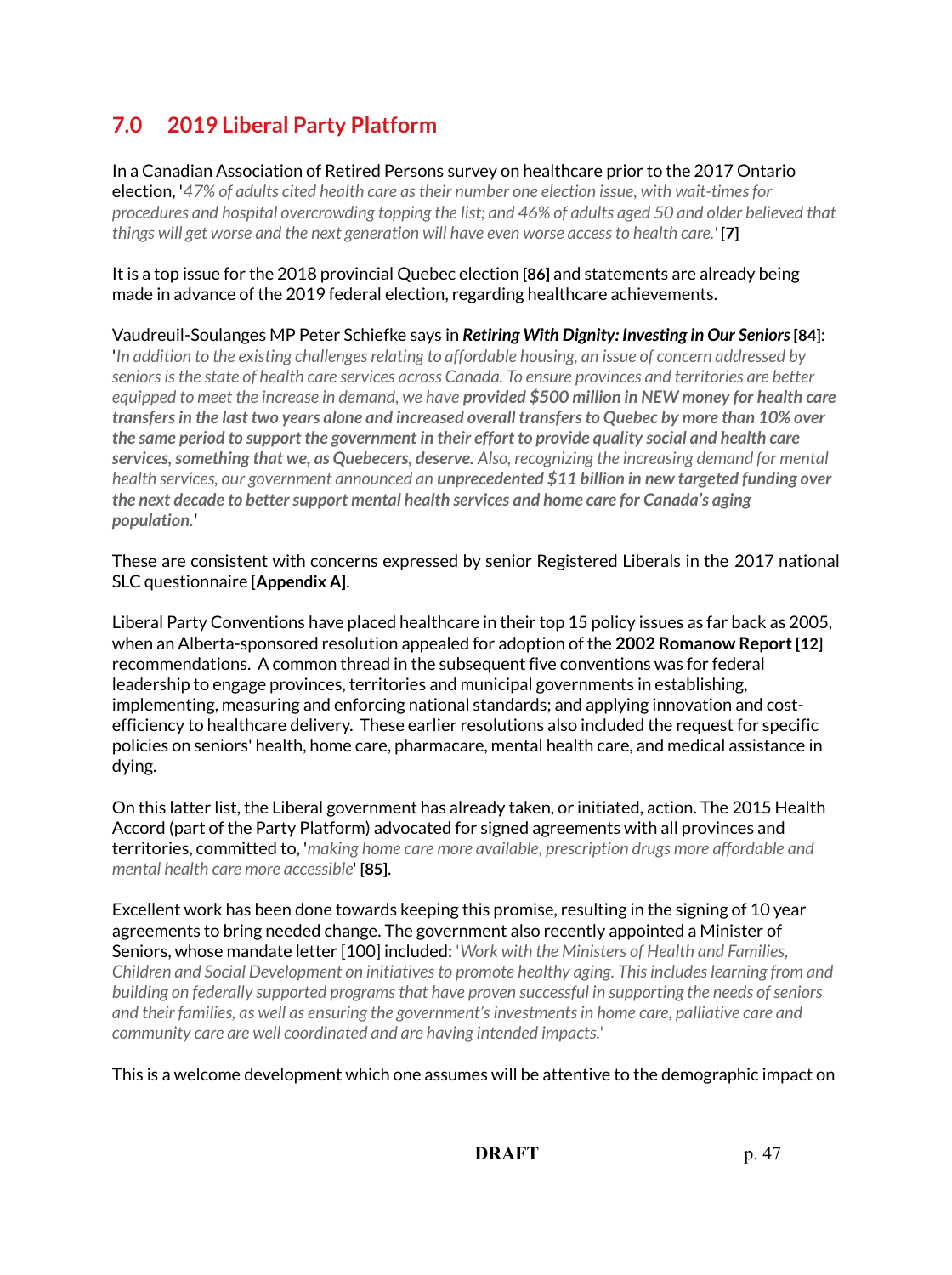healthcare delivery as the Canadian population ages.

In comments on health in the 2015 Party Platform, the Liberal Party stated : '*When Canadians are in good physical and mental health, they are able to work better, be more productive, and contribute more fully to our economy while living healthier, happier lives*'. The Party, therefore, recognizes and places value on the importance of a sound healthcare system as integral to a healthy economy.

The Party also acknowledged that, '*despite our health care system's value and importance, it has been more than a decade since a Canadian Prime Minister sat down with provincial and territorial Premiers to strengthen the program, and ensure that it can meet current needs and the challenges that come with an aging population*.'

Much has been accomplished on healthcare but there is important work still to be done. The 2015 commitment was to *restart* the dialogue between the federal and provincial governments. By bringing forward the 2015 Health Accords for signing, the promise for dialogue and change in the areas of homecare, pharmacare and mental health is underway. But that was a *restart*.

Real and ongoing change is needed. Federal (LEAN) leadership and dialogue with provinces and stakeholders is essential in order to tackle the full scope of the problem. National standards for uniform access, wait times, innovation and cost-efficiencies are left unaddressed. S*ystemic change is still needed to prepare our healthcare infrastructure to support current and anticipated demands on it.*  Meaningful and cultural change takes time to achieve.

Canadians have been applying pressure on the healthcare status quo for more than a decade, and have watched incremental changes fail to address systemic problems. Now is the time for *quantum change*, as attempted in the Netherlands **[68]**, but focused on goals relevant to the Canadian context. Canadians would welcome federal leadership to reclaim their country's position as a world-class leader in universal healthcare.

2019 is exactly the right time to shine the spotlight on healthcare reform. A strong, long range vision for excellence would capture the imagination of Canadians, ignite enthusiasm in stakeholders, and be well-received in the 2019 election campaign. With political will and courage, this can be achieved. True healthcare reform should be the cornerstone for a winning Platform in 2019.

# 2019 Platform: Quantum change to healthcare

Shine a light on healthcare reform to win in 2019 Healthcare is a top issue in provincial elections Prioritized at Liberal conventions since 2005 2015 Health Accord was only a beginning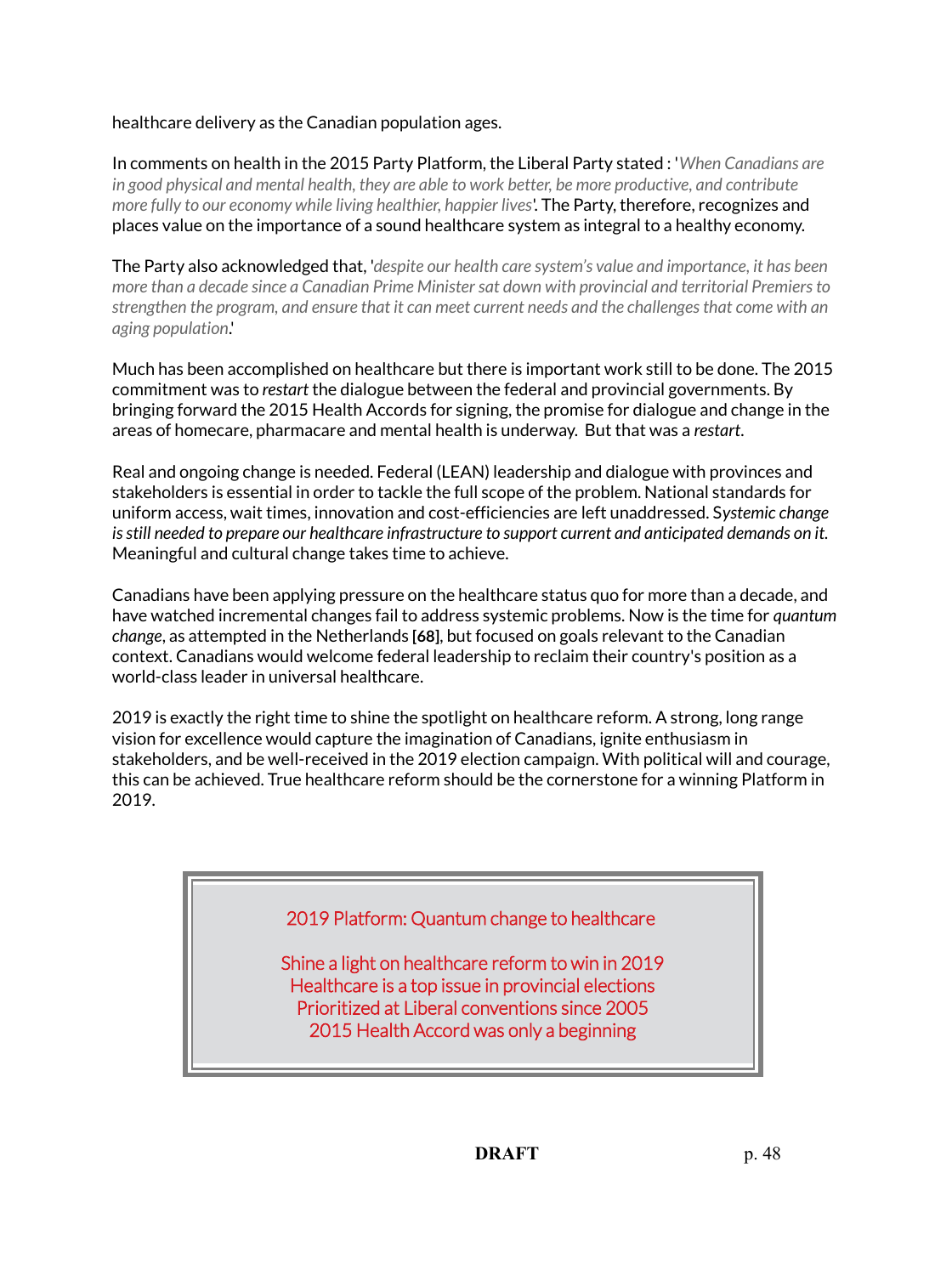# **8.0 Recommendations**

**Reclaiming and Sustaining Canada's Healthcare** will require jurisdictions to make an innovative systemic redesign that examines and modernizes governing authorities, pay schedules, budgets, supply of medical personnel, etc., to address the shift that has occurred from the acute care priorities of 50 years ago to today's demands for prevention and chronic care, where economical, lasting solutions will be found. Success will be declared when Canada's international ranking rises from 9<sup>th</sup> to the top 3 of peer high income countries in the delivery of healthcare services, and when this improvement is confirmed through patient surveys.

## RECOMMENDATION 1

*Create a Vision for 21st Century Canadian Healthcare*, developed with, and shared by all stakeholders (including patients); a vision for quantum change that will survive through election cycles and that builds on recommendations from existing reports and studies, such as the Naylor report. There is no need for more study. What is required is to repeat what Tommy Douglas did in 1962 by distilling existing expert studies into a 21st century vision of *truly universal* healthcare that all Canadians can understand and fall behind. Such a shared, patient-centered vision will energize and mobilize all jurisdictions towards implementation.

## RECOMMENDATION 2

*Establish and mandate an arms-length, oversight body, with full authority* to make real change, and requiring cooperative compliance from provinces and territories. Such a body would act as creator and guardian of national standards, and the accompanying reform necessary to implement the  $21<sup>st</sup>$ century healthcare vision and operate in the best possible interests of all Canadians. Its mandate would be to apply LEAN leadership, in order to make Canadian healthcare responsive to real patient needs, and achieve:

- 1. medically safe wait times for procedures.
- 2. cleared backlogs in diagnostics.
- 3. reduced costs per patient vs. outcomes (currently we pay more, yet get less).
- 4. enhanced access to primary care, with attention to regional and demographic differences (note that, in rural and remote areas, Internet infrastructure is a key facilitator).
- 5. adaptation to changing patient needs, especially in chronic and eldercare.
- 6. creative solutions for adequate supply and efficient use of physical and human resources.

## RECOMMENDATION 3

*Instill and institutionalize a culture of adaptability and continuous improvement.* The 3 broad brush areas where the federal government can begin to make that happen are **patient-centered care and measurement, team care and home care**. Naylor Panel recommendations for the application of LEAN management systems should be employed to achieve these cultural changes.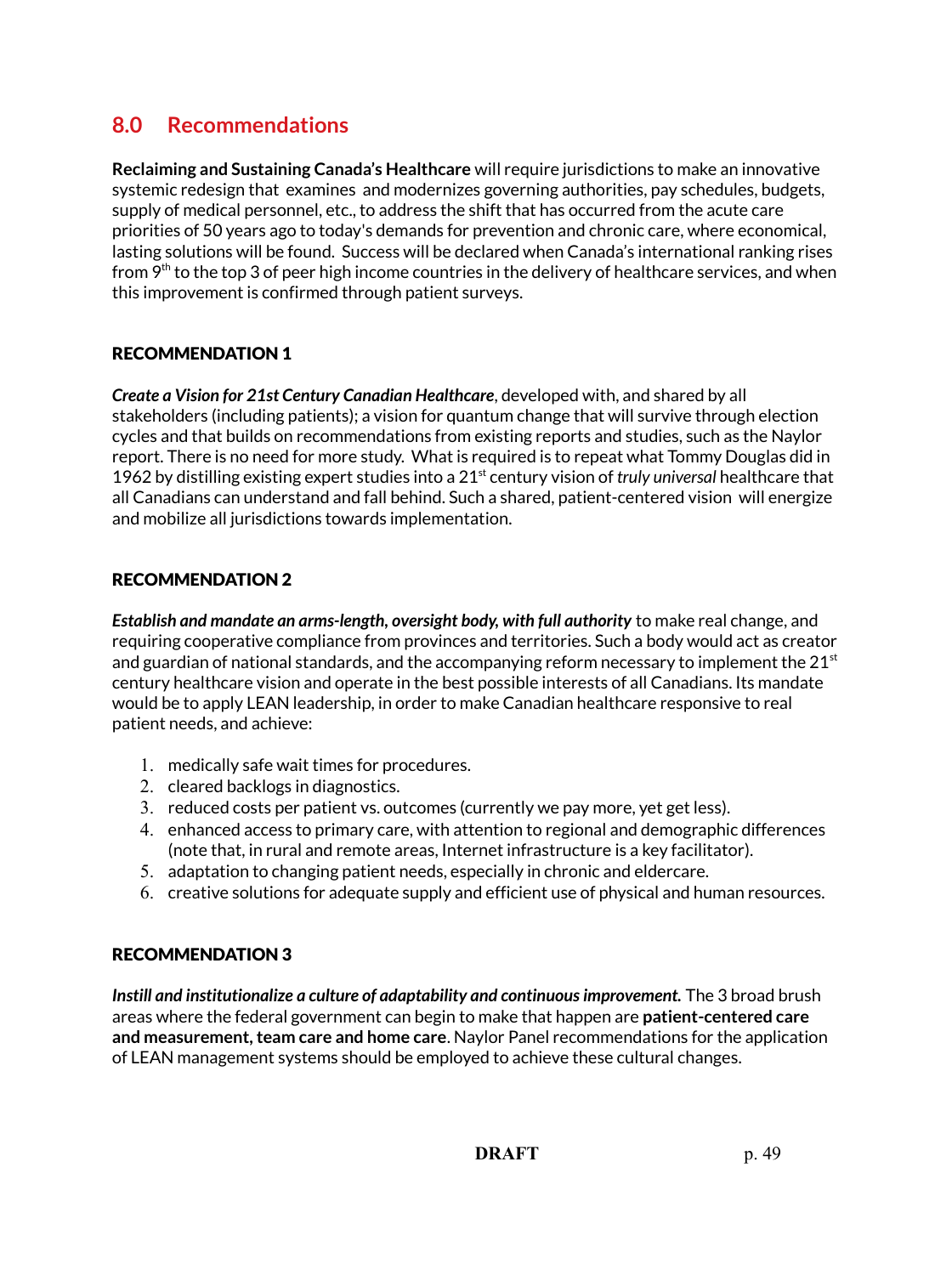## RECOMMENDATION 4

*Routinely record and publicly report on patient-derived measurements of progress* on reforms to achieve the 21st century vision of universal healthcare, in order to maintain pressure for continuing improvement across the country. This important Recommendation advocates for strengthening evidence-based policy-making in the Health Sector by redirecting or increasing resources in R&D and data collection, efforts which the Federal Government is already doing and should maintain. This should include responsibilities to:

- 1. Define primary care access, eldercare access, and maximum procedure/test wait times that meet the *full intent* of the Canada Health Act. Canadians need a much better understanding of what the CHA's '*reasonable access*' and '*uniform terms and conditions*' really mean. This would let them know where they stand, and when they should (or should not) be demanding better service from local bodies. A *Health Care Guarantee* would be optimal.
- 2. Measure what's actually happening, in particular patient-derived surveys and a full range of measurements (not just averages) and share that information with all Canadians.
- 3. Forecast and report on the supply of multidisciplinary healthcare professionals in the places where they are most needed.
- 4. Perform a national healthcare triage and target '*valleys of poor performance'*, especially for lack of access to primary care and unsafe wait times.
- 5. Work with the new Seniors' Ministry regarding innovative solutions to the growing and novel eldercare demands on the system, in particular with respect to home care for chronic conditions, and eldercare close to home whenever possible; support health literacy and preventive partnerships.
- 6. Develop national standards (and work with international standards bodies) for digital health networks, and digital records to be shared with patients.
- 7. Work with the CMA and other stakeholders to assure the development of sound standards for quality practice in telemedicine.
- 8. Involve patients in decision making at all levels.
- 9. Plan for what's ahead in medical and technological breakthroughs.
- 10. Keep a national focus on a long-term healthcare vision, whose top priority is *first and foremost the patient*.

*Incremental* change does not work. Systemic and cultural change is necessary for reform to take hold and be sustained. *Real Change*, based on innovative and patient-centered models of affordable, equitable care, will *create and fulfill a 21st century vision of universal healthcare*.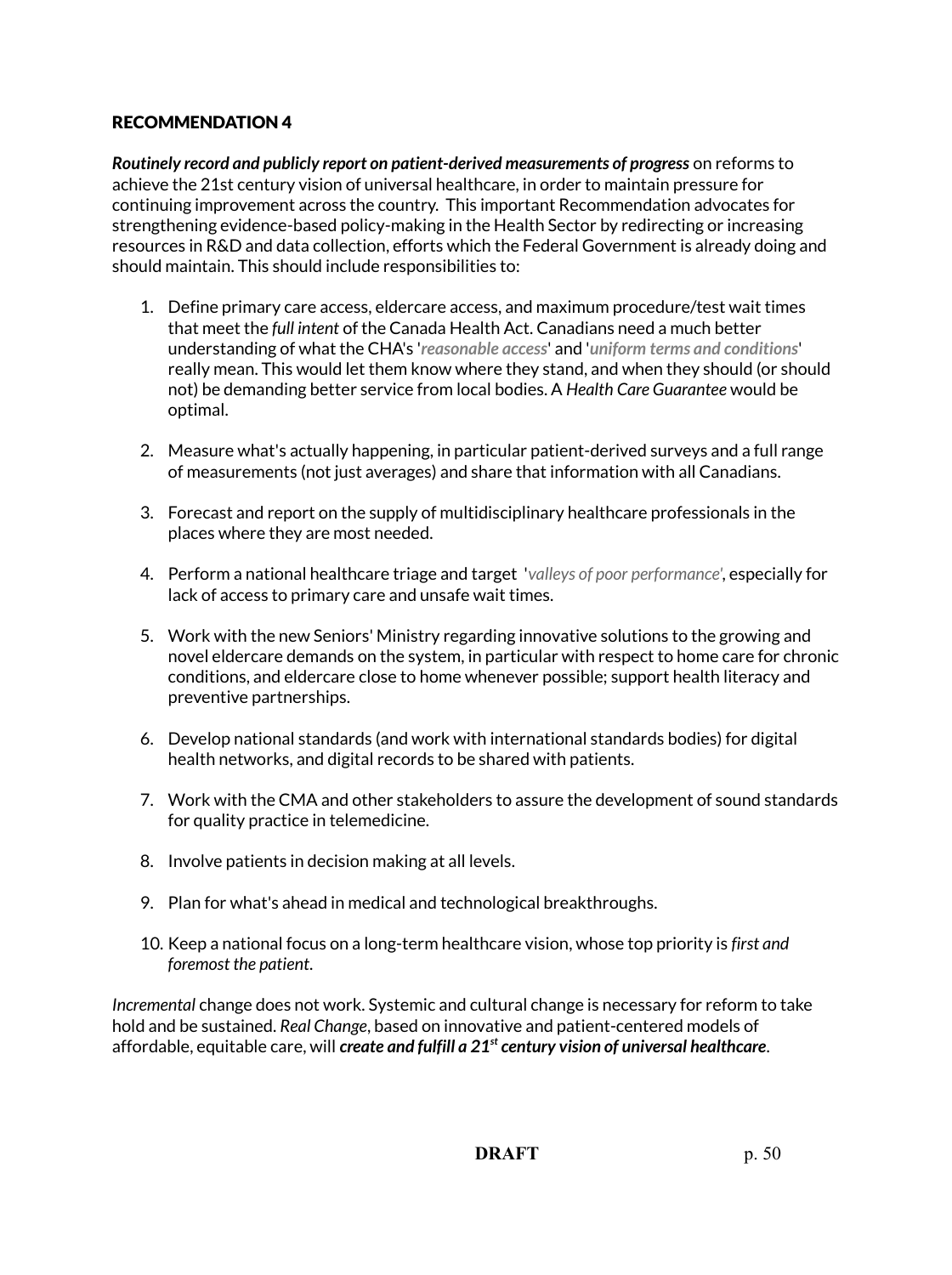# **9.0 Appendices**

## **Appendix A: 2017 National Questionnaire of Registered Senior Liberals**

#### The following is the 2 part survey that was sent to all Senior Registered Liberals.

**Senior Liberals' Commission of the Liberal Party of Canada Policy Questionnaire 2017 Part 1 WELCOME AND INTRODUCTION**

**Do you have 5 minutes to identify issues that the Liberal Party of Canada should consider? This is an opportunity to have input into recommendations for new LPC policies.**

**The next Liberal Party of Canada (LPC) Biennial Policy Conference will be held in Halifax April 19- 21, 2018. It is time therefore to begin developing our Senior Liberal Commission (SLC) policy resolutions for consideration at this Biennial. Policies approved at the Biennial will help to inform the 2019 Liberal election platform. For more information about the role of the SLC, please click on this link:<http://slc-cal.liberal.ca/>**

**This questionnaire is Part 1 of a two-part SLC policy questionnaire seeking your your ideas as to the issues that you consider likely to be important during the 2019 federal election. It is being distributed to members of the SLC (Registered Liberals over 65 years old) and who have provided an email address to the LPC.**

**The SLC Policy Committee will analyze the responses to Part 1 to determine what issues are most commonly identified by participants completing the questionnaire. These results will then be shared with SLC members in Part 2 of the Questionnaire that will be distributed in a few weeks. In Part 2, you will be asked to prioritize what you think are the most important issues identified in this first questionnaire. These prioritized issues from Part 2 will then be used to inform the development of the SLC policy resolutions for considered in the lead-up to the 2018 Policy Conference.**

**This questionnaire provides an opportunity for you to identify three issues. To begin the survey, please click on the NEXT button below. You will be given a list of themes. Please pick the theme that best captures the first issue that you wish to describe. After clicking NEXT, you will be taken to a page on which to can describe your issue and include any specific concerns related to it. This cycle will be repeated two more times to allow you to describe two more issues.**

**The last page of the questionnaire asks for some basic demographic information that will be used to help us to understand the differences in issues that are top of mind for seniors in various regions of the country as well as whether these issues are different for various age groups or gender. You are under no obligation to provides responses to those demographic questions.**

**PLEASE NOTE: All information collected in this questionnaire will remain anonymous and cannot be associated or linked with you.**

**If you have any questions regarding this questionnaire, please contact: Doug McDonald SLC Policy Chair dekita10@telus.net**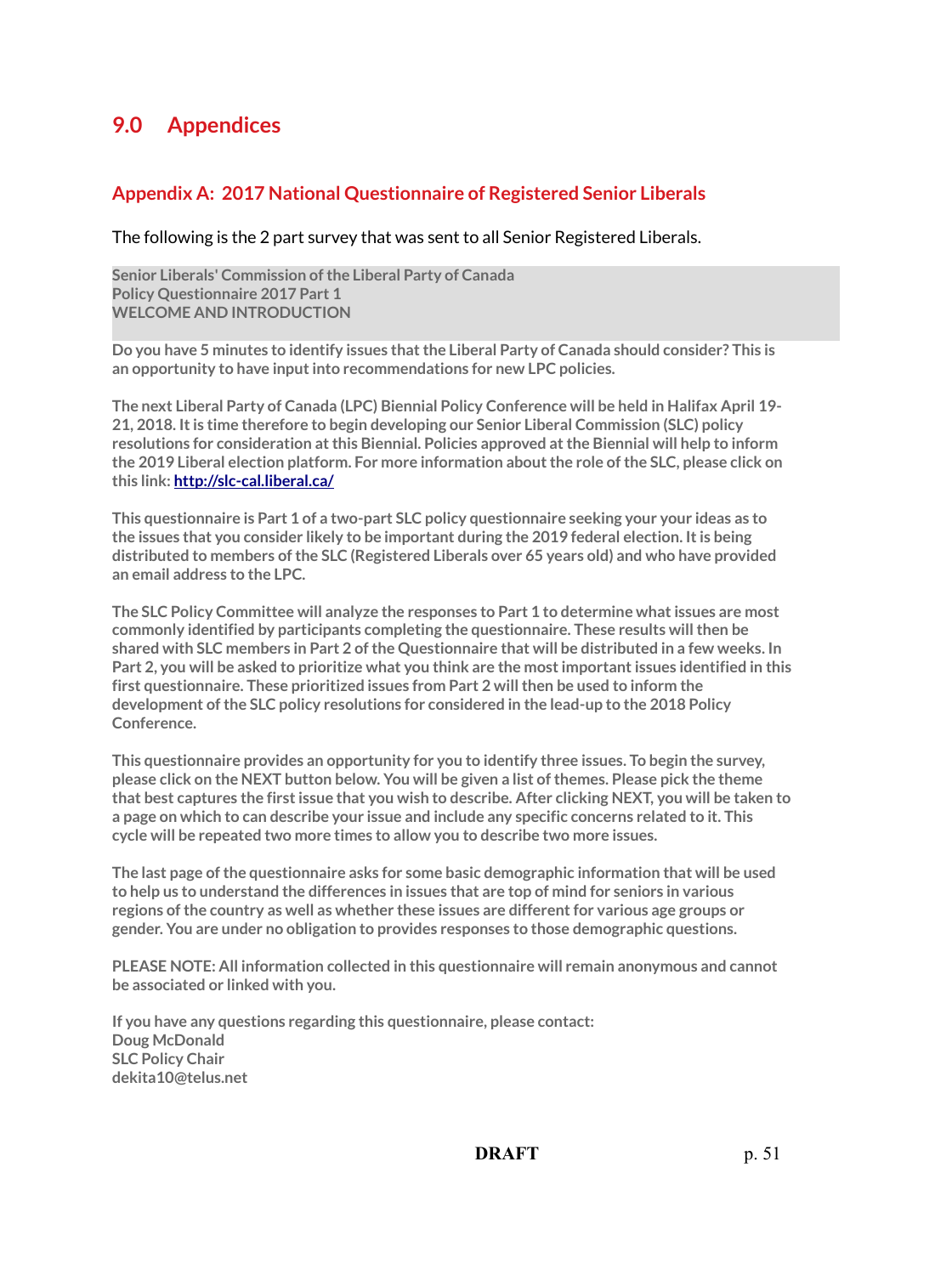#### **Your issue #1**

#### **Please select the THEME that best fits the #1 ISSUE that you think will be important during the 2019 federal election. This will help us to analyse the responses to this questionnaire.**

1. Select the THEME that best fits your FIRST issue and then click NEXT below.

- **Democratic Process**
- $\bullet$  Fronomy
- **Education**
- **Environment**
- **Health Care**
- $\bullet$  Housing (other than senior's housing)
- **O** Immigration
- **International Relations**
- **Media/Information**
- **C** Seniors
- Social Programs
- **O** Other Theme

#### **Your second issue**

**Please select the THEME that best fits the SECOND issue that you think will be important during the 2019 federal election and then click NEXT below. NOTE: If appropriate, you can use the same theme as for your first issue.**

2. Select the THEME that best fits your SECOND issue.

- **D** Democratic Process
- $\bullet$  Fconomy
- **Education**
- **Environment**
- **Health Care**
- $\bigcirc$  Housing (other than senior's housing)
- **O** Immigration
- $\bullet$  International Relations
- **Media/Information**
- Seniors
- $\bullet$  Social Programs
- **O** Other Theme

#### **Your third issue**

**Please select the THEME that best fits the THIRD issue that you think will be important during the 2019 federal election and then click NEXT below. NOTE: If appropriate, you can use the same theme as for your first issue.**

3. Select the THEME that best fits your THIRD issue.

- **D** Democratic Process
- **Economy**
- **E**ducation
- **Environment**
- **Health Care**
- $\bigcirc$  Housing (other than senior's housing)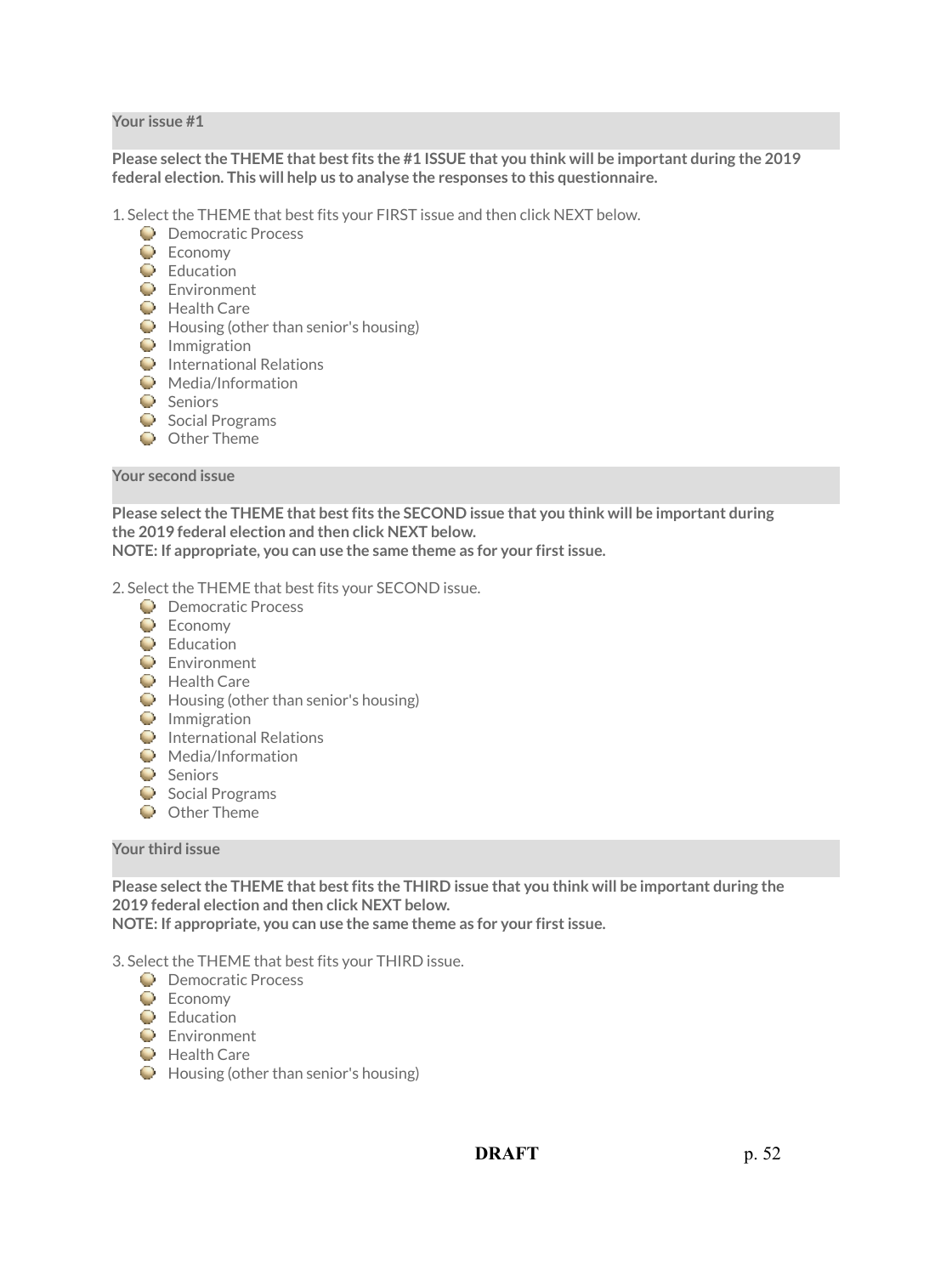- **D** Immigration
- $\bullet$  International Relations
- **Media/Information**
- Seniors
- Social Programs
- O Other Theme

#### **XXX #1**

**You have selected the XXX theme for your FIRST issue. Please describe your issue in the following two text boxes.**

#### **4. Please provide responses in both text boxes below**

| Describe the XXX issue that you believe will be important during the<br>2019 election campaign. Maximum 10 words | TFXT BOX        |
|------------------------------------------------------------------------------------------------------------------|-----------------|
| More specifically, I think the government should address the following<br>concerns. Maximum 20 words             | <b>TEXT BOX</b> |

#### **YYY #2**

**You have selected the YYY theme for your SECOND issue. Please describe your issue in the following two text boxes.**

#### **5. Please provide responses in both text boxes below**

| Describe the XXX issue that you believe will be important during the<br>2019 election campaign. Maximum 10 words | <b>TEXT BOX</b> |
|------------------------------------------------------------------------------------------------------------------|-----------------|
| More specifically, I think the government should address the following<br>concerns. Maximum 20 words             | <b>TFXT BOX</b> |

#### **ZZZ #3**

**You have selected the ZZZ theme for your LAST issue. Please describe your issue in the following two text boxes.**

#### **6. Please provide responses in both text boxes below**

| Describe the XXX issue that you believe will be important during the<br>2019 election campaign. Maximum 10 words | <b>TEXT BOX</b> |
|------------------------------------------------------------------------------------------------------------------|-----------------|
| More specifically, I think the government should address the following<br>concerns. Maximum 20 words words       | <b>TEXT BOX</b> |

#### **ABOUT YOU**

**Thank you for taking time to provide your suggestions to the above questions. They will be considered as we analyze the results to develop Part 2 of this questionnaire that will be distributed in a few weeks time.**

**Please note that the information and ideas that you are sharing in this questionnaire have been collected**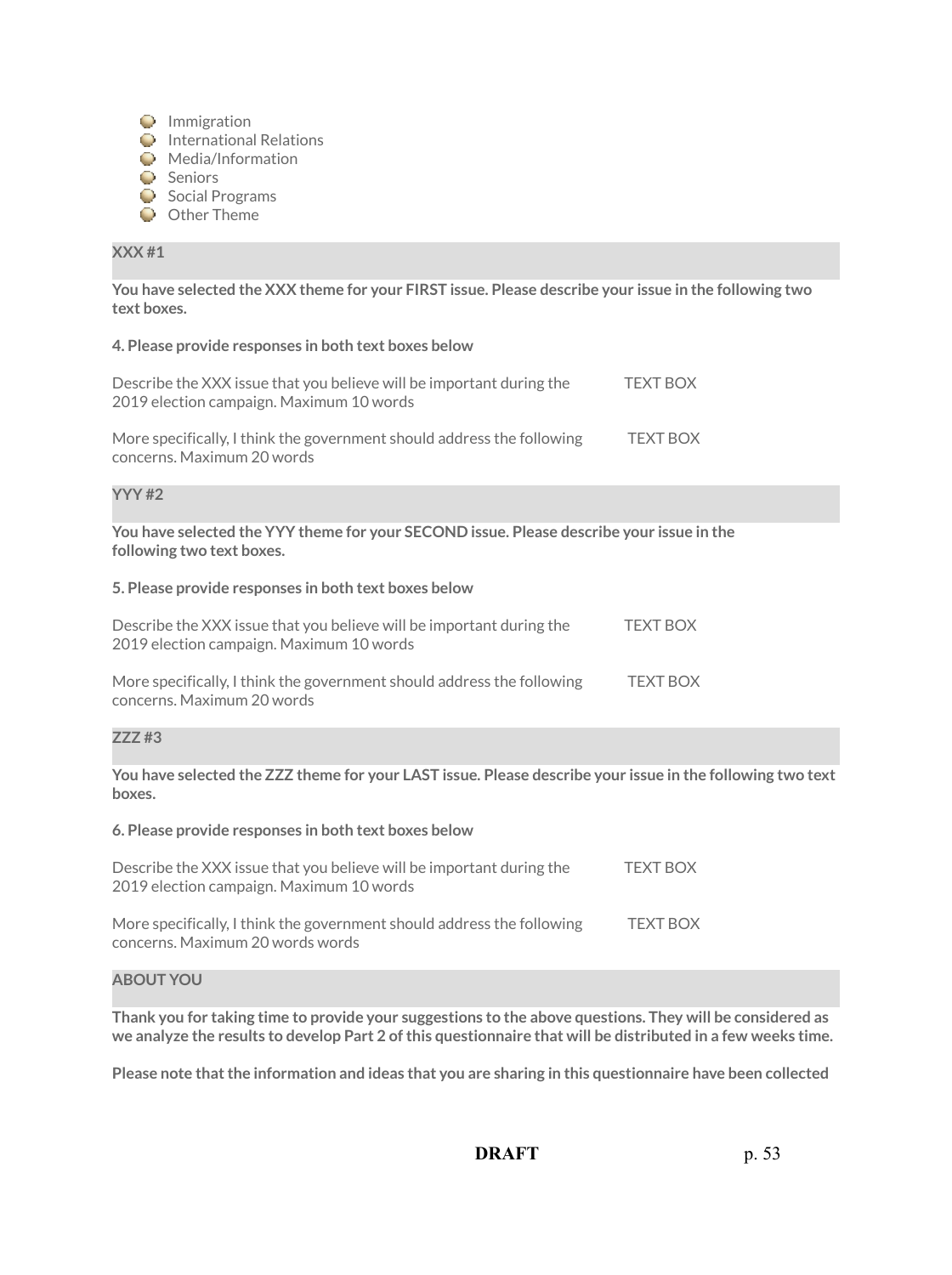**anonymously and can not and will not be attributed to you.**

**To assist with the analysis, we will appreciate if you provide responses to the following questions. As mentioned in the introduction, there may be differences in critical issues by province/territory, age and sex. These questions will help us understand your specific interests.**

40. In what province/territory are you living? In order to assure that we are getting responses from all parts of Canada, we will appreciate you provide an answer to this question.

41. What is your postal code?

42. What is your sex?

- **C** Female
- **O** Male

43. What is your age range?

- Q under 60
- $60$  to 64
- $65$  to 80
- $Q$  over 80

44. Please provide any additional comments that you wish to share with us.

**Thank you for completing our questionnaire. Watch for the Part 2 followup in a few weeks. Click Done to finish and learn more about the Senior Liberals' Commission.**

WELCOME AND INTRODUCTION **Senior Liberals' Commission of the Liberal Party of Canada La Commission des aînés libéraux du Parti libéral du Canada Policy Questionnaire 2017 Part 2 Questionnaire sur les politiques 2017 - Partie 2**

**The next Liberal Party of Canada (LPC) Biennial Policy Conference will be held in Halifax April 19- 21, 2018. Policies approved at the Biennial will help to inform the 2019 Liberal election platform. For more information about the role of the SLC, please click on this link: http://slccal. liberal.ca/**

**A big thank you to all of you who responded to Part 1 of our 2017 SLC Policy Questionnaire. We had over 4,000 responses. Over 70% of the responses identified issues within four themes – health care, economy, seniors' challenges and environment. A small team has gone through all of the responses to identify the major issues that were identified most frequently by you, our members.**

**There were a number of you who were surprised by the short time that the questionnaire was open to input. For this I apologise. Since this is the first time that the SLC has undertaken such a questionnaire, we had no idea how quickly we would receive responses. However, during the first 48 hours, we received over 90% of all responses. The number of responses then dropped significantly over the next several days. We concluded that we should close the Questionnaire after one week and begin the time consuming analysis of the results ensure that our National Priority Issues would be available to all by early June. We will attempt to do better in the future in providing advance notice of the closing date.**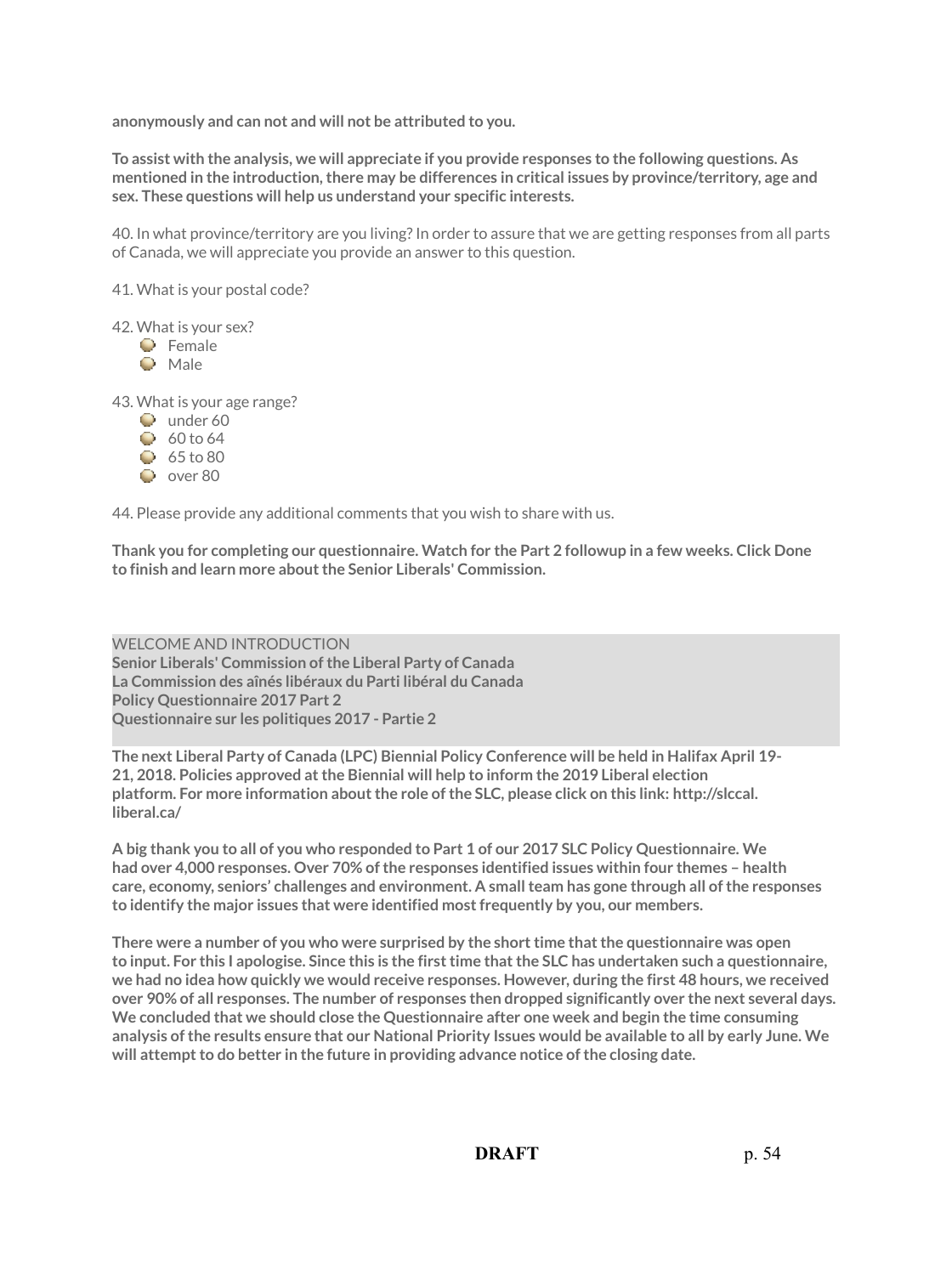**We noted in the Introduction of Part 1 that we would followup with Part 2 of our 2017 Policy Questionnaire. In this Part 2, we have listed the 14 issues that were most often identified by you in Part 1. One of the criteria established for the LPC Policy Process is that policy resolutions should not replicate the 2015 election platform commitments or priority resolutions from the 2016 and 2014 National Conventions. As a result, several important issues including electoral reform and action on the infrastructure program that were identified in Part 1 are not included in this list.**

**Your task in this Part 2 is to help us rank the issues by choosing the three issues from the list on the next page that you believe will be the MOST important during the next election. We will tally the number of votes for each of these issues and the most dominant ones will become the SLC National Priority Issues for which we will solicit specific policy resolutions in accordance with our SLC Policy Development Manual 2017-18 and the individual SLC Section procedures. The SLC Policy Development Manual, which includes the available SLC Section Procedures as schedules, can be accessed from the SLC website at <http://slc-cal.liberal.ca/>**

**We are asking that you provide some demographic data about yourself to assist us to analyse the results and determine if there are significant differences across Canada, by age or other factors. Other than your province, please note that is your choice whether to answer the other demographic questions.**

**PLEASE NOTE: All information collected in this questionnaire will remain anonymous and cannot be associated or linked with you.**

**This questionnaire will remain open for input until May 27, 2017. Thank you for your participation.**

**If you have any questions regarding this questionnaire, please contact:**

**Doug McDonald SLC Policy Chair slcpolicy@dekita.ca**

**Prioritization of Major Policy Issues from Part 1 Responses**

**The following list contains those issues that were referenced the greatest number of times by the respondents to Part 1 of the 2017 SLC Policy Questionnaire and that are consistent with the criteria associated with the LPC Policy Process.**

**We now wish to identify the top five or six that senior Registered Liberals across Canada consider to be the MOST likely to be of significance during the 2019 election campaign. These national priority issues will form the basis on which the SLC will seek specific policy resolutions.**

**We ask you to help rank these issues by selecting the three issues that you consider MOST likely to be of significance during the 2019 election campaign. The ranking will be based on the number of votes received from each issue. The top ranked issues will become the National Priority Issues. We are also asking that you provide some demographic data about yourself to assist us to analyse the results and determine if there are significant differences across Canada, by province, age or other factors.**

**We invite you to express your interest to participate in working groups that will be established to develop background papers and policy resolutions on specific priority issues. Finally, so that we can share the result directly with you and followup your interest in participating in the working groups, we are asking you to provide your name and email address. We undertake to not associate your specific responses with you personally beyond following up with you if you indicate an interest to be involved in developing specific policy resolutions.**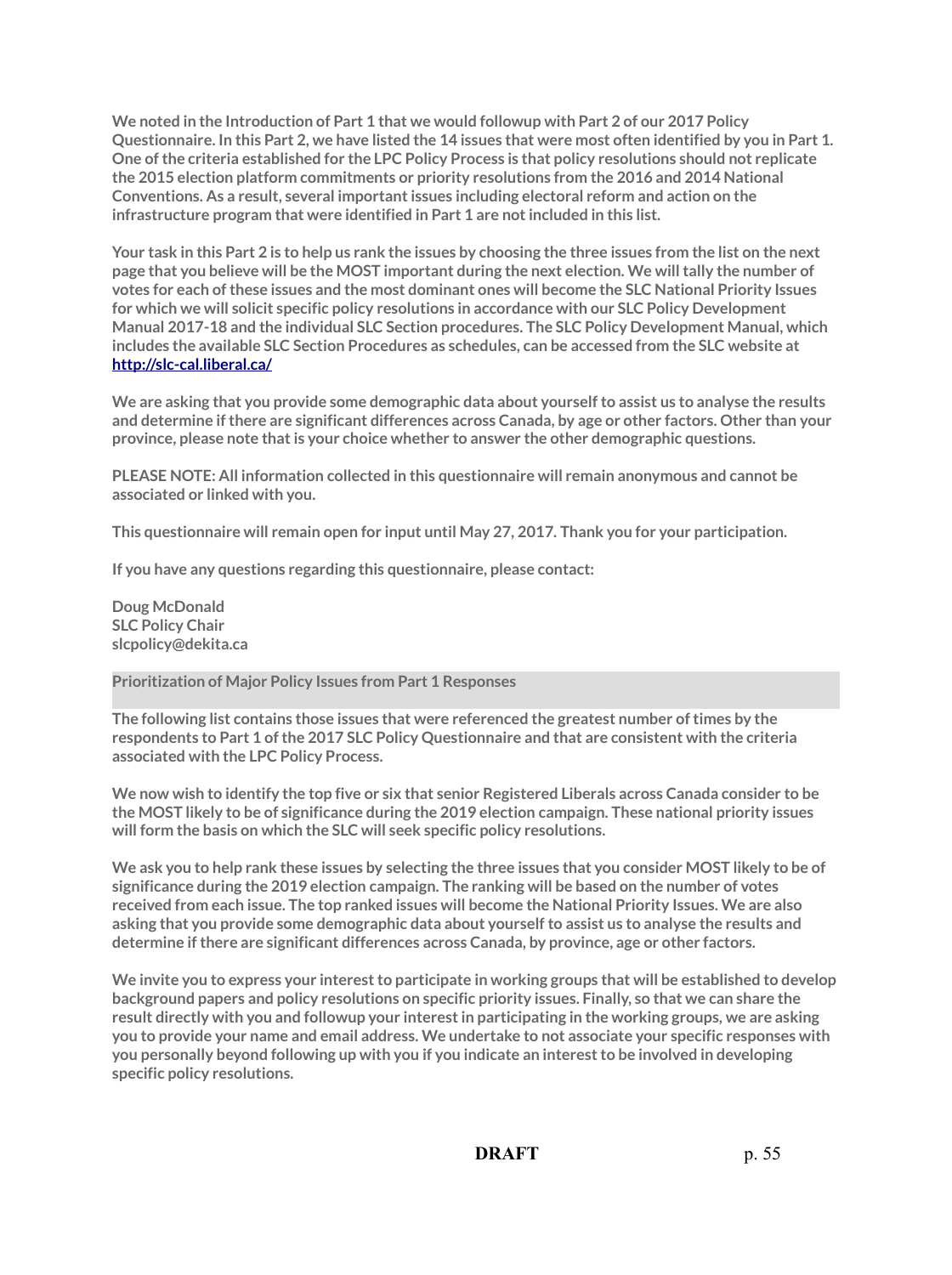\*2. Please select three issues, from the list below, that you consider will be the MOST important during the 2019 federal election. Then click NEXT

- $\bullet$  Direct program initiatives to strengthen economic growth that results in more equitable sharing of benefits
- $\bullet$  Restructuring the economy to address the emerging challenges of the 21st Century
- $\bullet$  Need to control government spending and reduce/eliminate deficit
- $\bullet$  Stronger efforts to create stable, quality jobs for all Canadians with an emphasis on real opportunities for the younger generation
- Address the challenge of low income seniors many of whom are dependent on OAS and GIS and struggling to meet basic needs
- A continuum of affordable housing for seniors, from expanded home care service, to senior care and dementia care facilities, including the need for better trained staff.
- $\bullet$  Strengthen health care throughout Canada, including better access to family doctors and health care services, reducing wait times for specialists and medical procedures, innovating to reduce costs and achieve more efficient delivery of services
- $\bullet$  National housing strategy addressing need for quality affordable housing for young families, including rental units, and for lower income and homeless Canadians
- $\bullet$  Fair and properly funded social programs targeting low income and at risk Canadians and those living in poverty
- $\bullet$  Addressing education outcomes that target 21st century skills requirements; reducing costs of post secondary education
- Greater support for child care, day care and early childhood education
- $\bullet$  Reinforce democratic principles and good governance including parliamentary reform addressing integrity, honesty, decorum and giving elected representatives more independence
- $\bullet$  Community and social supports for seniors
- Government leadership in addressing all aspects of environmental sustainability, not just mitigation

#### 5. What is your sex?

Quel est votre sexe ?

- **E** Female/Femme
- **Male/Homme**

6. What is your age range?

Quelle est votre catégorie d'âge ?

- $\bullet$  under 60/ moins de 60 ans
- $\bigcirc$  60 to 64/ de 60 à 64
- $65$  to 80/ de 65 à 80
- $\bullet$  over 80/ plus de 80

7. Please indicate your interest to participate in a working group developing policy resolutions related to one or more specific issues. Click on the drop down menu to select.

8. What is your name? Quel est votre nom?

9. Please share your email address: Veuillez fournir votre adresse courriel :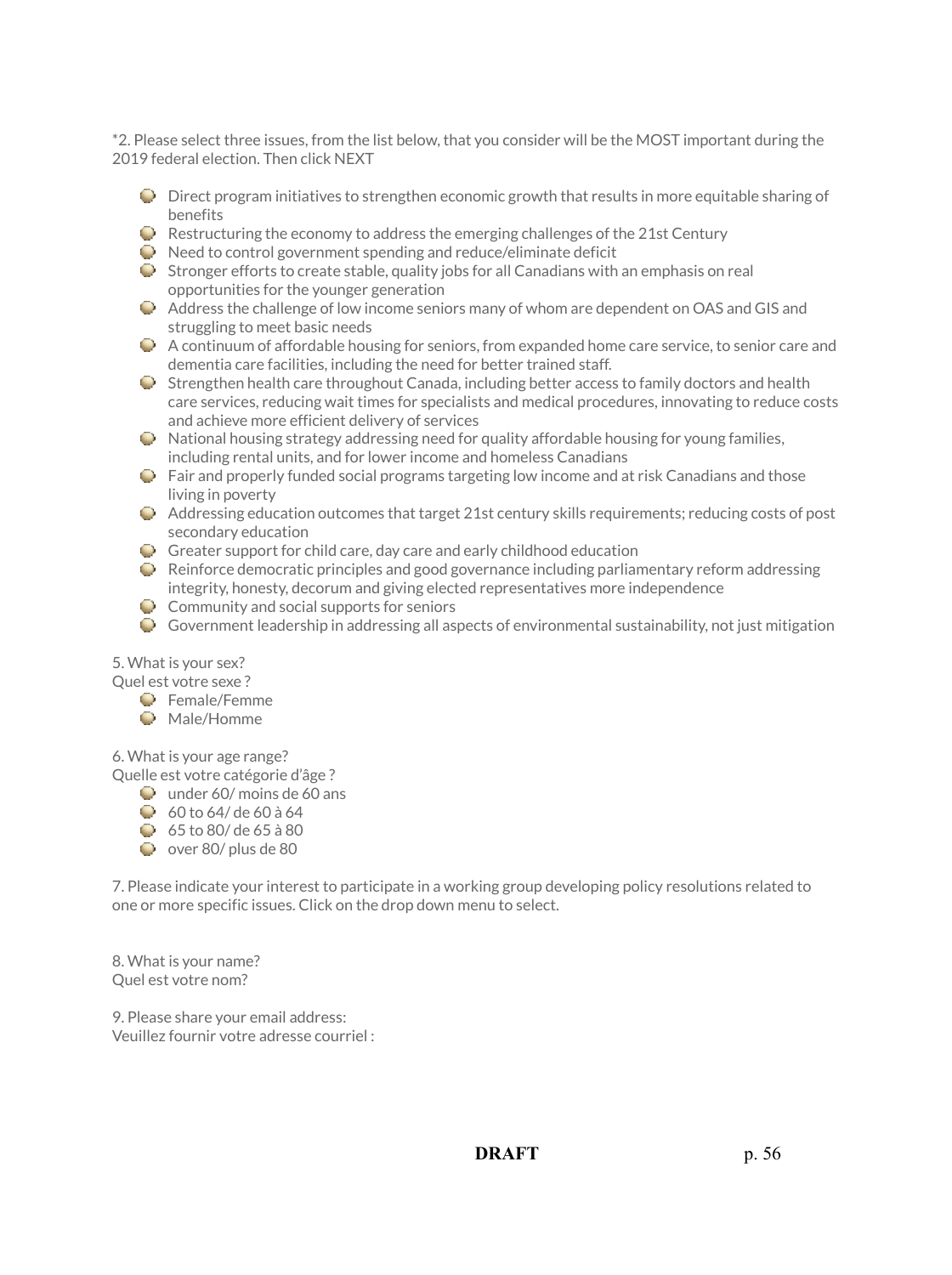## **Appendix B:** LPC Policy Resolution

# **Reclaiming and Sustaining Canada's Healthcare Moved by Senior Liberals' Commission, LPC(BC)**

## **WHEREAS:**

- in 2014, over 4 million Canadians had no family doctor;
- waitlists for specialists and surgical procedures are among the highest they have ever been, with significant regional disparities, including for rural areas and indigenous peoples;
- in 2017, the International Commonwealth Fund ranked Canada's health care ninth among eleven high-income countries;
- the Federal Government commissioned the Advisory Panel on Health Care Innovation, (2015) chaired by Dr. David Naylor, to identify "areas of innovation that have potential to sustainably reduce growth in health spending while leading to improvements in the quality and accessibility of care";
- the panel reported Canadian healthcare "in crisis", and identified numerous areas for systemic improvement;
- in 2017 a majority of senior Registered Liberals identified an urgent need for:
	- better access to family doctors and healthcare services
	- reduced wait times for specialists and medical procedures
	- innovation for service delivery efficiency and cost reduction;

## **BE IT RESOLVED the Liberal Party of Canada urge the federal government to:**

- accept the Naylor Report's recommendations to lead systemic reform of healthcare;
- in cooperation with provinces, territories, and professional organizations, identify and implement methods to:
	- provide every Canadian access to family physician supervised primary care
	- eliminate wait times to access specialists and surgical procedures that adversely affect Canadian's health
	- foster continuing innovation to reduce costs, enhance efficiency and ensure consistent health care delivery throughout Canada;
	- Report regularly to Canadians on progress toward achieving the above improvements including data based on patient-derived metrics.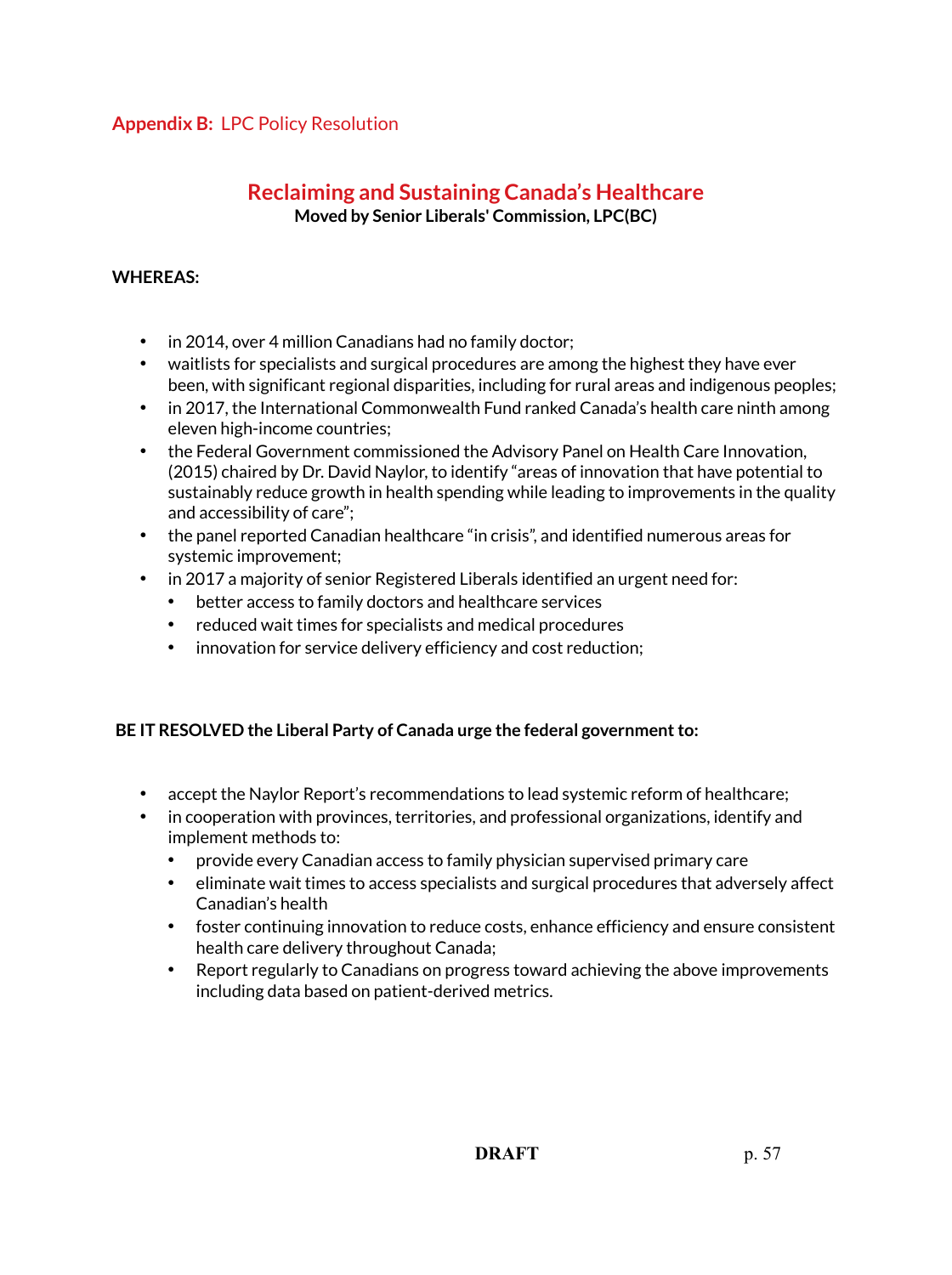# **Appendix C: LPC National Policy Committee Working Group: Overview & Members**

Authors of the **Reclaiming and Sustaining Canada's Healthcare** resolution and this National Healthcare Policy Report dedicate our work to Doug McDonald (1930-2018), acknowledging his extraordinary role as a mentor and a policy innovator. Doug's untimely passing in the middle of this process was a great loss, but a loss that strengthened our commitment to continue his work in ensuring that policy in the Liberal Party of Canada reflects the grassroots thinking of Canadians.

Doug's engagement with policy in the Liberal Party goes back several decades to the establishment of the first SLC in Alberta. After moving to British Columbia, Doug became a founding member of SLCBC. He stated, '*right from the beginning I felt I had found a home in the Senior Liberals' Commission*'. He honored that home through his service for the Liberal Party, including terms of office as Policy Chair SLC and Policy Chair SLCBC. Doug tagged the phrase '*Policy is the Future of Liberalism in Canada*' that appeared on all his correspondence.

It is rare to work with someone with vision – who sees possibilities while slugging through the trees of what seems like a dense forest. Doug's passion and desire for change might at times be expressed in a forceful and feisty manner, but throughout, he remained soft on people and hard on issues. The success of his relentless work in grassroots policy was reflected in the acceptance of 3 SLC Resolutions in the top 15 at the 2018 Halifax convention. He also championed successful resolutions in the 2014 and 2016 biennial conventions. From his hospital bed, he continued to guide us in the preparation of this report, enacting the continuous engagement stage of the new policy process.

Our greatest gift is our impact on the lives of others. Doug's wisdom and vision for this process will make a difference to Canadians for generations to come. We are committed to continuing what he started, and to making what he envisioned happen.

## **MEMBERS OF HEALTHCARE RESOLUTION WORKING GR0UP**

#### **CO-CHAIRS:**

Judy Berg, Kelowna-Lake Country EDA; Hilary Williamson, Pontiac EDA

#### **MEMBERS:**

Doug Hargitt, Kelowna-Lake Country EDA Dr. David Geen, Kelowna – Lake Country EDA Dr. Ann Grahame, Regina EDA

#### **LPC NATIONAL HEATHCARE POLICY WORKING GROUP:**

REPORT LEAD AUTHOR: Hilary Williamson CONTRIBUTORS: Judy Berg, Kelowna-Lake Country EDA Dieudonné Mouafo, Pontiac EDA Doug Hargitt, Kelowna-Lake Country EDA

#### **SPECIAL THANKS: CONSULTATION INDIVIDUALS/GROUPS (to follow)**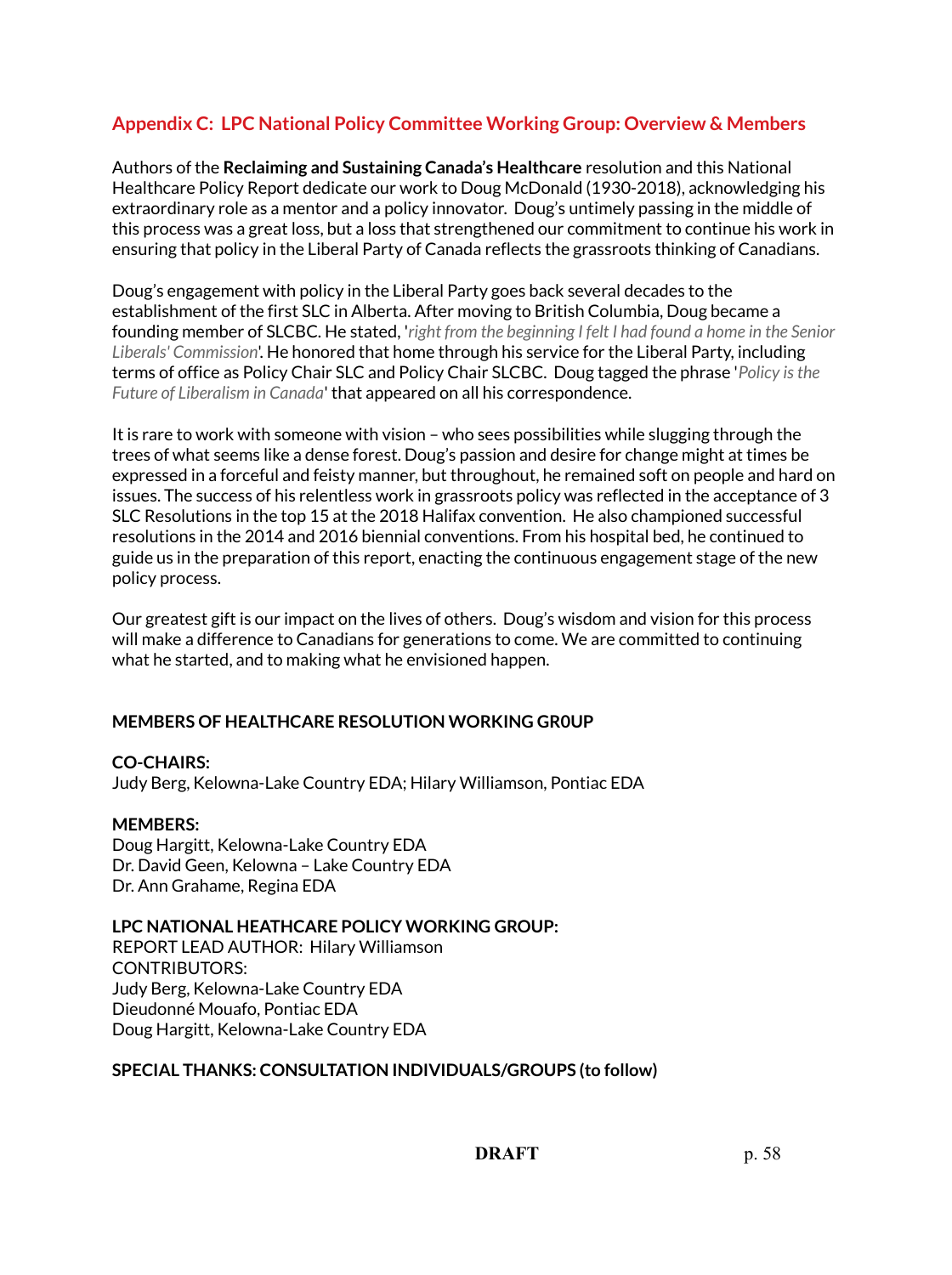# **Appendix D: Healthcare Funding in Canada**

Healthcare in Canada is funded at both provincial and federal levels. Its financing comes via taxation from personal and corporate income taxes. Additional funds from other sources are used by some provinces, and Alberta, British Columbia, and Ontario also charge health premiums to supplement health funding. In addition, there are significant donations from foundations and private citizens, often targeting research and capital equipment.

Healthcare expenditures in Canada topped \$100 billion in 2001. Approximately 11.5% of Canada's gross domestic product is spent on healthcare. **[40]** At a provincial level, funding is between one-third and one-half of what provinces spend on social programs. **[39]**

According to CIHI's *National Health Expenditure Trends, 1975 to 2017* **[40]**, total health expenditure was expected to reach \$242.0 billion or \$6,604 per Canadian in 2017, the split including: Hospitals (28.3%), drugs (16.4%) and physician services (15.4%).

The Canada Health Transfer (CHT) consists of a cash transfer as well as revenue from tax points. The cash allocation procedure since 2014-15 is on an equal per capita cash basis. In 2016-17, the value of the Canada Health Transfer was \$36.068 billion **[41].**

*'There has been a positive relationship between economic growth and health care spending growth in Canada since the mid-1970s. In general, with more economic growth and thus income, more has been spent on health care. The exception is the fiscal restraint period from 1993 to 1996, when governments attempted to reduce or eliminate budget deficits.'* **[40]**

*'While Canadians age 65 and older account for about 16% of the Canadian population, they use almost 46% of all public-sector health care dollars spent by the provinces and territories. However, seniors are a diverse group. In 2015 (the latest available year for data broken down by age group), per-person spending for seniors increased with age: \$6,607 for those age 65 to 69, \$8,495 for those 70 to 74, \$11,570 for those 75 to 79, and \$21,407 for those 80 and older.'* **[40]**

*'Overall, population aging is a modest driver of increasing health care costs, estimated at 0.9% per year. The share of public-sector health care dollars spent on Canadian seniors has not changed significantly over the past decade — from 44.3% in 2005 to 46.0% in 2015. During the same time period, the percentage of seniors in the population grew from 13.1% to 16.1%.'* **[40]**

Since 1984, 2 pieces of legislation define federal-provincial arrangements for health care. '*One (currently the CHT) sets out how much money provincial and territorial governments will receive in federal transfers, and the other (the CHA) specifies what, if any, conditions need to be met to receive the money*.' [*15*]

*'Nearly two-thirds of Canadians have supplemental private insurance or employer-sponsored plans to cover the costs of prescription drugs, dentistry, vision care, rehabilitative service and home health care*.' '*In almost one-quarter of Canadian households, someone is not taking medications because of an inability to pay*'. **[9]**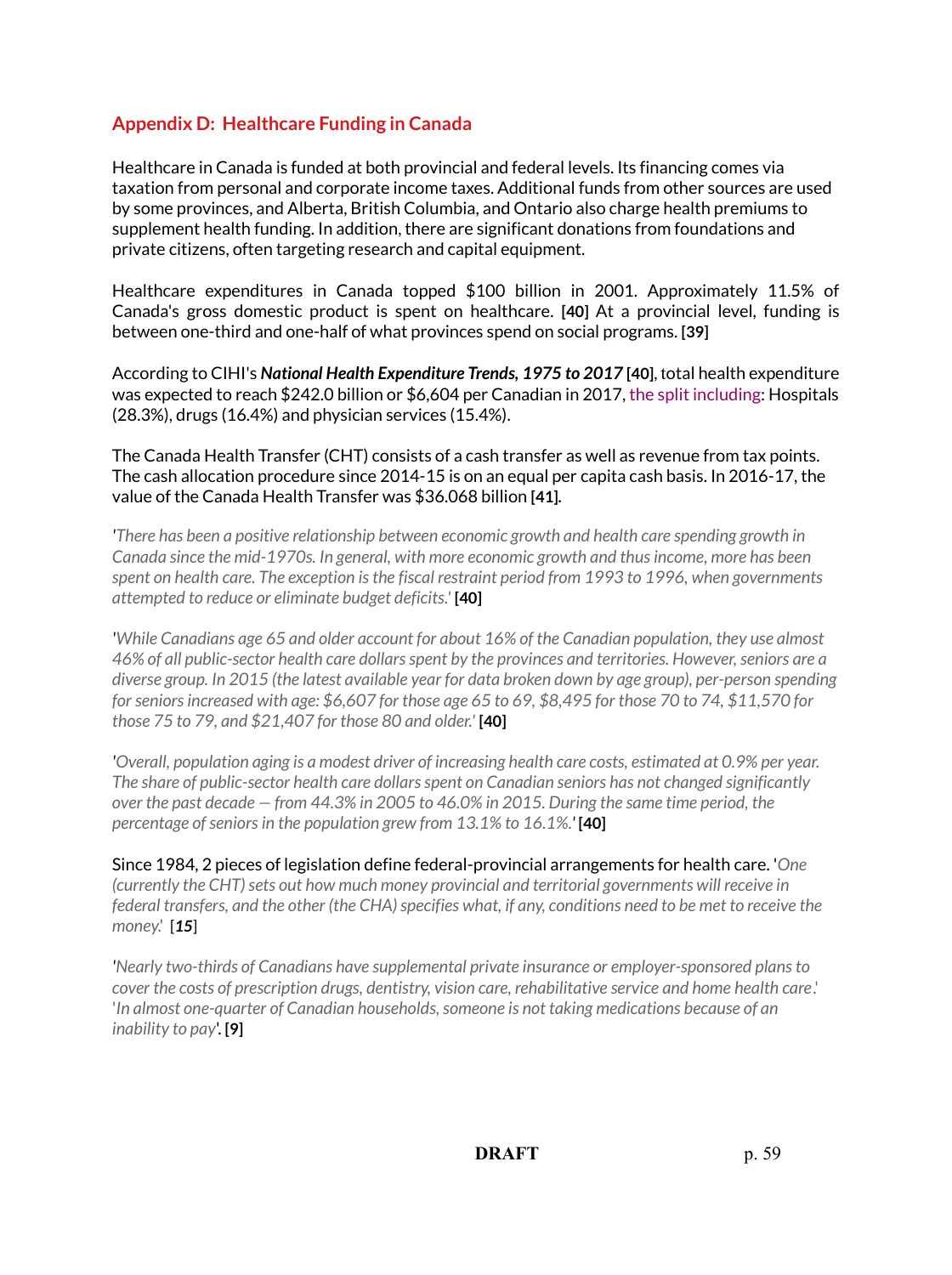# **Appendix E: Canadian Healthcare Innovation Examples**

There is much to learn from both those that work well and those that are flawed. The following are fairly recent examples of innovations and pilot programs. The list is by no means complete and is simply provided to give a sense of some of the excellent efforts ongoing around the country.

**'***Choosing Wisely Canada is a campaign to help clinicians and patients engage in conversations about unnecessary tests and treatments, and make smart and effective care choices.*' **[56]** 

According to the International Commonwealth Fund **[60], '***Provinces and territories have introduced several initiatives to improve integration and coordination of care for chronically ill patients with complex needs. These include Divisions of Family Practice (British Columbia), the Regulated Health Professions Network (Nova Scotia), and Health Links (Ontario). Also, Ontario has long-standing alternative community-based and multidisciplinary primary care models including Community Health Centres and Aboriginal Health Access Centres. Also in Ontario, a pilot program that bundles payments across different providers is being expanded (from one to six communities) to improve coordination of care for patients as they transition from hospital to the community.*'

In British Columbia *'Rapid Access to Consultative Expertise (RACE) is a program that provides family physicians with rapid telephone access to a [wide range of specialist services](http://www.raceconnect.ca/services-available/) for patient consults.'* **[57]** 

Also in BC, 2 oncologists in a mid size city were able to care for far more patients in rural/remote areas because with telemedicine they weren't wasting their time traveling. Follow ups were done at local clinics, with the assistance of a nurse. On average, between the two, they conduct 1,150 telemedicine consultations every year, allowing them to handle many many more patients, and the sick patients don't have the stress of travel. **[ref]**

Health Quality Ontario is '*the provincial advisor on the quality of health care',* addressing *'a health system that is not equitable nor sustainable.'* **[58]** The organization speaks of '*a pattern of gaps in health care, gaps that carry significant negative consequences for patients: difficulty accessing primary care; long waits for specialty care; critical safety events in health care institutions; poor access to medically necessary prescription medicine. Variations in care that, by any measure, are frightening to contemplate and that have tragic consequences for patients.'* Health Quality Ontario tracks wait times for different procedures - and this kind of visibility creates a pressure for improvement, which would also be effective at the national level.

Dr. Samir Sinha in Toronto has changed Mount Sinai Hospital's approach to caring for elderly patients, and has succeeded in both lowering costs and improving quality of care. **[59]** 

In Ottawa, a *New Pilot Project Could Deliver a New Level of Health Care to Seniors* **[65] ,** addressing the problem that **'***the elderly and frail lose strength in hospital settings and tend to take longer to recover: "A day in hospital where you're not moving is like a week that it takes to recover and get that strength back … We miss that early and important window of getting people back home."* **'**

Also in Ontario, midwives are helping with the rebirth of Indigenous pregnancy care **[61]** : '*For generations, First Nations women have been forced to leave their communities to give birth, which can put babies' health at risk and fray social and cultural ties for families. Now, a revival of home births and*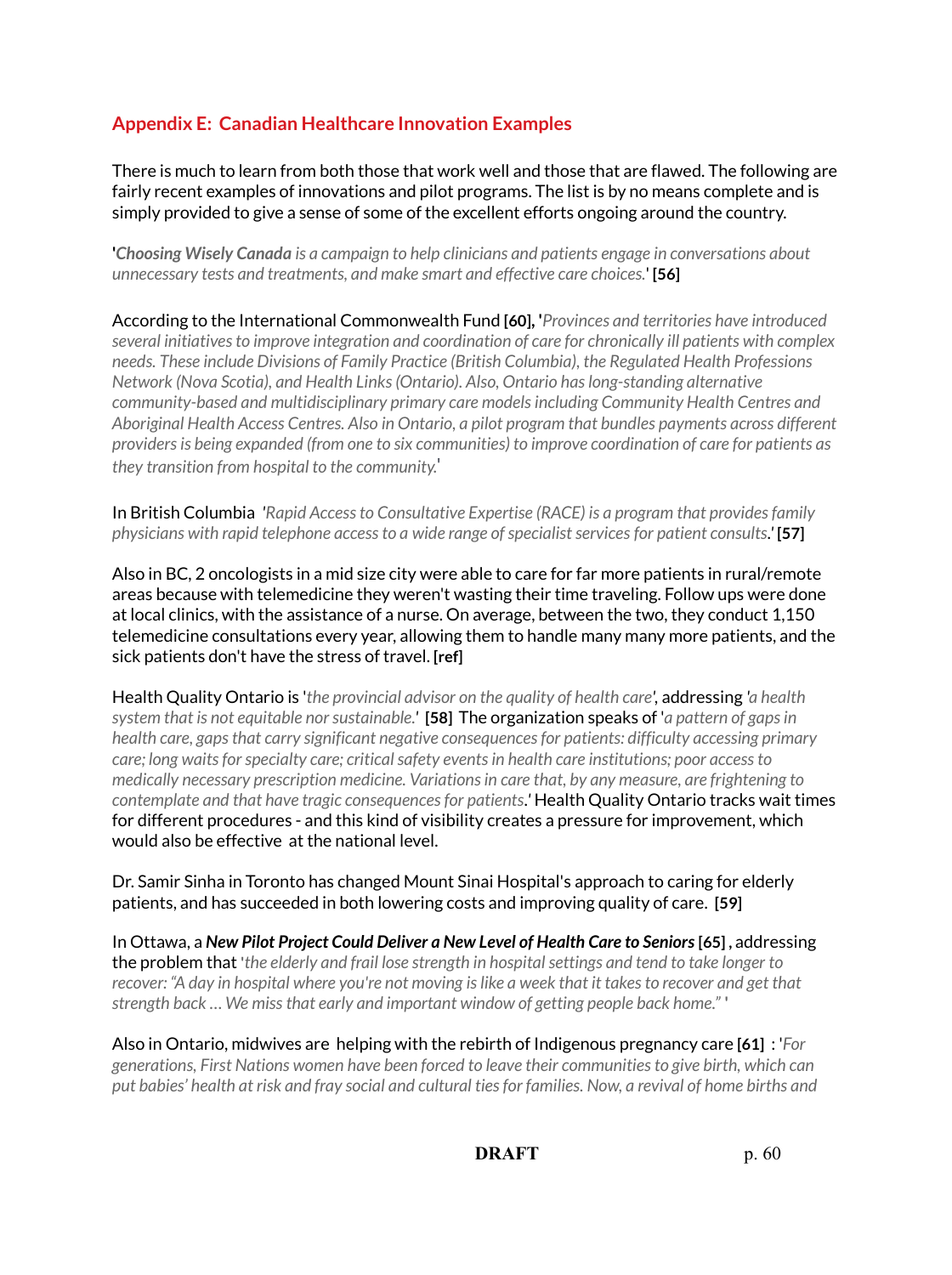*midwifery is changing that*'.

Looking further at multidisciplinary care, **SCOPE (Social Work Competencies on Palliative Education) [62]** : tells us that '*Social Workers have been recognized by the Canadian Hospice Palliative Care Association (CHPCA) as core members of the inter-professional palliative care team in all settings of care-residential hospice, acute and long-term care facilities, cancer centres and community care.*'

On a more controversial note, the private Maple service in Ontario **[63]** has been called '*uber for Healthcare*'. The appeal is obvious for anyone without access to a family doctor, or who is unwilling to wait for an appointment for a known, easily treated problem. But the approach lacks the continuity of care (and access to patient records) that a consistent primary care team provides, resulting in suboptimal care in situations where knowledge of medical history and rapport with the patient is key – and this is especially the case for patients with chronic conditions, or for patients with multiple conditions.

Another promising area for innovation is that of triage, typically done by a hospital nurse in an emergency department setting, in just five to eight minutes **[78]**. The aging of the population and the increased prevalence of chronic-degenerative diseases, make the elderly frequent users of emergency departments, the healthcare patient dispatching system. However, it is not clear whether the system is prepared to adequately respond to elderly patients. Specific skills, tools/instruments and organizational models of emergency care are needed to look after their complex needs. Various professionals (Dr. S. Whatley **[49]**, Dr. R. Bukata **[79]** and Drs. Helman and Ovens **[80]**) advocate for new and better ways of handling triage.

It's hard to mention innovation in healthcare without considering where artificial intelligence might take us, both in services to patients and for economic growth. This is addressed in a 2018 Globe & Mail article, *How artificial intelligence can completely revolutionize Canadian health care* **[64].** It addresses machine learning to improve diagnostic accuracy, as well as technologies to augment the care of the elderly, and to liberate physicians from tedious paperwork. The article also notes that '*the U.S. Bureau of Labor Statistics reported that health care was the largest source of jobs in 2017 and is predicted to be the largest contributor to job growth in the next decade.*'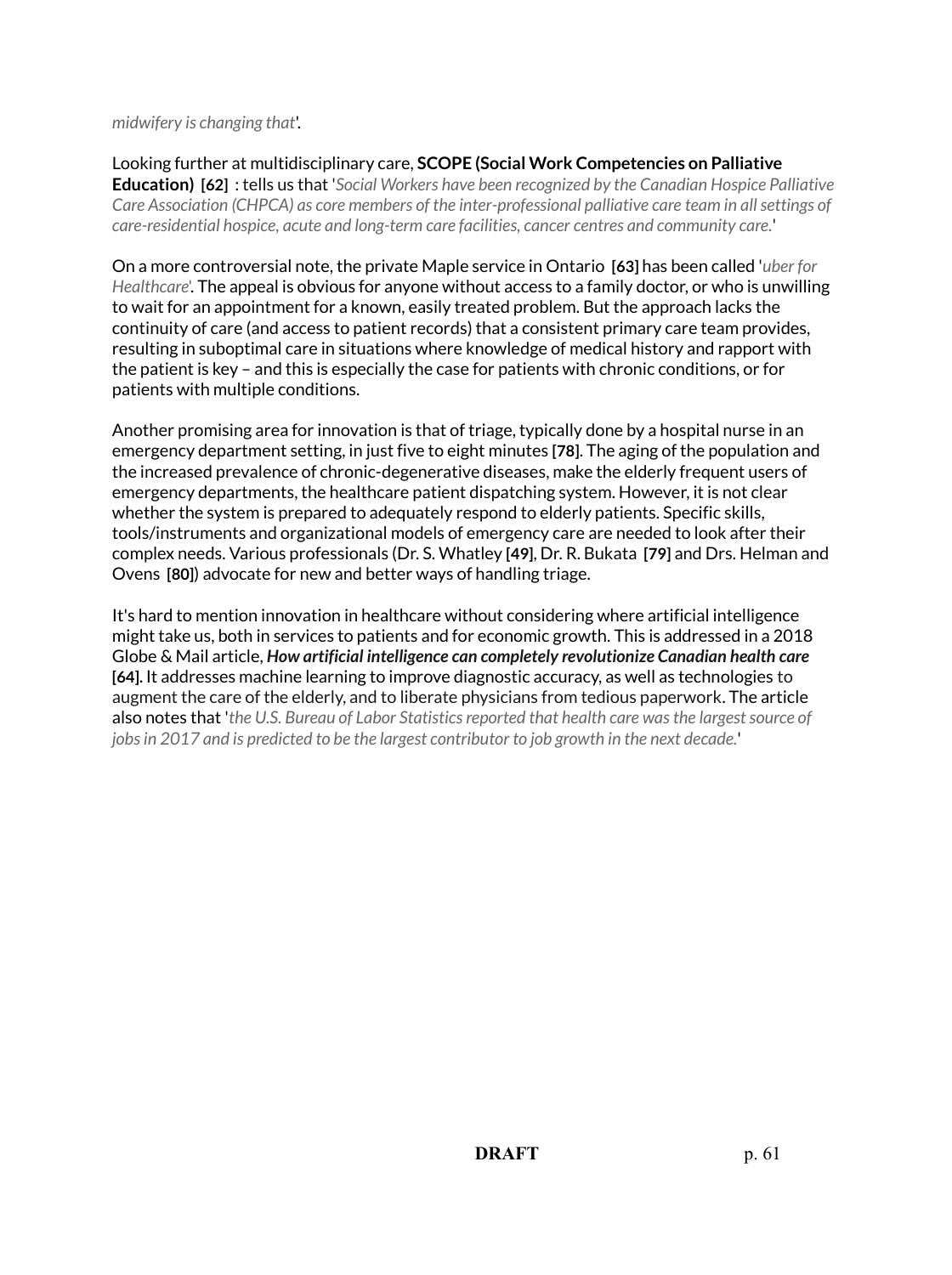# **10.0 References**

#### **[1] LPC Prioritized Resolution***: Reclaiming and Sustaining Canada's Healthcare*

[https://2018.liberal.ca/wp-content/uploads/sites/1650/2018/05/Party-Policies\\_Politiques-du-parti.pdf](https://2018.liberal.ca/wp-content/uploads/sites/1650/2018/05/Party-Policies_Politiques-du-parti.pdf) <https://2018.liberal.ca/policy/reclaiming-and-sustaining-canadas-healthcare/>

#### **[2] LPC Halifax Resolutions**

https://2018.liberal.ca/resolutions/

#### **[3] LPC Prioritized Resolutions**

[https://2018.liberal.ca/wp-content/uploads/sites/1650/2018/05/Party-Policies\\_Politiques-du-parti.pdf](https://2018.liberal.ca/wp-content/uploads/sites/1650/2018/05/Party-Policies_Politiques-du-parti.pdf)

#### **[4] André Picard's Twitter hashtag** *#CanadaWAITS*

<https://twitter.com/search?q=%23canadawaits&src=typd>

#### **[5] Dr. Deepa Soni, Twitter**

<https://twitter.com/drdeepasoni/status/959086087024111616?lang=en>

#### **[6]** *Hard times for health care under Ford*, **The Star, 2018**

[https://www.thestar.com/opinion/star-columnists/2018/05/23/hard-times-for-health-care-under](https://www.thestar.com/opinion/star-columnists/2018/05/23/hard-times-for-health-care-under-ford.html)[ford.html](https://www.thestar.com/opinion/star-columnists/2018/05/23/hard-times-for-health-care-under-ford.html)

#### **[7]** *First step in fixing our health-care system – showing up***, Toronto Sun, 2018**

[https://torontosun.com/opinion/columnists/oma-president-first-step-in-fixing-our-health-care-system](https://torontosun.com/opinion/columnists/oma-president-first-step-in-fixing-our-health-care-system-showing-up)[showing-up](https://torontosun.com/opinion/columnists/oma-president-first-step-in-fixing-our-health-care-system-showing-up)

**[8]** *Canada's health-care system is third-last in new ranking of developed countries***, Global News 2017** [https://globalnews.ca/news/3599458/canadas-health-care-system-lower-performing-compared-to-its](https://globalnews.ca/news/3599458/canadas-health-care-system-lower-performing-compared-to-its-peers-study/)[peers-study/](https://globalnews.ca/news/3599458/canadas-health-care-system-lower-performing-compared-to-its-peers-study/)

**[9]** *Canada's health-care system is a point of national pride. But a study shows it's at risk of becoming outdated*, **The Washington Post, 2018**

[https://www.washingtonpost.com/news/worldviews/wp/2018/02/23/canadas-health-care-system-is-a](https://www.washingtonpost.com/news/worldviews/wp/2018/02/23/canadas-health-care-system-is-a-point-of-national-pride-but-a-study-shows-it-might-be-stalled/)[point-of-national-pride-but-a-study-shows-it-might-be-stalled/](https://www.washingtonpost.com/news/worldviews/wp/2018/02/23/canadas-health-care-system-is-a-point-of-national-pride-but-a-study-shows-it-might-be-stalled/)

**[10]** *In Search of the Perfect Health System* **by Mark Britnell, 2015 Palgrave Macmillan, ISBN: 9781137496614**

**[11] Kirby Senate Report,** *The Health of Canadians – The Federal Role***, 2001** <https://sencanada.ca/content/sen/Committee/371/pdf/interim-soci-e.pdf>

**[12] Romanow Report,** *Building on Values – The Future of Health Care in Canada***, 2002** <http://publications.gc.ca/collections/Collection/CP32-85-2002E.pdf>

**[13] Naylor Report,** *Unleashing Innovation: Excellent Healthcare for Canada***, 2015** [http://www.healthycanadians.gc.ca/publications/health-system-systeme-sante/report-healthcare](http://www.healthycanadians.gc.ca/publications/health-system-systeme-sante/report-healthcare-innovation-rapport-soins/alt/report-healthcare-innovation-rapport-soins-eng.pdf)[innovation-rapport-soins/alt/report-healthcare-innovation-rapport-soins-eng.pdf](http://www.healthycanadians.gc.ca/publications/health-system-systeme-sante/report-healthcare-innovation-rapport-soins/alt/report-healthcare-innovation-rapport-soins-eng.pdf)

**[14]** *Better Now: : Six Big Ideas to Improve Health Care for All Canadians* **by Dr. Danielle Martin, 2017 Allen Lane, ISBN: 9780735232594**

**[15]** *Treating Health Care: How the Canadian System Works and How It Could Work Better* **by Professor Raisa**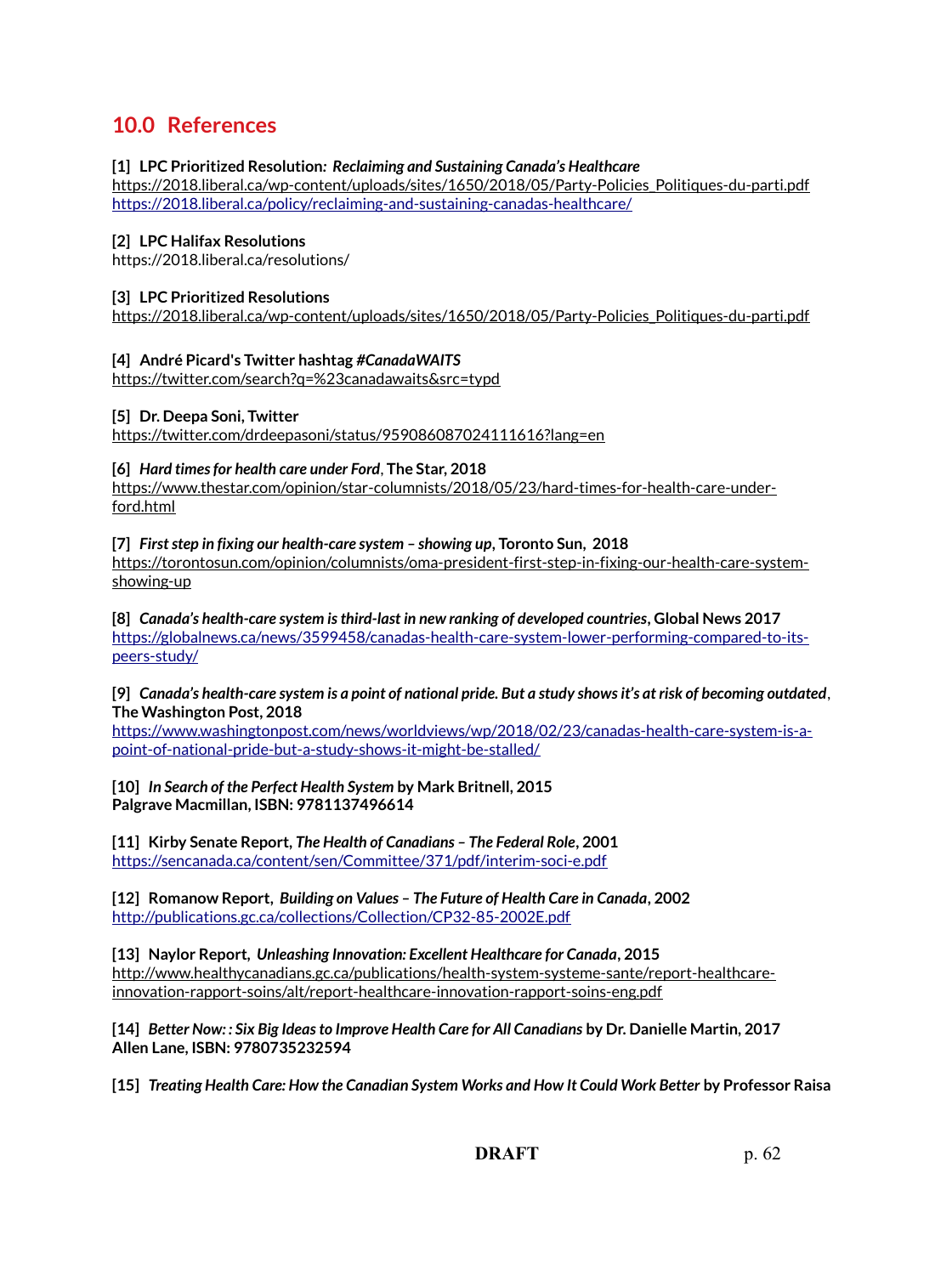**Deber, University of Toronto Institute of Health Policy, Management and Evaluation, 2017 University of Toronto Press, ISBN: 9781487521493**

**[16] WHO-OECD-World Bank Report,** *Delivering quality health services: A global imperative for universal health coverage***, 2018** 

<http://www.who.int/servicedeliverysafety/quality-report/publication/en/>

**[17]** *Federal health agencies need dramatic overhaul, report says,* **Globe & Mail, 2018** [https://www.theglobeandmail.com/canada/article-federal-health-agencies-need-dramatic-overhaul-report](https://www.theglobeandmail.com/canada/article-federal-health-agencies-need-dramatic-overhaul-report-says/)[says/](https://www.theglobeandmail.com/canada/article-federal-health-agencies-need-dramatic-overhaul-report-says/)

**[18]** *Advocates decry Ottawa's decision to stop funding Health Council of Canada,* **Globe & Mail, 2013** [https://www.theglobeandmail.com/news/politics/advocates-decry-ottawas-decision-to-stop-funding](https://www.theglobeandmail.com/news/politics/advocates-decry-ottawas-decision-to-stop-funding-health-council-of-canada/article11287924/)[health-council-of-canada/article11287924/](https://www.theglobeandmail.com/news/politics/advocates-decry-ottawas-decision-to-stop-funding-health-council-of-canada/article11287924/)

**[19] Canadian Centre on Substance Use and Addiction** [https://www.ccdus.ca](https://www.ccdus.ca/)

**[20] Canadian Agency for Drugs and Technologies in Health** <https://www.cadth.ca/>

**[21] Canadian Institute for Health Information** <https://www.cihi.ca/>

**[22] Canadian Foundation for Healthcare Improvement** <https://www.cfhi-fcass.ca/>

**[23] Canada Health Infoway**  <https://www.infoway-inforoute.ca/>

**[24] Canadian Patient Safety Institute**

<https://www.patientsafetyinstitute.ca/>

#### **[25] Canadian Partnership Against Cancer** <https://www.partnershipagainstcancer.ca/>

**[26] Mental Health Commission of Canada** <https://www.mentalhealthcommission.ca/>

**[27]** *Jeremy Hunt, the great survivor***, The Economist, 2018** <https://www.economist.com/britain/2018/04/05/jeremy-hunt-the-great-survivor>

**[28]** *Reimagining health reform in Australia: Taking a systems approach to health and wellness*, **Strategy&, 2016** <https://www.strategyand.pwc.com/reports/health-reform-australia>

**[29]** *Society, the Individual, and Medicine: The 2002 Romanow Report***, U. of Ottawa, 2014** [https://www.med.uottawa.ca/sim/data/Romanow\\_e.htm](https://www.med.uottawa.ca/sim/data/Romanow_e.htm)

**[30]** *U.K., Land of 'Brexit,' Quietly Outsources Some Surgeries to France***, New York Times, 2018** <https://www.nytimes.com/2018/03/17/world/europe/uk-nhs-france.html>

**[31]** *Fit for Purpose: Findings and Recommendations of the External Review of the Pan-Canadian Health*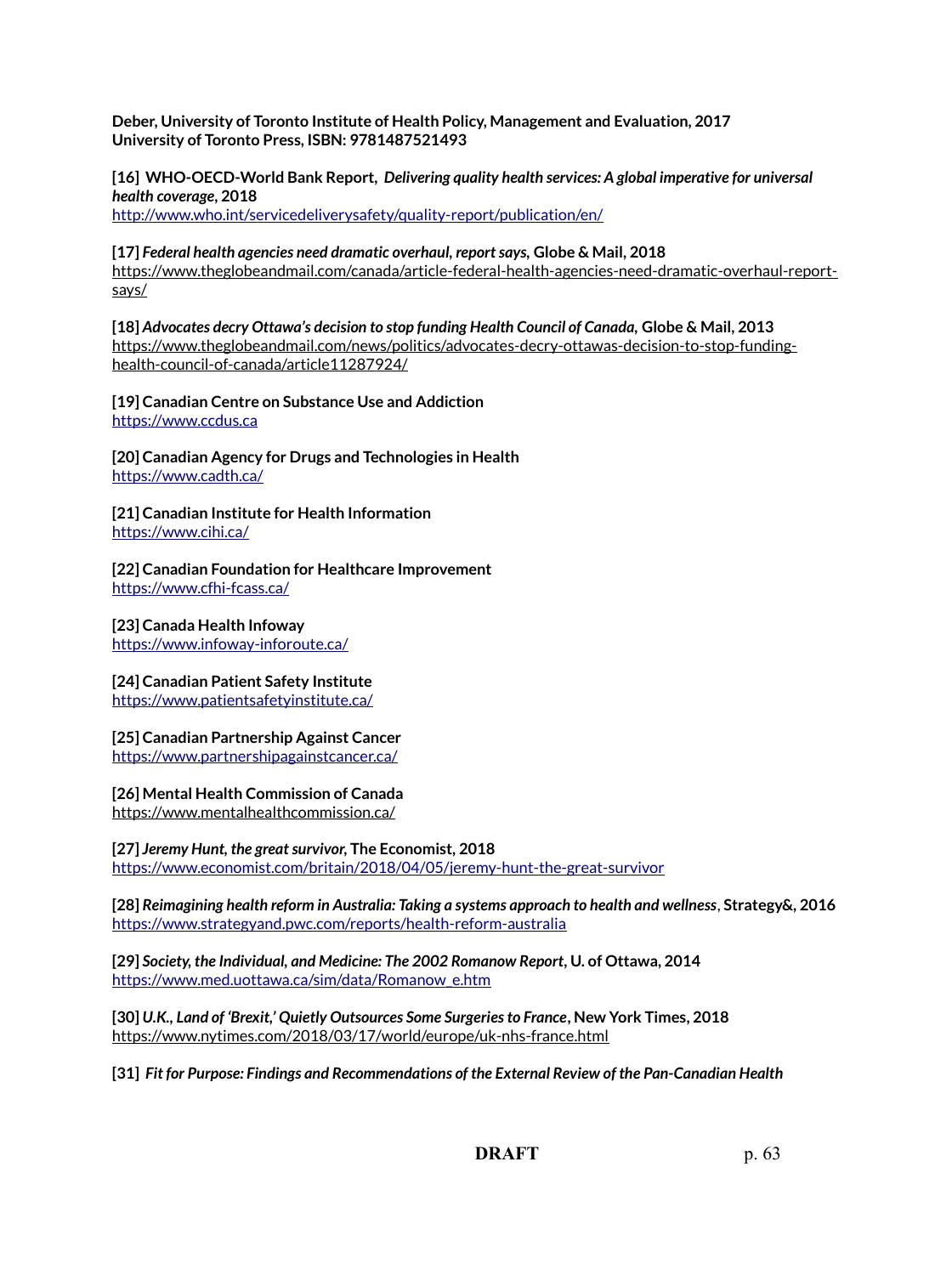#### *Organizations - Summary Report***, Dr. Pierre-Gerlier Forest and Dr. Danielle Martin, 2018**

[https://www.canada.ca/en/health-canada/services/health-care-system/reports-publications/health-care](https://www.canada.ca/en/health-canada/services/health-care-system/reports-publications/health-care-system/findings-recommendations-external-review-pan-canadian-health-organization.html)[system/findings-recommendations-external-review-pan-canadian-health-organization.html](https://www.canada.ca/en/health-canada/services/health-care-system/reports-publications/health-care-system/findings-recommendations-external-review-pan-canadian-health-organization.html)

**[32] Canadian Radio-television and Telecommunications Commission** <https://crtc.gc.ca/>

#### **[33]** *Health Care Systems in the EU: A Comparative Study***, European Parliament, Directorate General for Research**

[http://www.europarl.europa.eu/workingpapers/saco/pdf/101\\_en.pdf](http://www.europarl.europa.eu/workingpapers/saco/pdf/101_en.pdf)

#### **[34] Ariadne Labs**

<https://www.ariadnelabs.org/>

#### **[35]** *Patients Like Hospital Care At Home, But Some Insurers Are Skeptical* [https://www.npr.org/sections/health-shots/2018/03/07/591018896/patients-like-hospital-care-at-home](https://www.npr.org/sections/health-shots/2018/03/07/591018896/patients-like-hospital-care-at-home-but-some-insurers-are-skeptical)[but-some-insurers-are-skeptical](https://www.npr.org/sections/health-shots/2018/03/07/591018896/patients-like-hospital-care-at-home-but-some-insurers-are-skeptical)

**[36]** *"Hospital at Home" Programs Improve Outcomes, Lower Costs But Face Resistance from Providers and Payers*

[https://www.commonwealthfund.org/publications/newsletter/hospital-home-programs-improve](https://www.commonwealthfund.org/publications/newsletter/hospital-home-programs-improve-outcomes-lower-costs-face-resistance)[outcomes-lower-costs-face-resistance](https://www.commonwealthfund.org/publications/newsletter/hospital-home-programs-improve-outcomes-lower-costs-face-resistance)

#### **[37]** *Canadian boomers want to stay in their homes as they age*

[https://www.cbc.ca/news/business/canadian-boomers-want-to-stay-in-their-homes-as-they-age-](https://www.cbc.ca/news/business/canadian-boomers-want-to-stay-in-their-homes-as-they-age-1.2224171)[1.2224171](https://www.cbc.ca/news/business/canadian-boomers-want-to-stay-in-their-homes-as-they-age-1.2224171)

**[38]** *How Broader Primary Care Teams Can Decrease Healthcare Costs* <https://revcycleintelligence.com/news/how-broader-primary-care-teams-can-decrease-healthcare-costs>

#### **[39] Canadian Health Care**

<http://www.canadian-healthcare.org/page9.html>

## **[40]** *National Health Expenditure Trends, 1975 to 2017*

**<https://www.cihi.ca/sites/default/files/document/nhex2017-trends-report-en.pdf>**

#### **[41]** *Federal Transfer Payments and how they affect healthcare funding in Canada*

[https://evidencenetwork.ca/federal-transfer-payments-and-how-they-affect-healthcare-funding-in](https://evidencenetwork.ca/federal-transfer-payments-and-how-they-affect-healthcare-funding-in-canada/)[canada/](https://evidencenetwork.ca/federal-transfer-payments-and-how-they-affect-healthcare-funding-in-canada/)

#### **[42]** *Why young doctors aren't taking over from retiring physicians*

[http://www.cbc.ca/news/canada/nova-scotia/why-young-doctors-aren-t-taking-over-from-retiring](http://www.cbc.ca/news/canada/nova-scotia/why-young-doctors-aren-t-taking-over-from-retiring-physicians-1.4389906)[physicians-1.4389906](http://www.cbc.ca/news/canada/nova-scotia/why-young-doctors-aren-t-taking-over-from-retiring-physicians-1.4389906)

**[43]** *Is every medical school graduate entitled to become a doctor?*

[https://www.theglobeandmail.com/opinion/article-is-every-medical-school-graduate-entitled-to](https://www.theglobeandmail.com/opinion/article-is-every-medical-school-graduate-entitled-to-become-a-doctor/)[become-a-doctor/](https://www.theglobeandmail.com/opinion/article-is-every-medical-school-graduate-entitled-to-become-a-doctor/)

**[44]** *Young Canadians Are Suffering Through Canada's Family Doctor Shortage* [https://www.vice.com/en\\_ca/article/z4keex/young-canadians-are-suffering-through-canadas](https://www.vice.com/en_ca/article/z4keex/young-canadians-are-suffering-through-canadas-family-doctor-shortage)  [family-doctor-shortage](https://www.vice.com/en_ca/article/z4keex/young-canadians-are-suffering-through-canadas-family-doctor-shortage)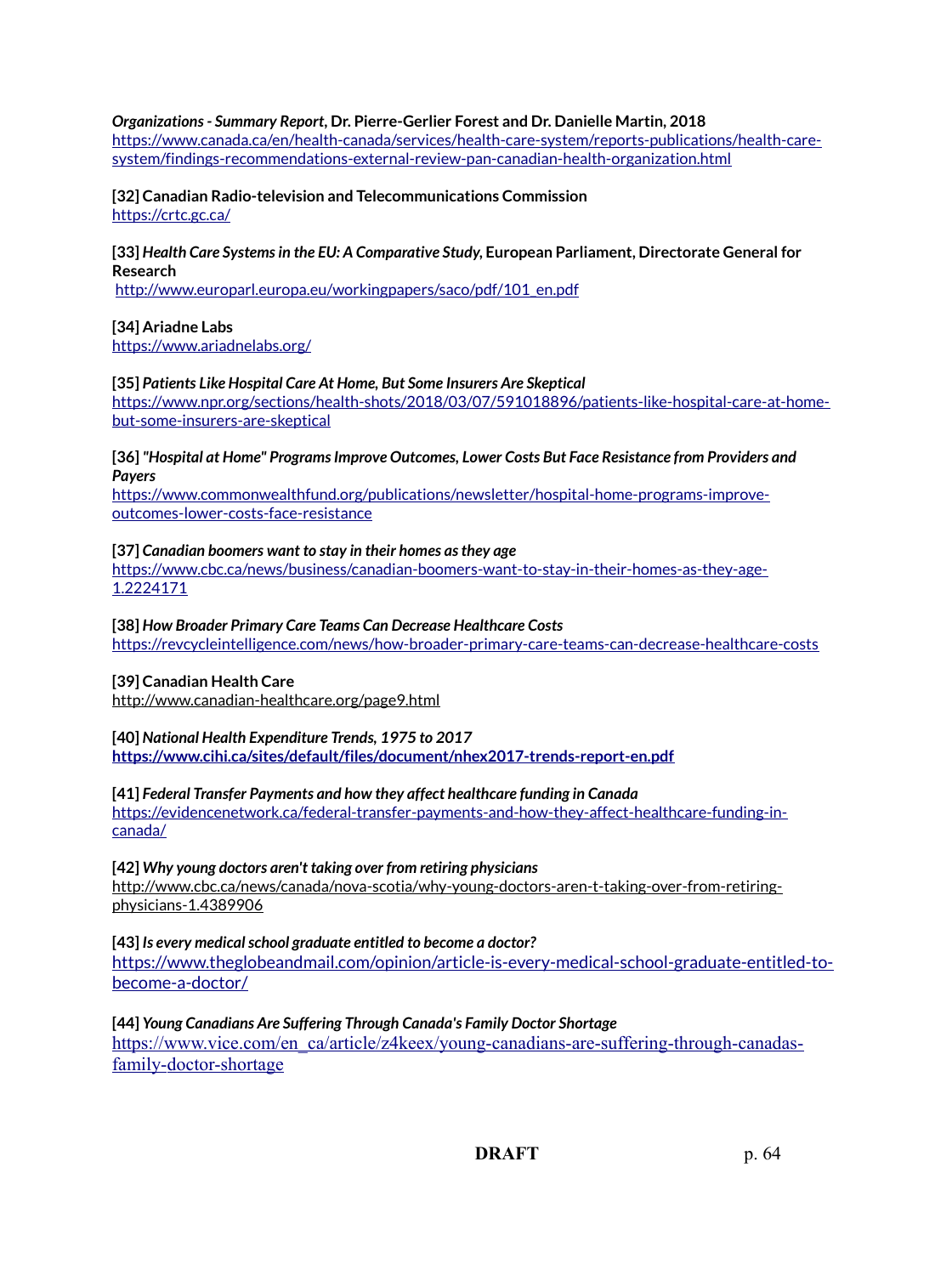#### **[45]** *Hospitalists and the Decline of Comprehensive Care*

<https://www.nejm.org/doi/full/10.1056/NEJMp1608289>

#### **[46]** *International Profiles of Health Care Systems, 2017*

[https://www.commonwealthfund.org/sites/default/files/documents/\\_\\_\\_media\\_files\\_publications\\_f](https://www.commonwealthfund.org/sites/default/files/documents/___media_files_publications_fund_report_2017_may_mossialos_intl_profiles_v5.pdf) und report 2017 may mossialos intl profiles v5.pdf

#### **[47]** *OECD Data: Doctors*

<https://data.oecd.org/healthres/doctors.htm>

**[48]** *Canadian seniors now outnumber children for 1st time, 2016 census shows* <https://www.cbc.ca/news/politics/2016-census-age-gender-1.4095360>

**[49]** *Wait Times — a medical liability perspective*

<https://www.cmpa-acpm.ca/en/research-policy/public-policy/wait-times-a-medical-liability-perspective>

**[50]** *How Canada Compares: Results From The Commonwealth Fund's 2017 International Health Policy Survey of Seniors*

<https://www.cihi.ca/sites/default/files/document/cmwf-2017-text-alternative-report-en-web.pdf>

#### **[51]** *How dementia impacts Canadians*

<https://www.cihi.ca/en/dementia-in-canada/how-dementia-impacts-canadians>

**[52]** *Women in northern and rural Sask. travel nearly 900 km to give birth* [http://www.cbc.ca/news/canada/saskatchewan/women-in-northern-and-rural-sask-travel-nearly-900-km](http://www.cbc.ca/news/canada/saskatchewan/women-in-northern-and-rural-sask-travel-nearly-900-km-to-give-birth-1.4779907)[to-give-birth-1.4779907](http://www.cbc.ca/news/canada/saskatchewan/women-in-northern-and-rural-sask-travel-nearly-900-km-to-give-birth-1.4779907)

**[53]** *Outaouais health system woefully underfunded, study shows* <https://www.cbc.ca/news/canada/ottawa/outaouais-healthcare-funding-report-iris-1.4777389>

**[54] LPC Resolution:** *Indigenous Health Care Auditor and Indigenous Health Ombudsman* <https://2018.liberal.ca/policy/indigenous-health-care-auditor-and-indigenous-health-ombudsman/>

**[55]** *No More Lethal Waits: 10 Steps to Transform Canada's Emergency Departments* **by Dr. Shawn Whatley, 2016**

**BPS Books, ISBN: 9781772360318**

**[56] Choosing Wisely Canada** <https://choosingwiselycanada.org/>

**[57] Rapid Access to Consultative Expertise** <http://www.sharedcarebc.ca/initiatives/race>

#### **[58] Health Quality Ontario**

<http://www.hqontario.ca/>

#### **[59]** *Toronto's Mount Sinai Hospital sets example for caring for elderly patients*

[https://www.theglobeandmail.com/news/national/torontos-mount-sinai-hospital-sets-example-for-caring](https://www.theglobeandmail.com/news/national/torontos-mount-sinai-hospital-sets-example-for-caring-for-elderly-patients/article33419239/)[for-elderly-patients/article33419239/](https://www.theglobeandmail.com/news/national/torontos-mount-sinai-hospital-sets-example-for-caring-for-elderly-patients/article33419239/)

**[60] International Health Care System Profiles** <https://international.commonwealthfund.org/countries/canada/>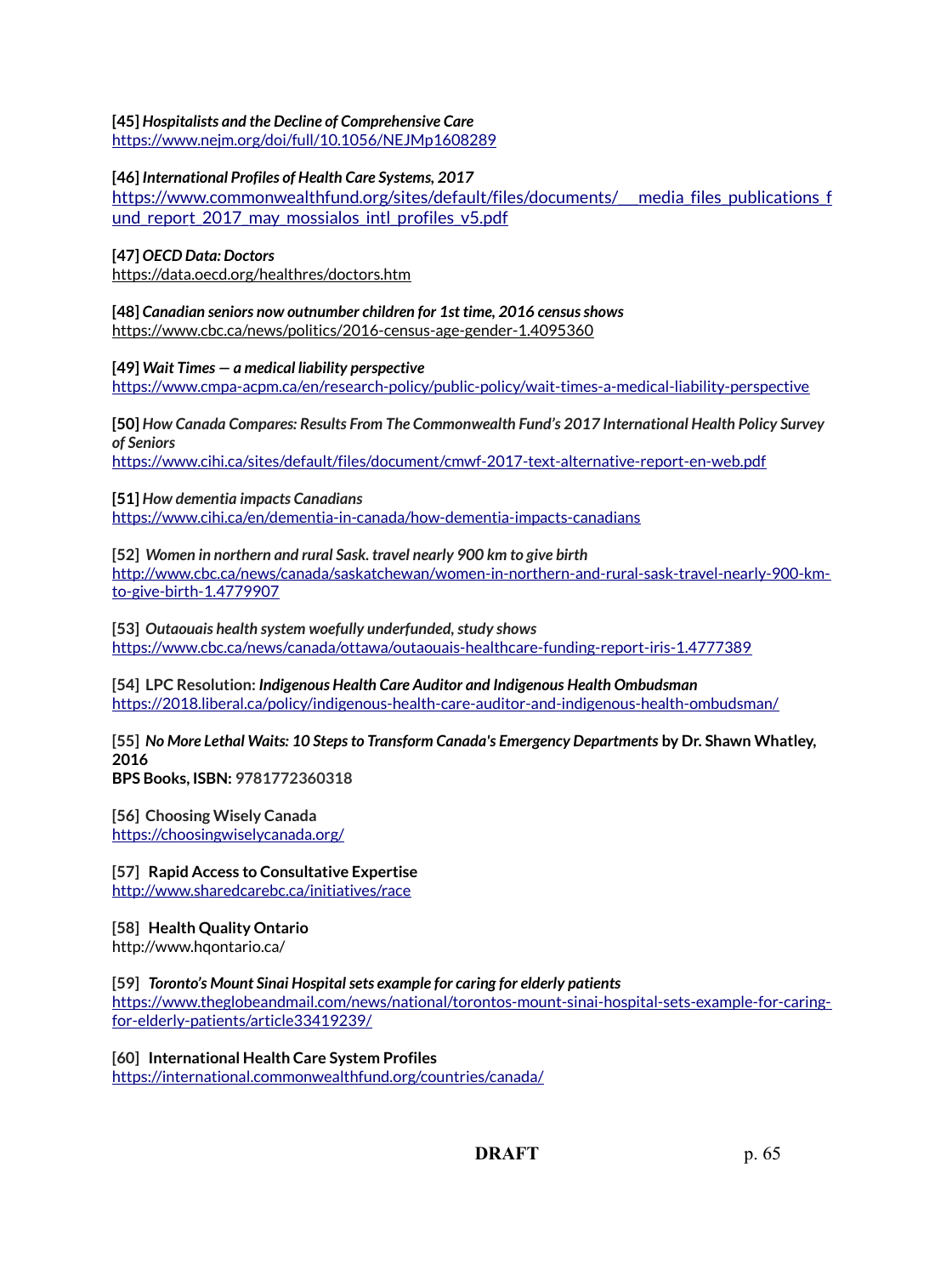**[61]** *In Ontario, midwives help with the rebirth of Indigenous pregnancy care* [https://www.theglobeandmail.com/canada/article-in-ontario-midwives-help-with-the-rebirth-of](https://www.theglobeandmail.com/canada/article-in-ontario-midwives-help-with-the-rebirth-of-indigenous-pregnancy/)[indigenous-pregnancy/](https://www.theglobeandmail.com/canada/article-in-ontario-midwives-help-with-the-rebirth-of-indigenous-pregnancy/)

**[62] Social Work Competencies on Palliative Education - SCOPE** <http://www.chpca.net/projects-and-advocacy/projects/scope.aspx>

**[63]** *What the Uber of health care means for Ontario patients* <https://tvo.org/article/current-affairs/what-the-uber-of-health-care-means-for-ontario-patients>

**[64]** *How artificial intelligence can completely revolutionize Canadian health care* [https://www.theglobeandmail.com/opinion/article-how-artificial-intelligence-can-completely](https://www.theglobeandmail.com/opinion/article-how-artificial-intelligence-can-completely-revolutionize-canadian/)[revolutionize-canadian/](https://www.theglobeandmail.com/opinion/article-how-artificial-intelligence-can-completely-revolutionize-canadian/)

**[65]** *New Pilot Project Could Deliver a New Level of Health Care to Seniors* <https://www.demandaplan.ca/post/new-pilot-project-could-deliver-a-new-level-of-health-care-to-seniors>

**[66]** *Defending Canada's Health Care: Truths and Lies" by Jack Layton* [https://www.huffingtonpost.com/jack-layton/defending-canadas-health\\_b\\_248212.html](https://www.huffingtonpost.com/jack-layton/defending-canadas-health_b_248212.html)

**[67]** *HEALTH INTERNATIONAL RANKING: Canada benchmarked against 15 countries* **<http://www.conferenceboard.ca/hcp/Details/Health.aspx>**

**[68]** *CMA Health Summit Spotlight: Zayna Khayat* **<https://www.demandaplan.ca/post/cma-health-summit-spotlight-zayna-khayat>**

**[69] First Nations Health Authority <http://www.fnha.ca/>**

**[70] Canadian Best Practices Portal:** *Chronic Diseases* **<http://cbpp-pcpe.phac-aspc.gc.ca/chronic-diseases/>**

**[71]** *Preventive Health Care for the Elderly* **<https://www.ncbi.nlm.nih.gov/pmc/articles/PMC1011218/>**

**[72]** *Managing the Myths of Health Care: Bridging the Separations between Care, Cure, Control, and Community* **by Henry Mintzberg, 2017, Berrett-Koehler Publishers, 9781626569058**

**[73]** *Wait Times for Priority Procedures in Canada, 2017* [https://www.cihi.ca/sites/default/files/document/wait-times-report-2017\\_en.pdf](https://www.cihi.ca/sites/default/files/document/wait-times-report-2017_en.pdf)

**[74] Canada Wait Time Alliance** <http://www.waittimealliance.ca/benchmarks/>

**[75] Health Standards Organization** <https://healthstandards.org/>

**[76] Accreditation Canada** <https://accreditation.ca/>

**[77]** *Toward a Healthcare Strategy for Canadians* **by A. Scott Carson, Jeffrey Dixon, Kim Richard Nossal, 2015**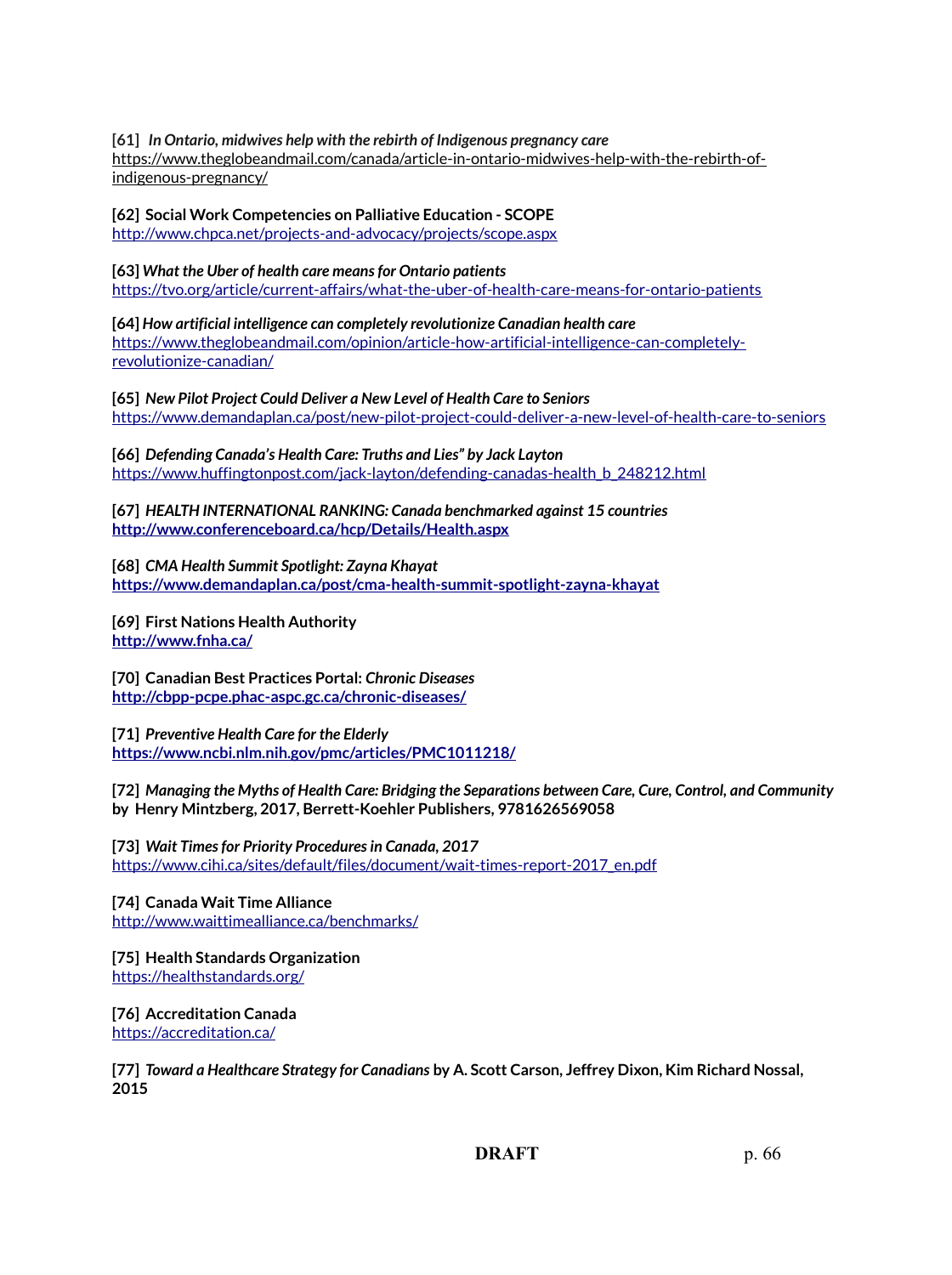#### **Queen's Policy Studies, 9781553394396**

**[78]** *Improving your chances of being treated promptly in the Emergency Department* <http://health.sunnybrook.ca/navigator/get-treated-first-hospital-emergency-department/>

**[79]** *Has triage become an intrusive waste of time?* <http://epmonthly.com/article/has-triage-become-an-intrusive-waste-of-time/>

**[80]** *Is triage obsolete?* <https://emergencymedicinecases.com/is-triage-obsolete/>

**[81]** *Why Innovation Thrives at the Mayo Clinic* <https://hbr.org/2010/08/why-innovation-thrives-at-the>

**[82]** *What's really behind Canada's unemployed specialists? : Findings from the Royal College's employment study - 2013* [http://www.royalcollege.ca/portal/pls/portal/!PWEB\\_PORTAL.wwpob\\_page.show?](http://www.royalcollege.ca/portal/pls/portal/!PWEB_PORTAL.wwpob_page.show?_docname=1515900.PDF) [\\_docname=1515900.PDF](http://www.royalcollege.ca/portal/pls/portal/!PWEB_PORTAL.wwpob_page.show?_docname=1515900.PDF)

**[83]** *Patients First: Action Plan for Health Care* [http://www.health.gov.on.ca/en/ms/ecfa/healthy\\_change/faqs\\_patientombudsman.aspx](http://www.health.gov.on.ca/en/ms/ecfa/healthy_change/faqs_patientombudsman.aspx)

**[84]** *Retiring With Dignity: Investing in Our Seniors* <http://pschiefke.liberal.ca/en/news-nouvelles/retiring-with-dignity-investing-in-our-seniors/>

**[85]** *A New Health Accord*

<https://www.liberal.ca/realchange/a-new-health-accord/>

**[86]** *Provide faster, easier access to health care services to make life easier for families* [https://plq.org/en/engagements/provide-faster-easier-access-to-health-care-services-to-make-like-easier](https://plq.org/en/engagements/provide-faster-easier-access-to-health-care-services-to-make-like-easier-for-families/)[for-families/](https://plq.org/en/engagements/provide-faster-easier-access-to-health-care-services-to-make-like-easier-for-families/)

**[87]** *Piloting Health Care Delivery Innovations from Abroad: A Systematic Approach*  [https://www.commonwealthfund.org/blog/2017/piloting-health-care-delivery-innovations](https://www.commonwealthfund.org/blog/2017/piloting-health-care-delivery-innovations-abroad-systematic-approach)[abroad-systematic-approach](https://www.commonwealthfund.org/blog/2017/piloting-health-care-delivery-innovations-abroad-systematic-approach)

**[88]** *Health Spending* <https://www.cihi.ca/en/health-spending>

**[89]** *National Health Expenditure Trends*

<https://www.cihi.ca/en/national-health-expenditure-trends>

**[90]** *How does health spending differ across provinces and territories?* <https://www.cihi.ca/en/how-does-health-spending-differ-across-provinces-and-territories-2017>

**[91]** *The Canadian Health Care System* <https://international.commonwealthfund.org/countries/canada/>

**[92]** *Canadian Institutes of Health Research*

<http://www.cihr-irsc.gc.ca/e/193.html>